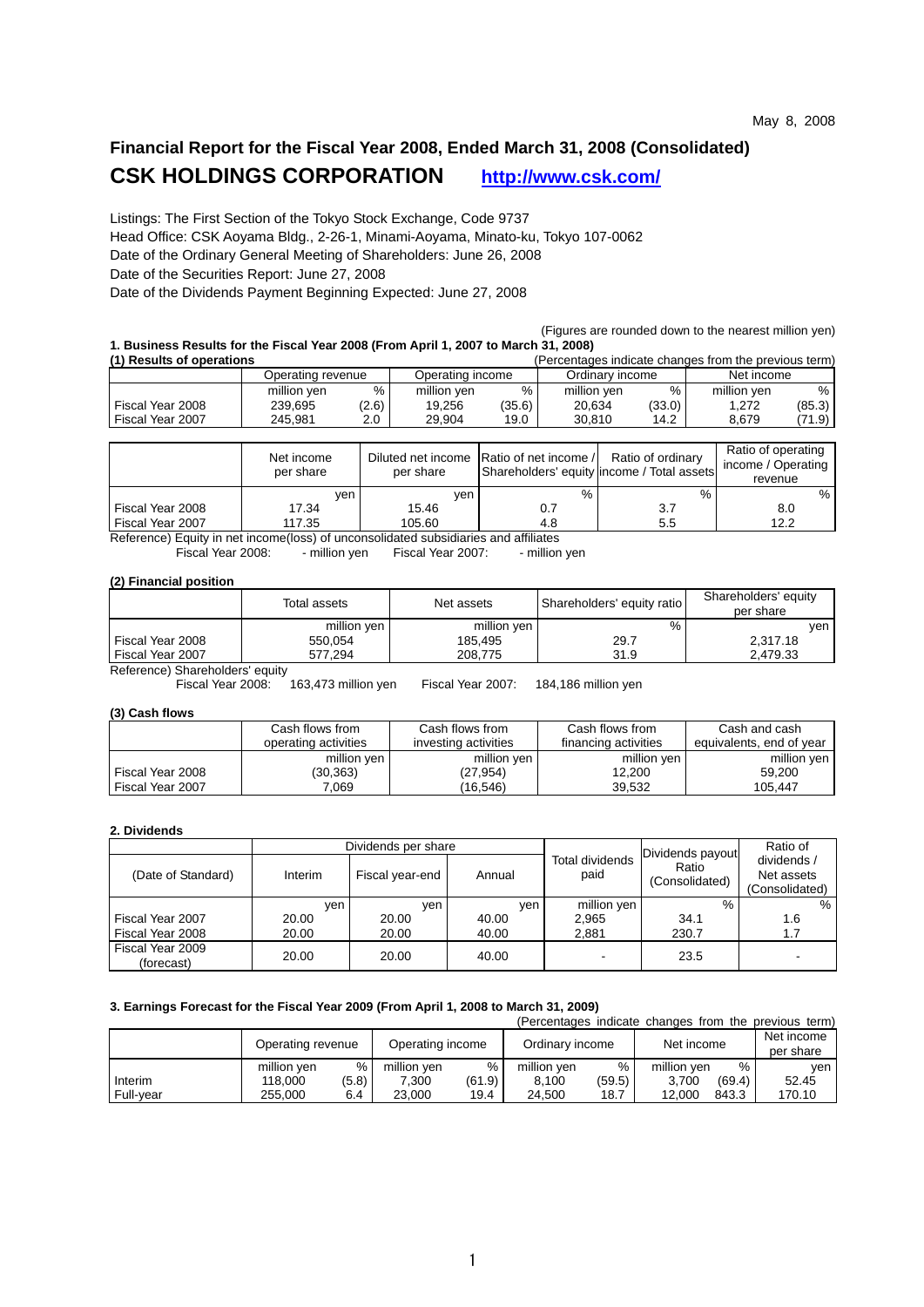### **4. Others**

**(1) Changes in the state of material subsidiaries during the period (Changes regarding specific companies accompanying changes in the scope of consolidation) : None** 

#### **(2) Changes on the basis of consolidated financial statements preparation**

- ① Related to accounting standard revisions etc. : Yes
- ② Other changes : None
- Note: For further details, refer to "Change in accounting policies" in "Significant Accounting Policies of Consolidated Financial Statements" on page 22.

### **(3) Outstanding shares (Common shares)**

- ① Number of shares outstanding at the end of fiscal year (Including treasury stock)
- Fiscal Year 2008 : 78,670,524 shares Fiscal Year 2007 : 78,437,124 shares
- ② Number of treasury stock
- Fiscal Year 2008 : 8,121,892 shares Fiscal Year 2007 : 4,148,356 shares
- Note: For an explanation of the number of shares used for computing net income per share (Consolidated), please refer to "Per Share Information" on page 36.

(Reference) Non-consolidated results

# **1. Non-consolidated results for the Fiscal Year 2008 (From April 1, 2007 to March 31, 2008)**

(Percentages indicate changes from the previous term)

|                  | Operating revenue |        | Operating income |        | Ordinarv income |        | Net income  |        |
|------------------|-------------------|--------|------------------|--------|-----------------|--------|-------------|--------|
|                  | million ven       | %      | million yen      | $\%$   | million ven     | %      | million ven | %      |
| Fiscal Year 2008 | 12,986            | (16.7) | 2,607            | (68.8) | 4.423           | (59.0) | (7, 423)    |        |
| Fiscal Year 2007 | 15.583            | (73.9) | 8.367            | 230.9  | 10.785          | 73.8   | 7.625       | (66.2) |

|                  | Net income<br>per share | Diluted net income<br>per share |  |
|------------------|-------------------------|---------------------------------|--|
|                  | ven                     | ven                             |  |
| Fiscal Year 2008 | (101.18)                |                                 |  |
| Fiscal Year 2007 | 103.10                  | 93.28                           |  |

### **(2) Non-consolidated financial position**

|                  | Total assets | Net assets  | Shareholders' equity ratio | Shareholders' equity<br>per share |
|------------------|--------------|-------------|----------------------------|-----------------------------------|
|                  | million yen  | million yen | %                          | ven                               |
| Fiscal Year 2008 | 352.469      | 144.524     | 41.0                       | 2,048.58                          |
| Fiscal Year 2007 | 331.321      | 170.018     | 51.3                       | 2.288.61                          |

Reference) Shareholders' equity

Fiscal Year 2008: 144,524 million yen Fiscal Year 2007: 170,018 million yen

【Increase (Decrease) from the previous fiscal year in Non-consolidated results】

Operating revenue decreased 16.7% compared to the previous fiscal year due to decrease of dividend extra from CSK Group ("the Group") companies.

Operating income and Ordinary income fell in profit because Operating revenue declined and operating costs increased for investments to infrastructure-building common for the Group, etc.

Net loss was ¥ 7.4 billion due to "Loss on write-down of investments in subsidiaries and affiliates", etc.

#### ※ Explanation of the appropriate use of performance forecasts and other related items

Since descriptions about future events, for instance, earnings forecast for March, 2009 are estimation, results may differ from

this estimation due to changes of several economic conditions. For further details, refer to "Consolidated forecasts for the fiscal

year ending March 31, 2009" on page 8.

**\* This financial report has been translated from the Japanese "Kessan Tanshin (including attachments)", which has been prepared in accordance with accounting principles generally accepted in Japan, for reference purposes only.**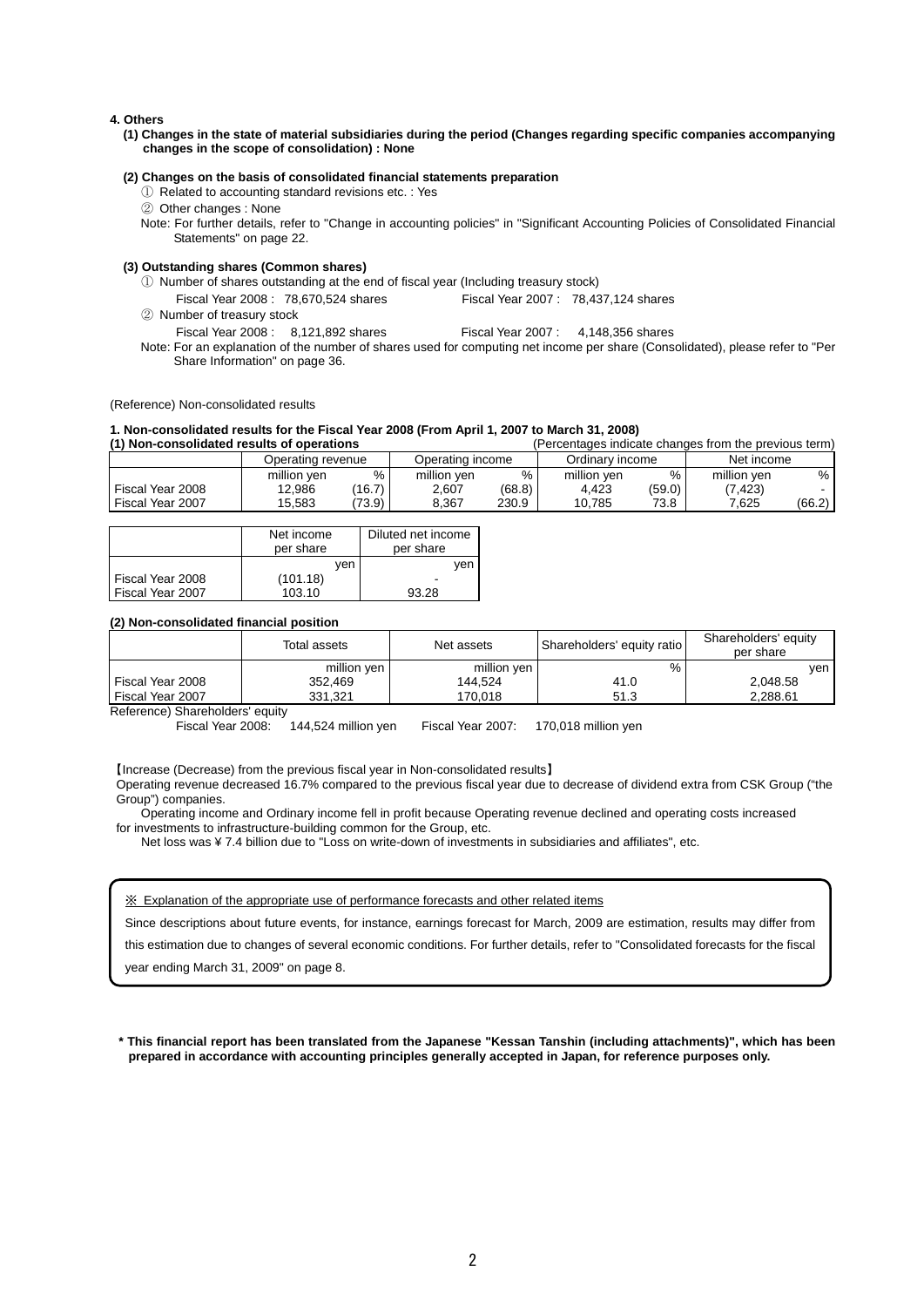## **1. Operating Results**

### **(1) Analysis of Operating Results**

### ① **Overview of operations**

During the fiscal under review, the Japanese economy continued its moderate recovery, underpinned by higher corporate profits and a firming trend in capital expenditure. However, in the second half of the fiscal year, the impact of the global credit crunch that began with the sub-prime loan issue in the U.S. resulted in a slowing in business performance growth and capital expenditure, due to sudden yen appreciation and high raw materials prices. This has in turn led to increasing stagnation in the corporate sector, a key driver of the Japanese economy in recent years. In the U.S., falling house prices, a worsening employment situation and the rising price of crude oil have all affected consumer spending, rapidly diminishing business confidence. In Europe, despite strong exports, problems of financial market volatility, currency appreciation, and price escalation have begun to cause concern. Against a background of such economic trends in the major markets of the U.S., Europe and Japan, the Japanese stock market has declined substantially compared with the previous fiscal year. This has combined with Japan's continuing lack of clear political direction to place the Japanese economy in a harsh environment ranging between standstill and slowdown.

In IT services, IT-related capital spending increased comparatively steadily, although clients are making stronger demands with regard to delivery, quality and price, in pursuit of the highest possible productivity. Meanwhile, the shift to a new generation of IT engineers and the maturation of the industry itself are becoming acknowledged as important management issues.

In financial services business, the U.S. sub-prime issue has also caused credit contraction in Japan, with particularly harsh investment conditions emerging toward the end of the fiscal year. The U.S. sub-prime issue also affected the securities business, prompting net selling that has led to a substantial drop in the Japanese stock market compared to the previous fiscal year. In prepaid card business, despite growth in demand from corporations making increased use of prepaid cards as sales promotion tools and hospitality programs for stockholders as the membership network expanded, a newly competitive environment has emerged, influenced, among other factors, by a rapid spread in the use of shared IC cards in public transport, the uptake of which is set to expand further.

In the context of this business environment, we have been implementing measures relating to three management policies: "I. Transforming into being a comprehensive service provider" and "II. Ensuring management transparency and shareholder returns," and "III. Achieving sustainability (the continuous development of society)" during the interim period of the present consolidated business year. Details of our activities can be found from page 5 onwards.

Operating revenue decreased 2.6% to ¥239.69 billion. Operating income decreased 35.6% to ¥19.25 billion; ordinary income decreased 33.0% to ¥20.63 billion; and net income decreased 85.3% to ¥1.27 billion.



 Operating revenue decreased 2.6% to ¥239.69 billion, mainly as a result of a carryover into the next year of revenues from the financial services business that had been expected to arise toward the end of the year under review, along with the impact on the securities business of the weak stock market. This was despite IT services business showing steady expansion in finance and insurance industry systems integration in the technology services domain, and strong performance in product verification services in the business services domain.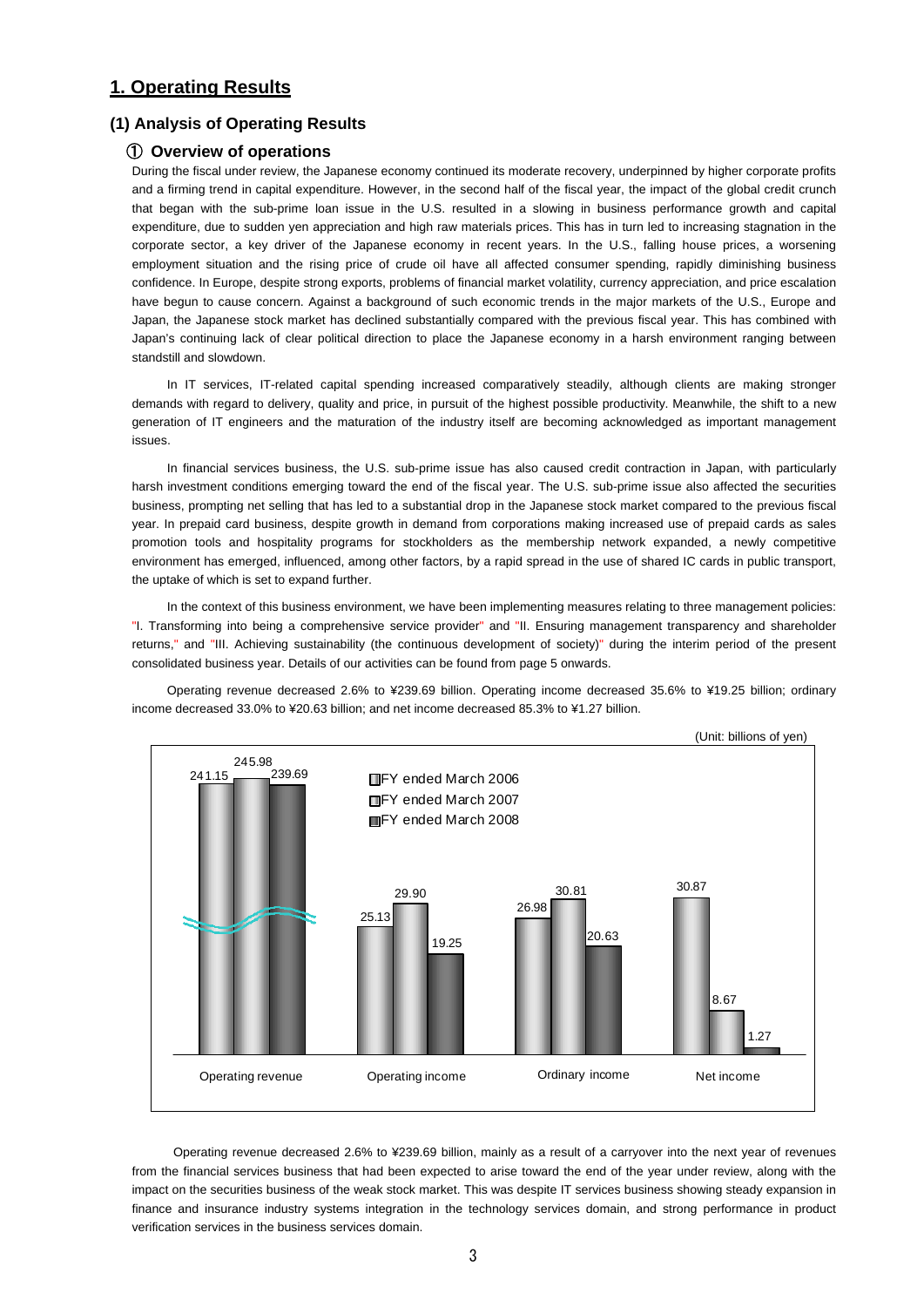Operating income decreased 35.6% to ¥19.25 billion. IT services business recorded substantial growth in technology services, supported by higher revenues and an emphasis on selecting profitable projects, as well as progress in improving productivity; these combined to offset higher strategic investments geared toward medium- to long-term growth in business services, resulting in a 4.3% increase in the income of this segment. However, a number of factors in other business areas offset this increase. Earnings declined in the financial services business, reflecting the absence of the settlement of a largescale investment project that boosted performance in the previous year, along with a carryover into the next year of investment returns that had been expected at the end of the period. In addition, performance in the securities business declined suddenly, and higher expenses were recorded in association with the Group's information infrastructure, and the outcome was an overall decline in operating income.

Ordinary income decreased 33.0% to ¥20.63 billion, due to lower operating income and factors affecting non-operating income and expenses.

Net income decreased 85.3% to ¥1.27 billion, due to the factors affecting ordinary income, as well Extraordinary losses recorded ¥13.34 billion for loss on impairment of fixed assets of a consolidated subsidiary, and other factors.

### <**Results by segment**>

An outline of the services provided by each business segment is shown below, followed by results for each segment.



### 〔**IT services business**〕

Operating revenue increased 2.2% to ¥198.63 billion, supported in technology services by steady expansions in systems integration mainly for the finance and insurance industries, and in business services by verification services for the digital appliance and ITS\* customers. A contribution was also made from new business in mail order fulfillment services for the fashion business.

Operating income increased 4.3% to ¥15.41 billion. Operating revenues increased substantially from technology services and improved production efficiency in systems integration, which offset new business establishment costs and call centerrelated equipment investment in the business services field.

\*BPO (Business Process Outsourcing) = Consigning operations to an outside company to improve efficiency and quality and promote differentiation

\*ITS (Intelligent Transport System) = A new transport system which is comprised of an advanced information and telecommunications network for users, roads and vehicles.

#### 〔**Financial services business**〕

Operating revenue decreased 18.7% to ¥20.39 billion and operating income decreased 17.4% to ¥13.08 billion. These decreases reflect the absence of returns from investments in real estate and equities via anonymous associations that lifted results in the previous year, along with carryover into the next year of expected returns on an investment project, due to credit contraction in the Japanese stock market arising from the sub-prime loan problem in the U.S.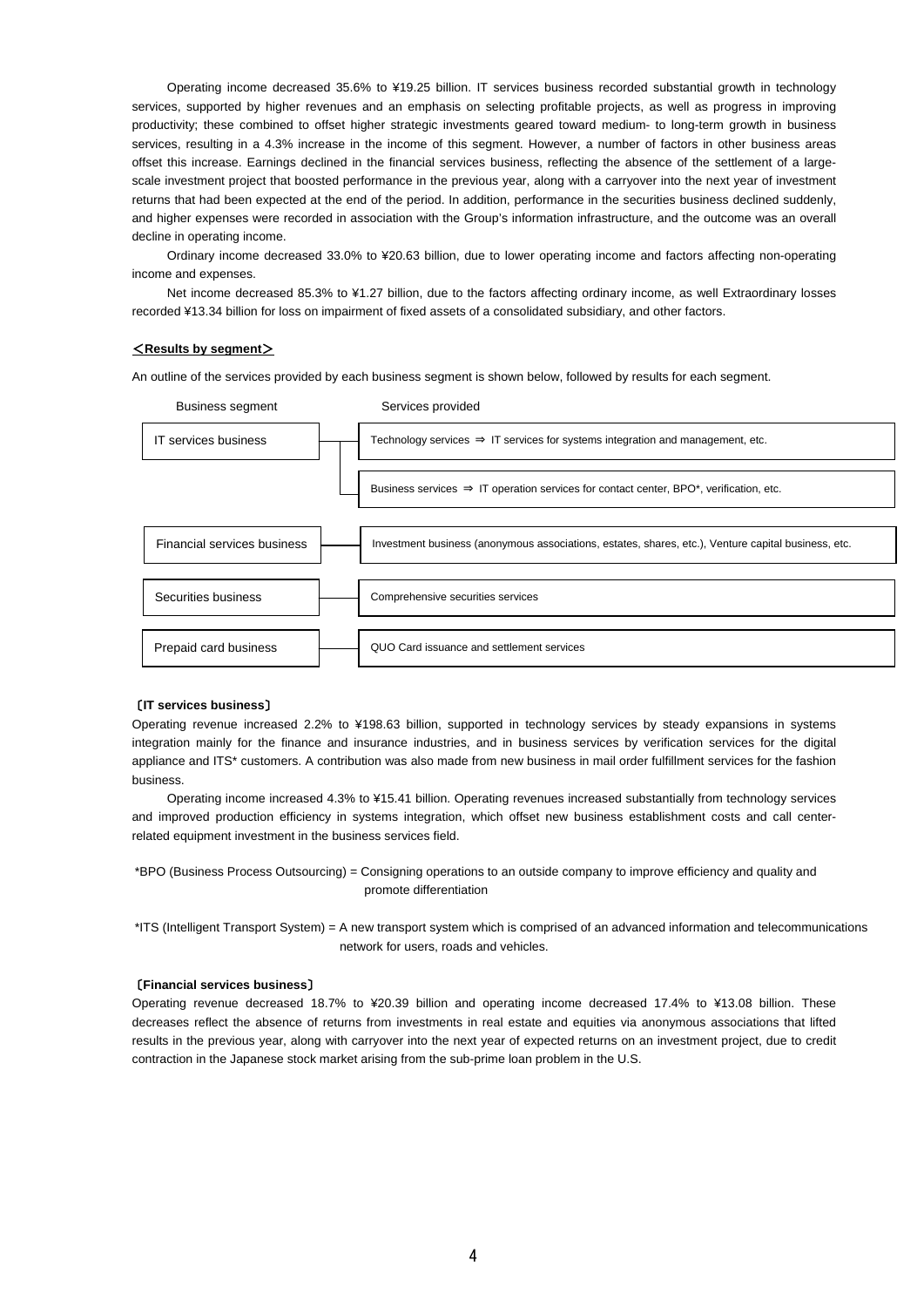### 〔**Securities business**〕

Sales and operating revenue in this segment decreased 10.2% to ¥22.18 billion. Concomitant with global credit contraction stemming from the U.S. sub-prime loan problem, the stock market weakened, and handling fees for share offerings and other fees received decreased, as did income from trading of equities and bonds.

An operating loss of ¥4.05 billion was recorded for the period, decreased ¥5.81 billion. In addition to the decrease in revenues, SG&A expenses increased, and costs were incurred for the establishment of CSK-RB SECURITIES CORPORATION, a provider of securities services to regional financial institutions.

### 〔**Prepaid card business**〕

Operating revenue decreased 35.2% to ¥2.44 billion. Progress was made in introducing prepaid cards to new business types such as bookstores and service industries, and customer numbers increased for the use of cards in hospitality programs for stockholders and as promotional gifts. However, this was offset by the impact of major convenience store chains issuing similar prepaid cards, along with the absence of the high levels of equipment replacement sales that temporarily boosted sales in the previous year. Operating loss of ¥0.10 billion was recorded for the period, compared to an operating loss of ¥0.25 billion in the previous year, reflecting favorable sales of gifts cards with high profitability, along with lower SG&A expenses. Ordinary income increased 31.3% to ¥1.30 billion.

The afore-mentioned segment based sales also include inter-segment sales. For details please see page 31, Segment Information.

### ② **Management initiatives implemented during the fiscal year**

 Specific initiatives undertaken during this fiscal year in relation to the three management policies outlined on page 3 include the following.

### **I Transforming into being a comprehensive service provider**

### **1) IT services business**

i) In the IT services business segment, we reorganized the following Group companies in the technology services segment, seeking prompter and more appropriate decision making and greater efficiency and aiming to develop a Group system that facilitates smoother cooperation. The new system started operation in July 2007. Furthermore, we centralized the corporate staff functions of the companies subject to the reorganization at CSK ADMINISTRATION SERVICE CORPORATION, targeting unification and strengthening of internal control systems and greater efficiency in administration.



ii) In the IT services segment, we are also centralizing and integrating the technical support business of Group companies in the business services segment, aiming to strengthen productivity and quality competitiveness and achieve further growth and development. The new system started operation in January 2008. Furthermore, the corporate staff functions of the companies subject to the reorganization have been centralized at CSK ADMINISTRATION SERVICE CORPORATION.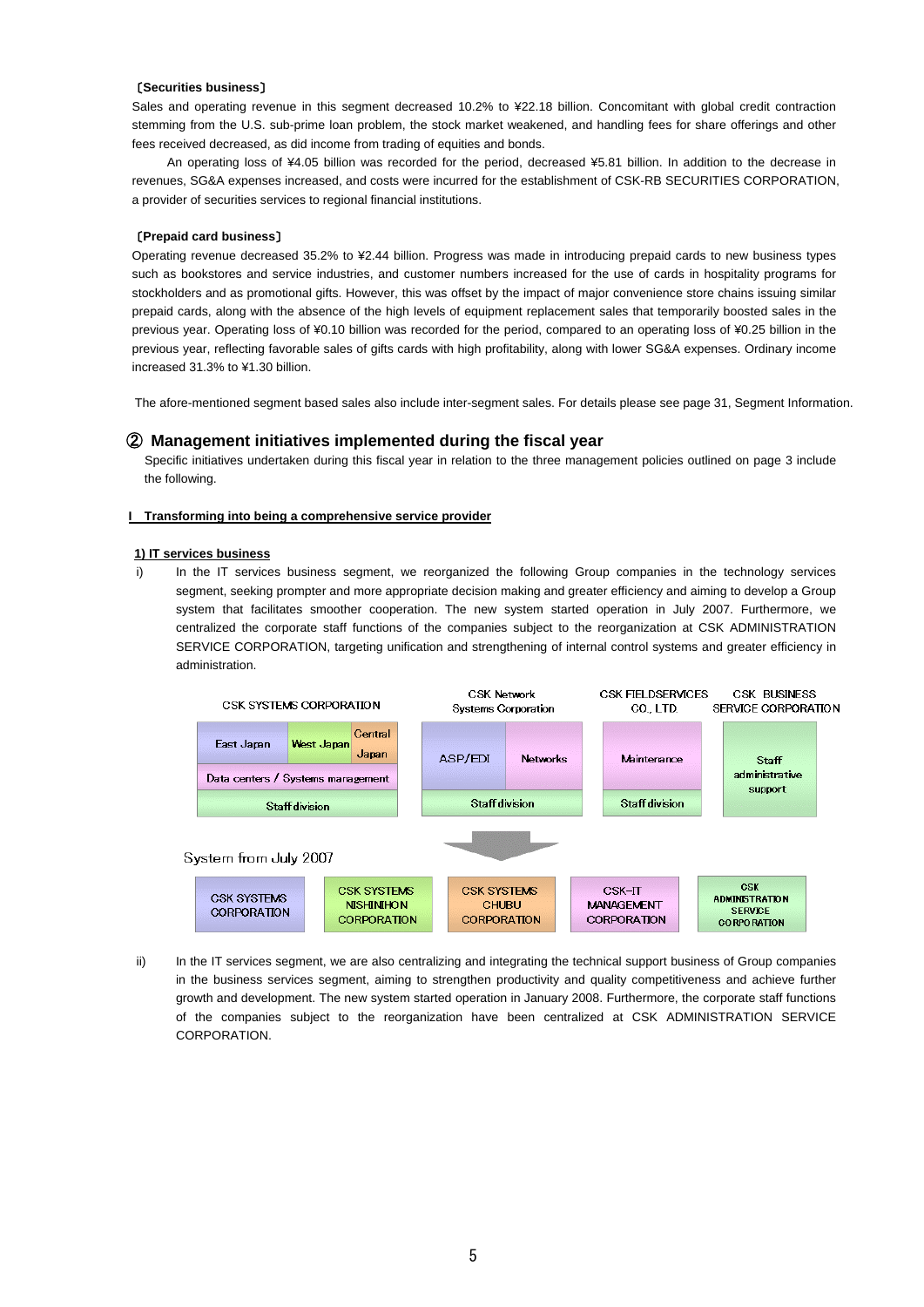

Through these business reorganizations in both technology services and business services, in computer services we intend to pursue business using a system classified into the following functions.



iii) The Group has been engaged in an important development project for a new securities system, "ESTREX", that includes the development of front-office systems, infrastructure and management base and subsequent marketing to customers. Although development of this project is proceeding to plan, a number of factors have led us to take a conservative approach to projecting revised revenue returns from sales of "ESTREX", and for the period under review we have recorded an impairment loss. These factors include a rapid fall in the share market from the second half of the year, an industry tendency toward deferred systems investment due to measures related to the impending dematerialization of share certificates, and the outlook for further significant changes in the securities industry business environment. Further details of the impairment applied are available in the notes on page 27.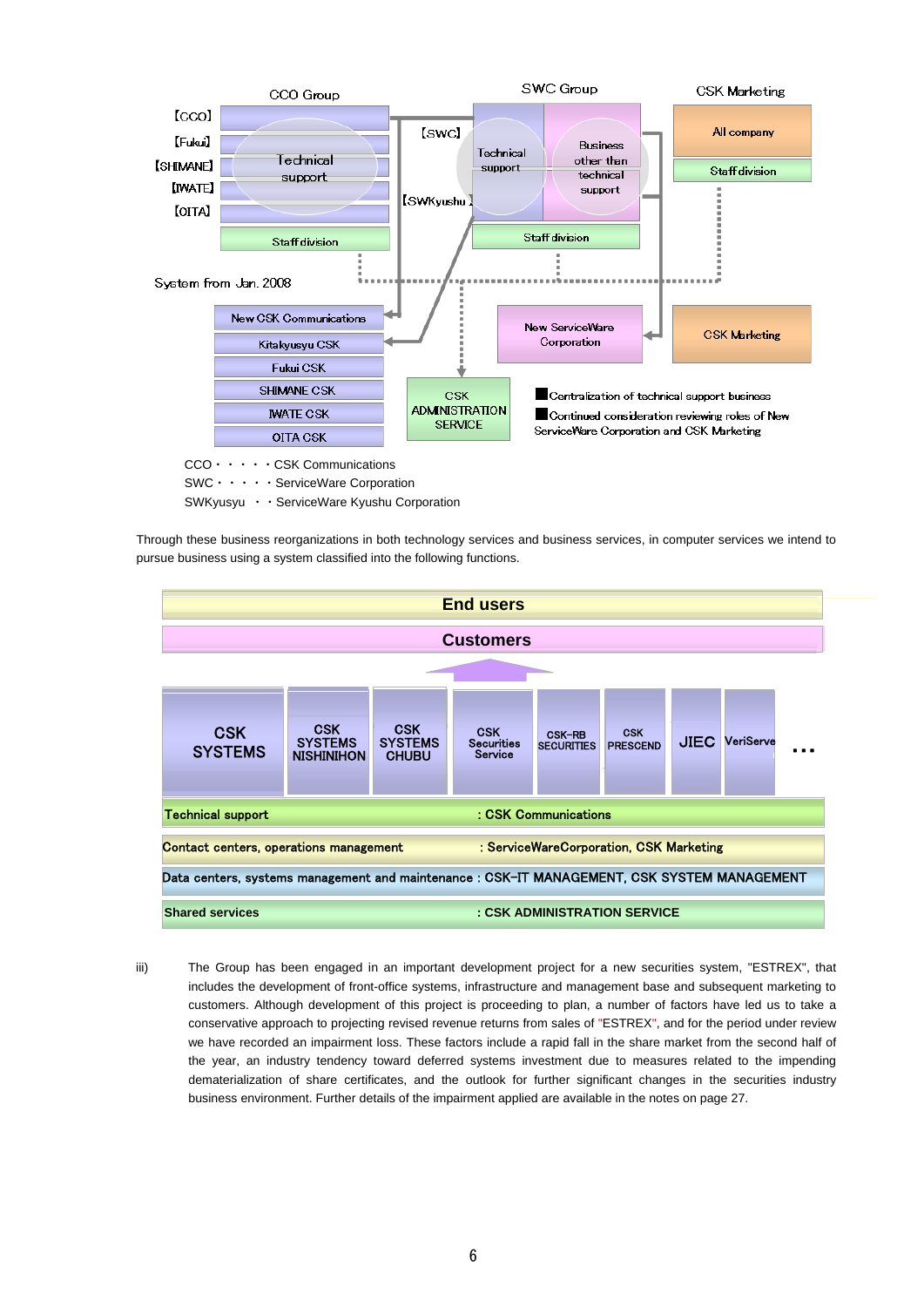- iv) In IT services business we carried out the following joint initiatives/new service development projects.
	- In July 2007, we concluded a business and capital alliance with Bit-isle Inc., which is strong in Internet data center business for small and medium-sized enterprises, aiming to expand and enhance our customer base in the IT outsourcing services field.
	- In order to provide a host of e-commerce systems and services, we formed an alliance with Xavel, Inc., which manages some of Japan's largest mobile commerce sites and fashion commerce sites, and from April 2007 began operations through a joint venture company, CSK PRESCENDO CORPORATION.
	- We ran a booth at FIT2007 (Financial Information Technology 2007), displaying our various services in the financial and securities fields.

### **2) Financial services, securities and prepaid card business**

- i) In financial services business, we made active investment based on appropriate management and monitoring systems, aiming to make a stable contribution to profits. Furthermore, in November 2007 Plaza Capital Management Co., Ltd. started to provide commodity investment advisory services, as part of our drive to expand our operations in the financial services business.
- ii) CSK-RB SECURITIES CORPORATION completed its registration as a securities company in June 2007, and started business activities. The company will provide consulting services and support for regional financial institutions in establishment of securities subsidiaries, securities systems and operational support, investment information, and product planning, product provision, sales and training support in a unified and comprehensive manner.
- iii) In the securities business operations of our consolidated subsidiary Cosmo Securities Co., Ltd., we strived to expand our investment trust, foreign exchange margin transaction, and foreign equity products, and actively carried out various sales initiatives such as holding lectures and seminars, in order to meet retail customers' diverse asset management needs, while also ensuring that information is provided to customers more actively than before. As part of measures to strengthen the management of these operations, we are planning to shift to a new management structure from late June, 2008.
- iv) In the prepaid card business, we have introduced prepaid card systems for a major bookstore chain and to service industry companies, new developments aimed at making use of cards more widespread and improving customers' convenience.

### **3) Initiatives under holding company structure**

In October 2007 we received approval from Yokohama City to operate business in the Minato Mirai 21 development area, where we plan to establish our new head office building. Through this head office relocation we aim to achieve more efficient business operations by bringing together the offices of various Group companies that were spread throughout Tokyo, and develop a base for CSR and research and development.

### **II Ensuring management transparency and shareholder returns**

### **1) Ensuring management transparency**

As a result of the shift to a holding company structure in October 2005, the Group's overall framework has been finalized, which will serve as the foundation for ensuring management transparency. Nevertheless, with the objective of further improving management transparency, we are working to develop the systems of the Group as a whole, by putting in place expert organizations and other measures, aiming to build or develop the internal control systems required by the Companies Law and the Financial Instruments and Exchange Law.

### **2) Shareholder returns policy**

In April 2005, CSK HOLDINGS CORPORATION ("the Company") formulated and announced a consolidated financial positionlinked shareholder returns policy based on Dividends on Equity (DOE\*), and has been allocating dividends based on this policy.

| Trends in annual dividend per share |
|-------------------------------------|
| ¥40 (planned)                       |
| ¥40                                 |
| ¥40                                 |
| ¥17                                 |
| ¥15                                 |
| ¥12                                 |
|                                     |

\*DOE = Total amount of dividend paid / [average of shareholders' equity at start and end of fiscal year] X 100

 In the fiscal year under review, we repurchased, as outlined below, our own shares as treasury stock, in order to improve capital efficiency and enable a flexible capital policy that can respond to changes in the operating environment.

| $\frac{1}{2}$ |                  |               |
|---------------|------------------|---------------|
| February 2008 | 3 million shares | ¥7.68 billion |
| May 2007      | 1 million shares | ¥4.40 billion |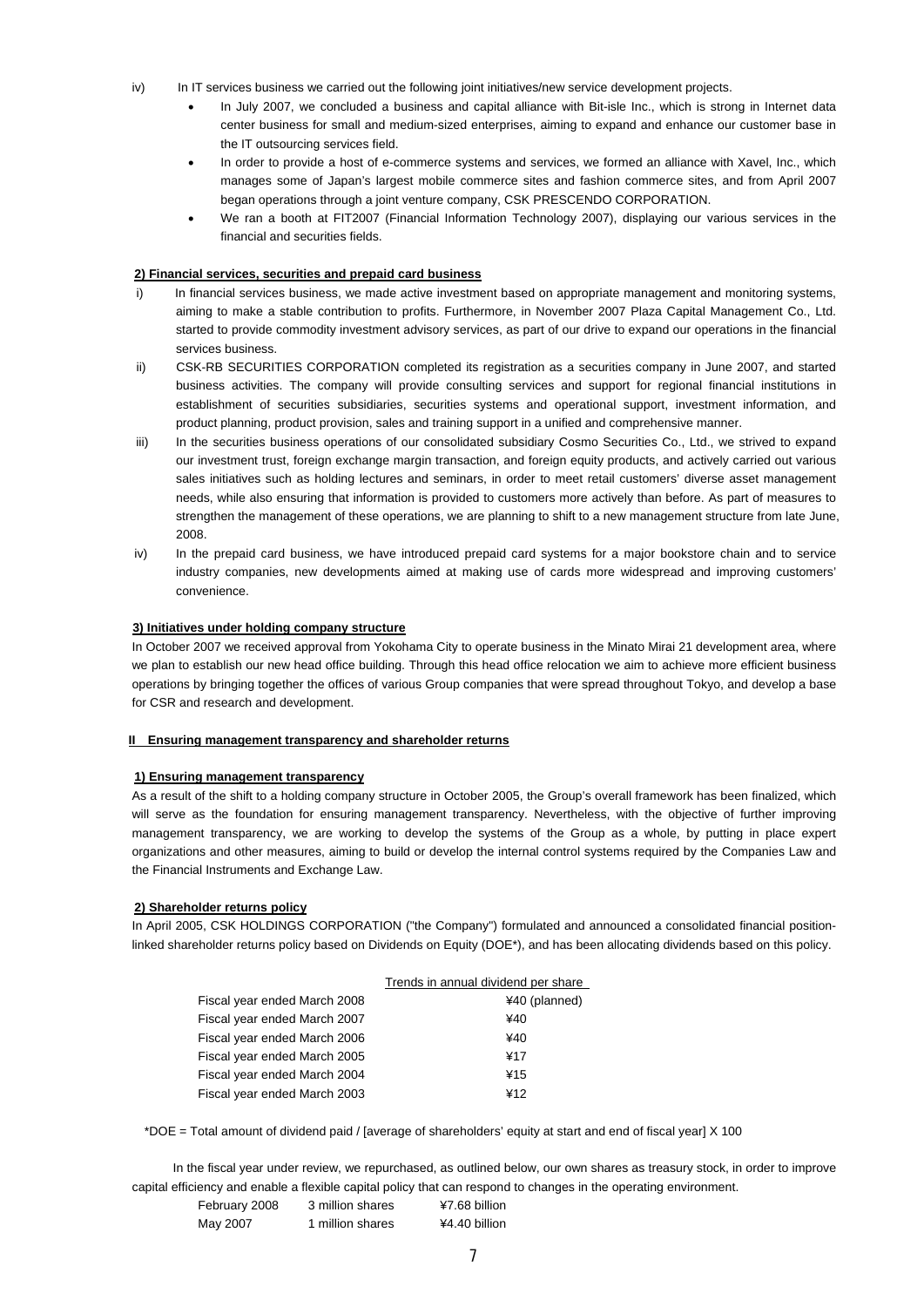### **III Achieving sustainability (the continuous development of society)**

In June 2007, we opened CSK Tama Center, a base for research and CSR activities, in the Tama region of Tokyo. CSK Tama Center will contribute to CSK Group's sustainability initiatives, function as a new base for Group communications, and serve as a space for creating a new corporate culture and values.

 Furthermore, CSK Institute for Sustainability, Ltd. (CSK-IS), the Group's think tank for conducting research and development on the theme of sustainability, held the CSK-IS International Symposium to commemorate the completion of the construction of CSK Tama Center. The symposium featured speeches by and panel discussions involving many of the leading Japanese and overseas experts on the necessary conditions for the sustainable development of the planet and the human race, and active debate, consideration and recommendations on the topic of sustainability.

 In order to contribute also to sustainability in the international community, CSK Group has also decided to participate in the UN Global Compact\*.

\*UN Global Compact: 10 principles regarding corporate social responsibility proposed by the United Nations, covering human rights, labour standards, environment and anti-corruption.

### ③ **Consolidated forecasts for the fiscal year ending March 31, 2009**

We forecast that operating revenue will rise 6.4% to ¥255.0 billion, taking into account steady IT investment demand and based on the provision of systems integration in the technology services field and BPO services in the business services field, along with returns from financial services operations that were delayed in the previous year.

 At the operating income and ordinary income level, improved earnings in the technology services field are expected to contribute to performance, and these earnings should absorb costs for establishing a new company in the business services field along with upfront expenses for business expansion, with the result that earnings in the IT services business are forecast to increase. In the securities business, we are forecasting conservatively, taking into account the outlook for the share market. In the prepaid card business, we are forecasting a continued stable contribution to earnings. As a result of the above factors, overall operating income is forecast to increase 19.4% to ¥23.0 billion and ordinary income is forecast to increase 18.7% to ¥24.5 billion, in line with the increase in operating income.

Forecast net income for the year is ¥12.0 billion, reflecting the forecast increase in ordinary income.

(millions of yen)

|                                           | Operating revenue | Operating income | Ordinary income | Net income |
|-------------------------------------------|-------------------|------------------|-----------------|------------|
| Full year ending March 31, 2009           | 255,000           | 23,000           | 24.500          | 12.000     |
| Reference: Actual results for fiscal year | 239.695           | 19.256           | 20.634          | 1.272      |
| ended March 31, 2008                      |                   |                  |                 |            |

Note: The above forecasts are forward-looking statements based on management assumptions, estimates and plans current as of the publication date of this material. As these assumptions, estimates and plans are subject to a number of risks relating to the economy, the operating environment and other factors, actual results may be materially different. For an outline of risks relevant to the operation of the Group please see page 10, (4) Business and operational risks.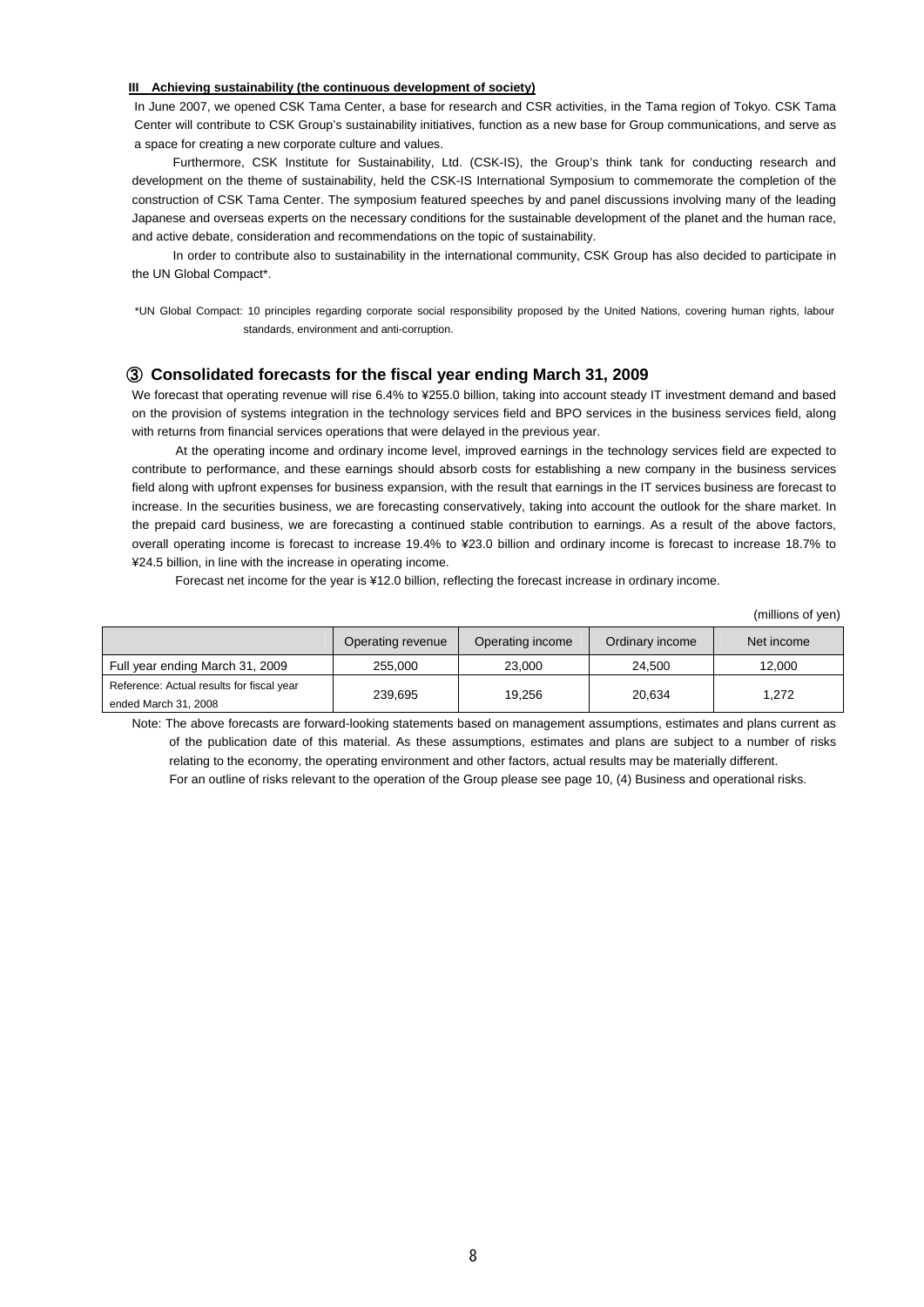### **(2) Analysis of financial position and cash flows**

### ① **Assets, liabilities and net assets**

### **Assets decreased ¥27.24 billion (4.7%) to ¥550.05 billion**

Current assets decreased ¥25.64 billion to ¥436.38 billion. Although "Investments related to financial services" increased ¥87.58 billion, current assets in securities services decreased ¥67.35 billion, and "Cash and time deposits" decreased ¥44.39 billion.

Fixed assets decreased ¥1.59 billion to ¥113.67 billion. Principal factors included an increase in buildings and structures and land accompanying the acquisition of the Sanda Data Center and acquisitions for the CSK Tama Center. At the same, following a review of revenue projections a conservative approach has been taken with the software that had been recorded in Other intangible fixed assets under Intangible fixed assets and an impairment loss recorded. "Investment in securities" also decreased.

### **Liabilities decreased ¥3.96 billion (1.1%) to ¥364.55 billion**

Current liabilities amounted to ¥284.03 billion, due to factors such as a ¥54.96 billion reduction of liabilities in the securities services business and the maturation of bonds causing a ¥20.00 billion decrease in "Current portion of corporate bonds payable". At the same time, "Short-term bank loans payable" increased ¥41.45 billion, and "Liabilities related to financial services" increased ¥29.23 billion.

Long-term liabilities decreased ¥8.15 billion to ¥78.94 billion, mainly due to a reduction in "Convertible bonds payable" and transfer from "Long-term bank loans payable" to "Short-term bank loans payable".

### **Net assets decreased ¥23.27 billion (11.2%) to ¥185.49 billion**

Factors that increased "Net assets" included "Net income" increased for the year, along with an increase in "Common stock" and "Capital surplus" arising from the exercise of stock options. Factors that decreased "Net assets" included the payment of dividends from retained earnings, a reduction in "Net unrealized gains on securities", "Foreign currency translation adjustments", "Minority interests" and the acquisition of treasury stock. (For detailed information on Net assets, please see page 19, Consolidated Statements of Changes in Net Assets.)

### ② **Cash flows**

### **Cash flows from operating activities**

### **Minus ¥30.36 billion (decrease of ¥37.43 billion)**

Although cash inflow increased from income tax refunds and lower corporate tax payments along with decreased "Receivables related to margin transactions", outflows arising from an increase in "Investments related to financial services" resulted in a decrease of ¥37.43 billion in operating cash flow.

### **Cash flows from investing activities**

### **Minus ¥27.95 billion (decrease of ¥11.40 billion)**

Although cash was received from the sale of investment securities, outflows for the acquisition of the Sanda Data Center and acquisitions for the CSK Tama Center, an increase in time deposits, along with a reduction in cash received from the sale of tangible assets, led to a reduction of ¥11.40 billion in cash flow from investing activities.

### **Cash flow from financing activities**

### **¥12.20 billion (decrease of ¥27.33 billion)**

During the fiscal year under review an inflow of cash was received from an increase in "Short-term bank loans payable". However, an outlay of ¥21.20 billion was recorded for the repayment of matured bonds. A further factor was the absence of the bond issuance that in the previous year resulted in an inflow of ¥35.00 billion. As a result, cash flow from financing activities decreased by ¥27.33 billion.

### **Cash and cash equivalents**

### **¥59.20 billion (decrease of ¥46.24 billion or 43.9%)**

Reflecting the cash flows described above, cash and cash equivalents as of March 31, 2008 amounted to ¥59.20 billion, a decrease of ¥46.24 billion compared to March 31, 2007.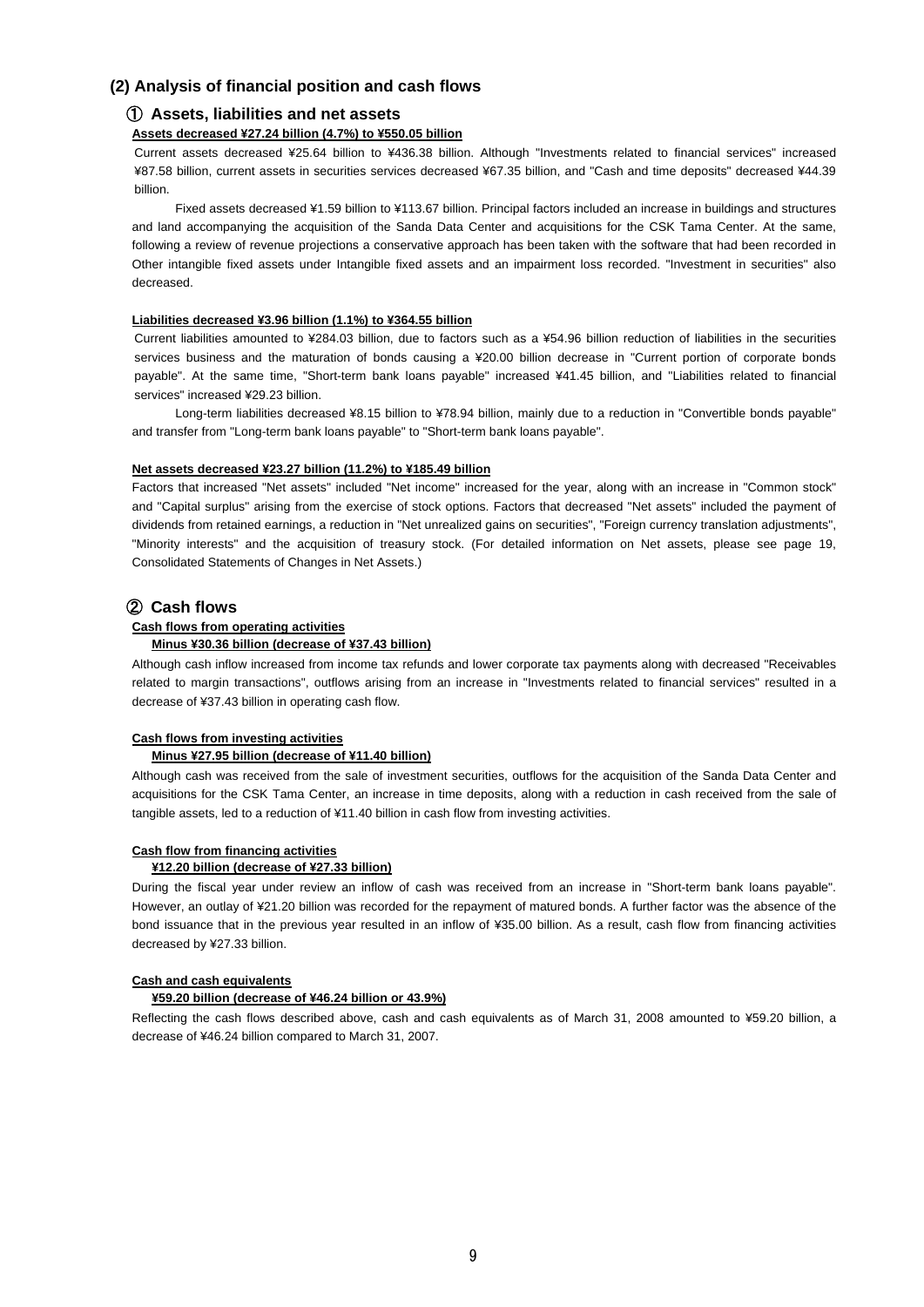Recent trends in cash flow-related indices are as follows:

|                                           | Fiscal Year 2006 | Fiscal Year 2007 | Fiscal Year 2008 |  |
|-------------------------------------------|------------------|------------------|------------------|--|
| Equity ratio (%)                          | 33.1             |                  | 29.7             |  |
| Equity ratio based on<br>market price (%) | 79.3             | 63.6             | 29.5             |  |
| Debt service coverage<br>(years)          |                  | 27.3             |                  |  |
| Interest coverage ratio<br>(times)        |                  | 4.9              |                  |  |

Notes: A) Equity ratio = (Total shareholders' equity  $+$  Total valuation and translation adjustments)  $\diagup$  total assets

B) Equity ratio based on market price = Market capitalization  $\diagup$  total assets

C) Debt service coverage = Interest-bearing debt operating cash flow

D) Interest coverage ratio = Operating cash flow interest paid

\* All indices are calculated from consolidated financial results figures.

\* Cash flow is Net cash provided by operating activities from the consolidated statements of cash flows.

Interest-bearing debt is the interest-bearing portion of liabilities recorded on the consolidated balance sheet.

- \* Market capitalization = Market price on last trading day of specified period  $\chi$  total shares outstanding at end of period (excluding treasury stock).
- \* Debt service coverage and interest coverage ratio for the fiscal years ended March 2006 and March 2008 are not recorded because operating cash flow for those periods was negative.

### **(3) Shareholder returns and dividends**

The Group has adopted a consolidated financial position-linked shareholder returns policy based on Dividends On Equity, based on overall consideration of: consolidated performance, which reflects the results of group business activities; business investment requirements, relating to sources of future growth; interest-bearing debt, which is one measure of financial soundness; and trends in social economics.

During the year period under review, a treasury stock buyback (4 million shares, for an amount of ¥12.09 billion) was implemented, from the twin perspectives of increasing shareholder value by using treasury stocks as part of flexible capital policies, and raising shareholders' equity per share by materially reducing the number of shares outstanding.

Based on the shareholder policy, the planned annual dividend for the year ended March 31, 2008 and the year ending March 31, 2009 is ¥40 per share.

### **(4) Business and operational risks**

The Group has in place a range of measures to reduce foreseeable risks to the management of a company. Nevertheless, a range of factors, including business or related risks and the economic and social environment, could impact negatively on the Group's business performance or financial position despite the adoption of risk management measures.

The risk items recognized and outlined below comprise those risks that as of the compiling of this report are perceived to be the most significant risks in each business segment.

#### **A. IT services business: Risk of unprofitable projects, defects or systems failure**

In technology services, the Group's systems integration operations face the risk of unprofitable projects and the requirement for defect correction measures due to miscalculations at the start of projects regarding the scale, specifications or others matters related to projects, along with system failures or computer viruses, with the associated risk that contract-related claims or damages could materially impact the Group financial performance.

In business services, where a considerable number of new types of services are being offered, the Group faces the risk of being materially disadvantaged by insufficiently formed contracts, misunderstandings with regard to the scope of services, or other such factors.

The Group takes the utmost care in its handling of confidential and personal information, but nevertheless faces the risk that if security issues arise they could have a significant impact on the management of and trust held in the Group.

### **B. Financial services business**

In selecting investment targets for venture companies, investing in real-estate-related projects through anonymous associations, and selecting investment targets for acquisitions, the Group makes use of a specialist structure to assess investment risk. However, factors such as unforeseen changes to the investment environment, mean that there is a risk that return on investments could be delayed, investment returns could be lower than planned or fail to be realized, and the materialization of such risk could have a negative impact on the Group's business performance or financial position.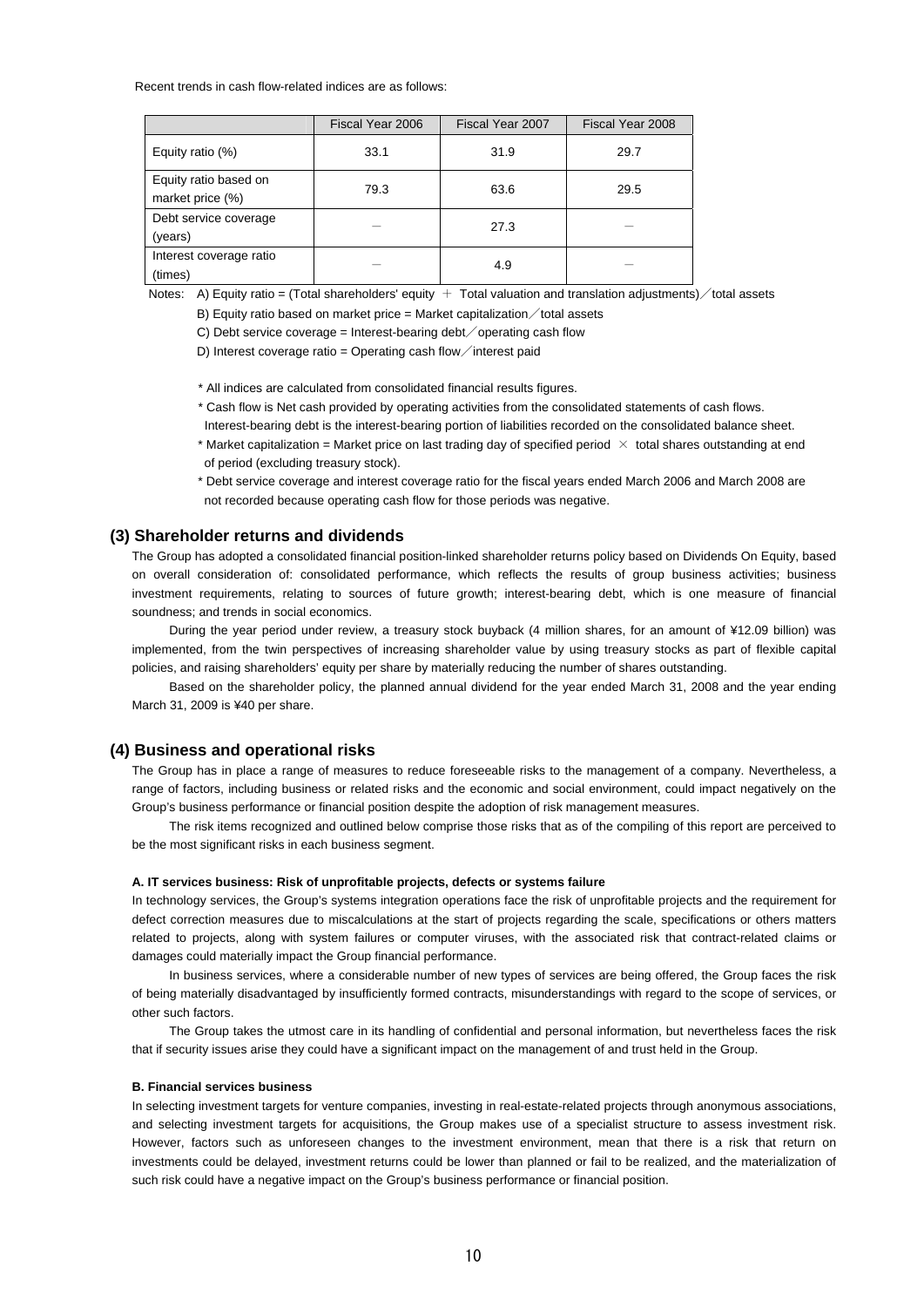### **C. Securities business**

Risks in this area include credit risk, market risk, liquidity risk, operational risks (systems, processes, legal), and informationrelated risk, along with business continuity risks arising from earthquake or other natural disasters, information leaks, system failures and other events that could seriously impact the ability of the company to continue operating. The Group takes a range of measures necessary to minimize such risks, but should such risks materialize on a scale larger than foreseen, or if unforeseen risks should materialize, such events could have a negative impact on the Group's business performance or financial position.

### **D. Prepaid card business**

In prepaid cards, risks include fraudulent use of cards, competitive activity from banks, credit and other card companies, or a decline in card usage. The materialization of such risks could have a negative impact on the Group's business performance or financial position.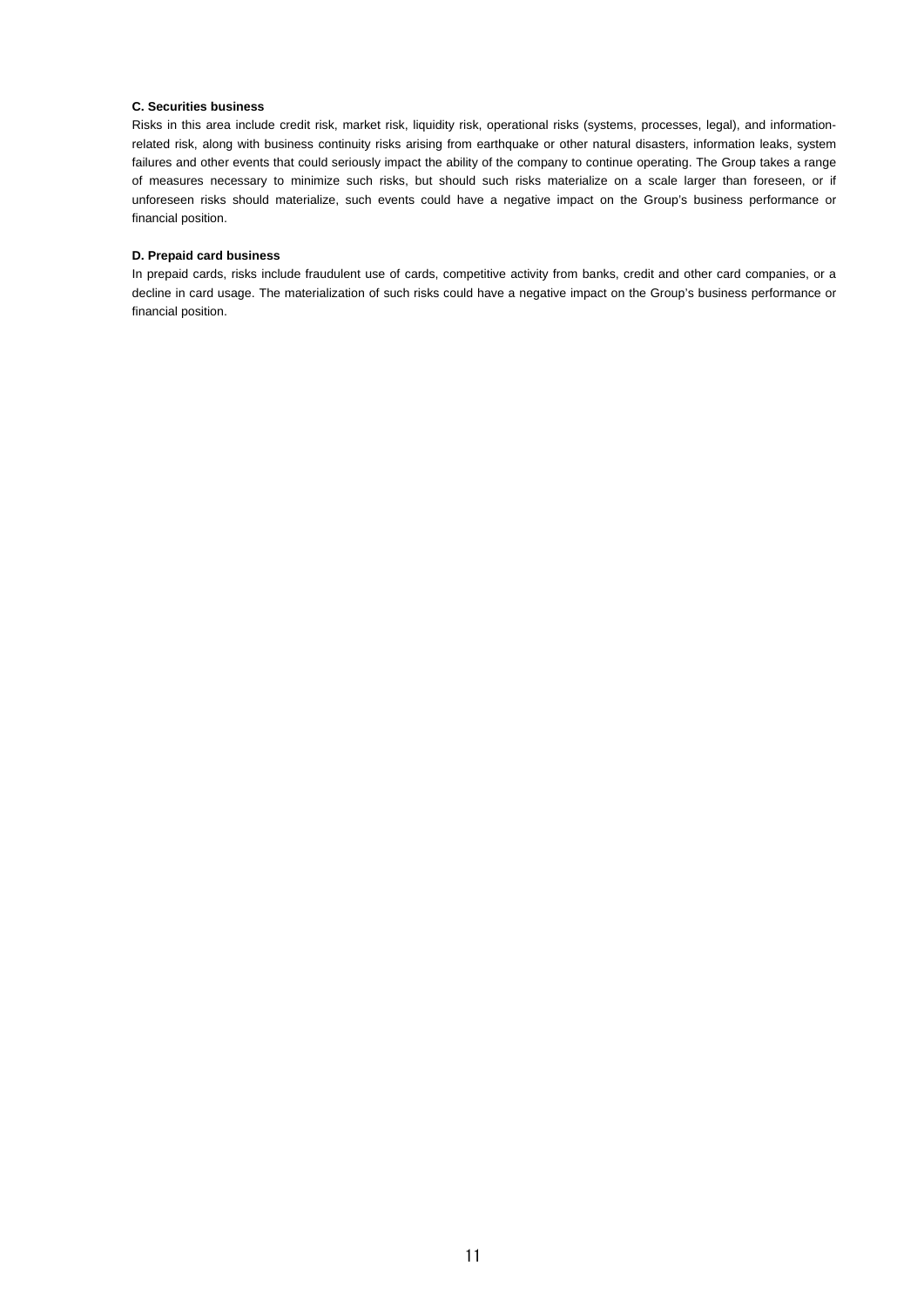## **2. Corporate Group**

Segment categories and major group companies are as follows:



The chart shows the subsidiaries whose stocks are directly held by CSK HOLDINGS CORPORATION.

Name of listed (public offering) consolidated subsidiaries and listed stock exchange:

JIEC Co., Ltd. : Section 2 of Tokyo Stock Exchange

VeriServe Corpor: Section 1 of Tokyo Stock Exchange

Cosmo Securities : Section 1 of Tokyo Stock Exchange, Osaka Stock Exchange and Nagoya Stock Exchange

- Note 1 On July 1, 2007, the Company implemented company separation. The method to be used is a company separation and absorption, with CSK SYSTEMS CORPORATION as the separaring company and CSK SYSTEMS NISHINIHON CORPORATION which is changed its corporate name from CSK Systems Nishinihon Preparatory Corporation, CSK SYSTEMS CHUBU CORPORATION which is changed its corporate name from CSK Systems Chubu Preparatory Corporation, CSK-IT MANAGEMENT CORPORATION which is changed its corporate name from CSK Network Systems Corporation and marged withCSK FIELD SERVESES CO., LTD. on the same day as the succeeding companies
- Note 2 On July 1, 2007, CSK BUSINESS SERVICE CORPORATION changed its corporate name to CSK ADMINISTRATION SERVICE CORPORATION.
- Note 3 CSK Institute for Sustainability, Ltd. is carriying on financial services in addition to R&D.
- Note 4 Plaza Capital Management Co., Ltd. was newly consolidated from this fisical year, due to acquisition of stock on October 15, 2007.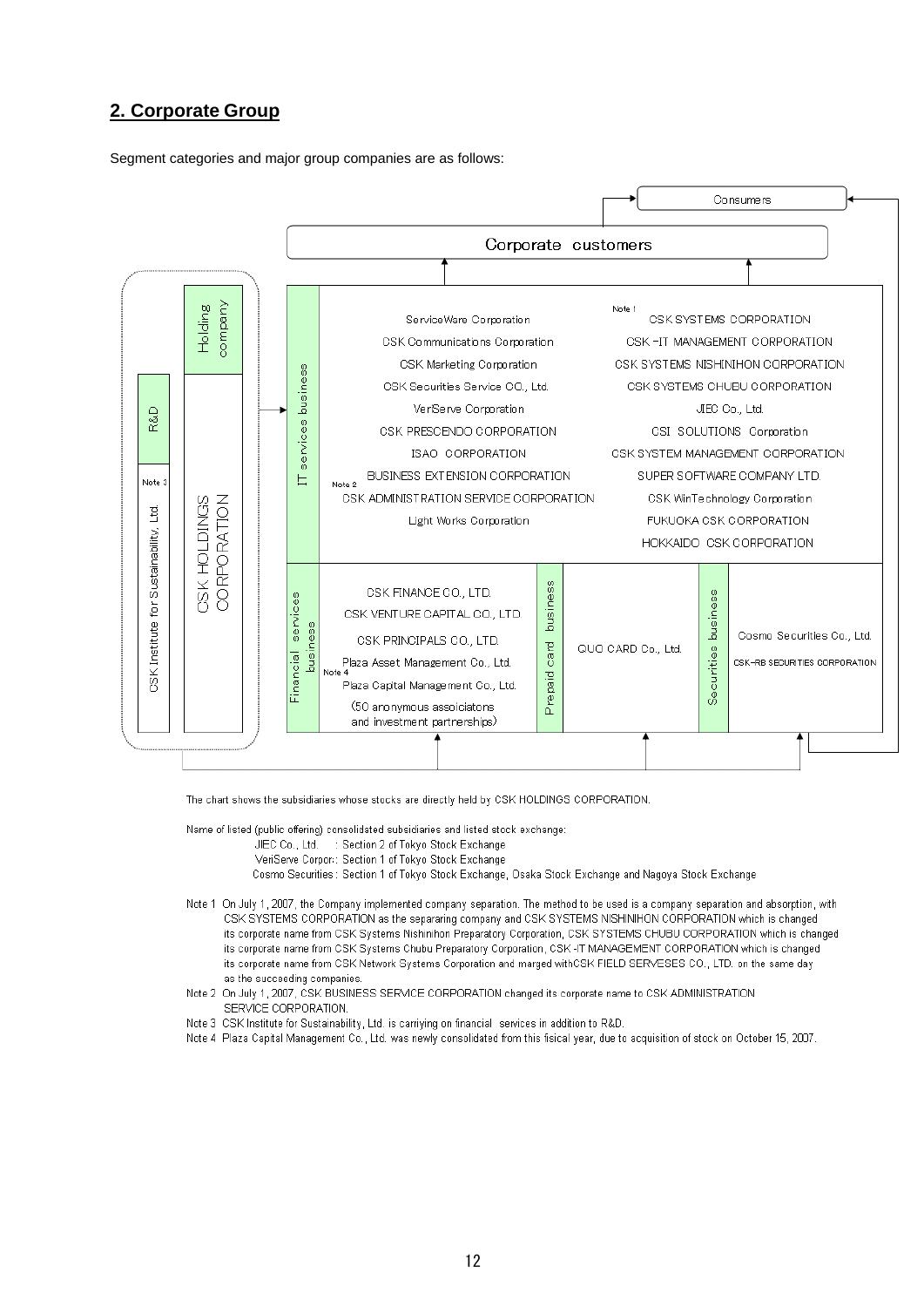## **3. Management Policies**

### **1. Fundamental Management Policy**

Under the holding company structure that the Group shifted to on October 1, 2005, the Group is endeavoring to grow with its clients and society as a service provider supporting the sustainable development of society.

### **2. Management Targets**

The Group believes in the necessity of both short-term management targets, based on the year-by-year securing of profit in order to provide dividends, and medium-and longer-term management targets in order to become a business group that can contribute to the development of society.

From the point of view of short-term revenues for dividends, management makes use of such measurements as Operating income, Operating income ratio, and Operating cash flow. Items used for measurement of medium- and longer-term targets include sales and Operating revenue, Operating income and Shareholders' equity per share. The aim of management is to generate continuous improvement in these short- and longer-term indices.

### **3. Basic Medium- and Long-Term Strategy**

The Group is operating under close consideration and active implementation of the following three medium-term strategic policies.

**i) Becoming a comprehensive service provider**

**ii) Ensuring management transparency**

**iii) Realizing sustainability (the continuous development of society)** 

It is as follows of a concrete content.

### **i) Becoming a comprehensive service provider**

Through the explosive spread of the internet, Information Technology (IT) has transformed the information services industry from being a specialized domain for a restricted set of users to something that has become indispensable for many companies and consumers; it has now developed to a stage where it can be termed social infrastructure.

IT development has now reached the level where it impacts that social infrastructure itself. Originally, such physical infrastructure as roads, power supply, water supply and communications equipment were representative of the social infrastructure, but in the present age, so called software or services such as IT, communications functions, settlement functions and settlement data are now being considered as indispensable functions in the socio-economic set up. At the Group, we anticipate that such areas as "finance, communications, and healthcare" will form a new infrastructure that will be indispensable to future society.

In order to respond to the major changes taking place on the level of industry as a whole or in the social infrastructure, the Group aims to expand its business domain from IT sourcing services\* based on the IT in the original so called "information services" and pioneer "new sourcing services" supporting the newly emerging social infrastructure.

Through such efforts as these we aim to evolve into a new comprehensive "service provider type" corporate group, and by providing services to our client companies to provide services in the broader domain, supporting the development of both industry and society as a whole.

\* Sourcing services = A service providing one part of a function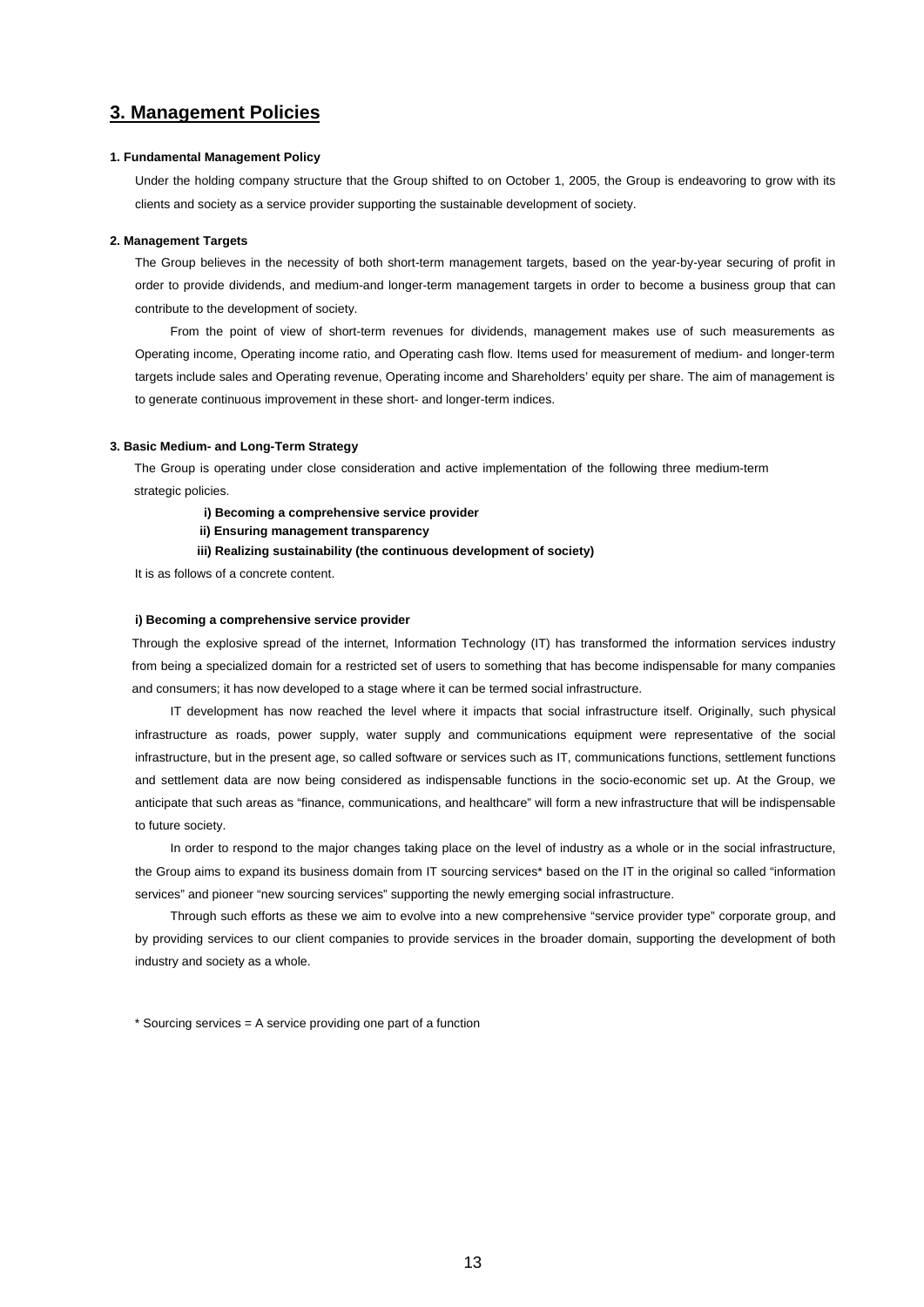

### **ii) Ensuring management transparency**

The Group aims to operate in a way that contributes to society, by continuing to develop and provide services that support the sound, sustainable growth of companies, industries and society overall. Achieving this requires a business model based on even higher standards of ethics, and as part of current measures to shift to becoming a service provider the Group will endeavor to secure, maintain and improved standards of management transparency.

### **iii) Realizing sustainability (the continuous development of society)**

In order to resolve global problems including conservation of the natural environment, population issues, and international conflicts, we need to approach these issues from the standpoint of sustainability, and by providing the infrastructure, structures, products and services necessary for society, we aim to make direct and indirect contributions in this area. In order to achieve this, CSK Institute for Sustainability, Ltd. has commenced research under the theme of "What is required in the age the sustainability?"

 Our aim is to progress as a group that can develop with the earth, with employees, with the disabled, with nature and with children, ensuring that our business operations, research and implementation programs, social contribution activities and environmental activities are linked to sustainability.

#### $<$  Overview of the Group's approach to Sustainability $>$

In working towards sustainability, the group operates under the following governance and management structure, and is developing Group business operations and a range of other CSR initiatives.

#### **CSK Group and Sustainability (the continuous development of society)** ★ Corporate Governance • Holding company structure • Group management system ・ Holding company structure ・ Board of directors ★ Compliance pliance<br>• Compliance organizational structure • Group helping line system  $\cdot$  Compliance training and development Compliance training and development ★ Charter of Conduct for CSK Group Companies  $\star$  Group Companies Code of Conduct for Directors and Employees of CSK ★ Group business activities ・ CSK Group aims to make use of its core IT strengths as a service provider, providing services to support the sound and continuous development of companies, industries and society itself. ★ Research and implementation programs ・ Various research and implementation activities at the CSK Tama center<br>• Support for the development of the Go (boadrdgame)<br>culture. ・ Awards and research support by the Okawa Foundation for Awards and research support by the Okawa Fundation for Information and Telecommunications. ★ Social contribution activities ・ Working with the disabled (Tokyo Green Systems, CSK Green Service). Working with the disabled (Tokyo Green Systems, CSK Green Service). ・Working with children<br>CAMP(Children's Art Museum & Park) ★ Environmental activities Environmental activities<br>
Promotion of paperless systems through computerization<br>
Promotion of paperless systems through computerization ・ Promoting networks systems to reduce power usage ・ Promoting networks systems to reduce power usage ・ Reducing environmental loads through services provided by the Group. ・ Reducing environmental loads through services provided by the Group**Governance and management structure To realize a sustainable society, it is necessary to reconsider the way individuals and corporations act, along**  aspects suchas social systems and infrastructure. For this reason, we are conducting IT research that goes beyond the business sphere **that goes beyond the business sphere to encompass broader fields such as government, economics and to encompass broader fields such as government, economics and culture. culture** in these research activities, we can propose ideas to society ・ Internal controls system / sufficient disclosure ・ Board of auditors ・Compliance regulations CSK Tama center<br>Support for the development of the Go (boadrdgame)<br>culture. **Formalize a sustainable society, it is necessary to reconsider to reconsider the way individuals and corporations act, along with other spects such as polarized tructure.** For this reason, we are conducting IT research th  **By engaging in these research activities, we can propose ideas to society and use our results to create new services that reflect new environments and values. Compliance** Group Companies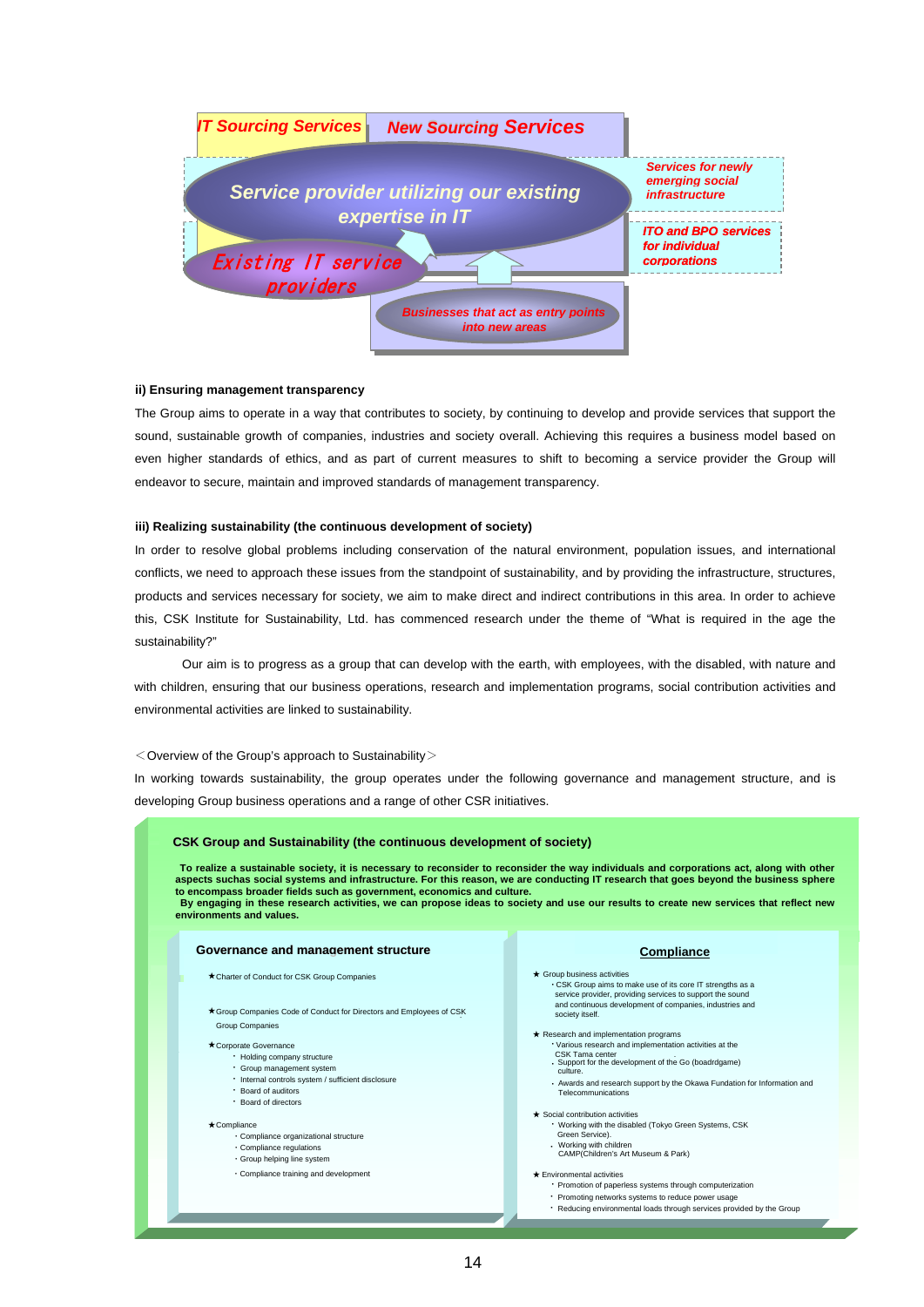#### the Group.

### **4. Tasks Ahead**

The information services industry is making the shift from growth to maturity, and securing new business models is becoming an important management issue amid the changes in client awareness of IT investment. Moreover, in the financial services business, the securities business and the prepaid card business, business policies are required for ensuring profitability amid the increasing uncertainty of the economic environment.

In this type of environment, the Group positions the following three aims as important management issues, and aims to focus on the optimization of shareholder value through future growth.

### i) Developing comprehensive service provider business

At the Group, we aim to expand our business domain from contributing to increased efficiency at individual companies to providing services that support the development of industry and society, and become a comprehensive service provider utilizing our existing expertise in IT. In order to achieve that, we aim to evolve and grow our services to individual companies, create services that support social infrastructure, and establish them as Group's unique business domains as a service provider.

 As specific initiatives for achieving these objectives, we carried out reorganizations our IT services business Group companies in July 2007 and January 2008 (see page 5). Through these, we have largely consolidated overlapping functions within our Group and developed the framework for pursuing expertise, and in the future we intend to move in the direction of achieving specific growth.

Meanwhile, in a constantly changing operating environment, specific and short-term management policies need to be carried out in a flexible way, and in consideration of the future operating environment we intend to move forward with the development of management frameworks and the planning and implementation of management strategies that are attuned to the business environment in each of the businesses conducted by the Group.

### ii) Ensuring management transparency

The service provider we at the Group are aiming to become should contribute to society by continuing to provide services that support the healthy and sustainable growth of society as a whole. As prerequisites for achieving this, we believe that it is vital to ensure appropriate internal controls and compliance, and we intend to continuously seek to ensure, maintain and improve our transparency.

 Furthermore, we will steadily develop and improve our internal control systems as required under the Corporate Law and the Financial Instruments and Exchange Act, while developing initiatives for the entire Group.

#### iii) Realizing sustainability

In order to resolve global problems including conservation of the natural environment, population issues, and international conflicts, we need to approach these issues from the standpoint of sustainability. We intend to devote every effort to achieving sustainability, through conducting management in which we grow with others based on the image outlined previously.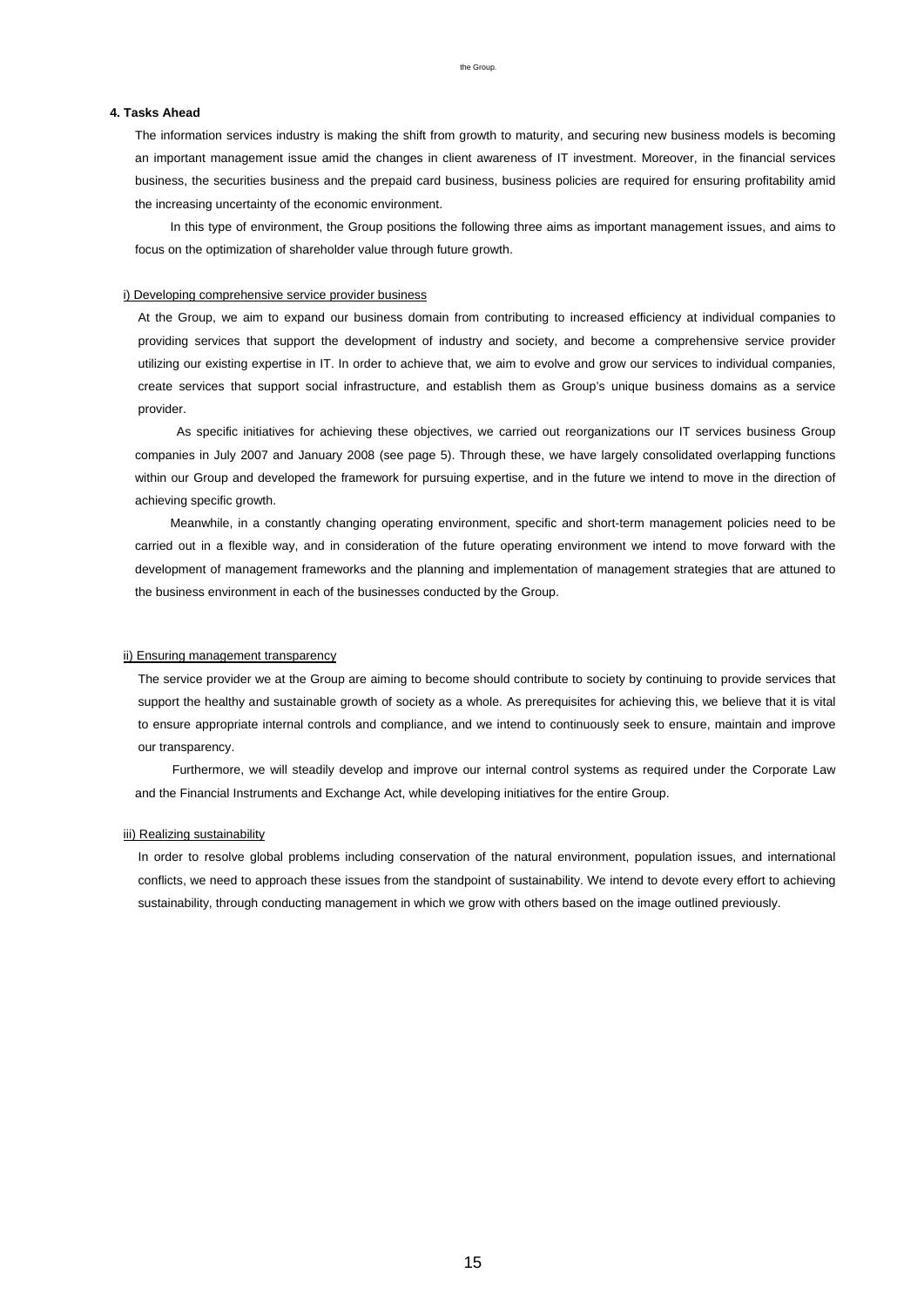# **Consolidated Balance Sheets**

|                                                                             |                      |                 |                      |               |                   | (millions of yen) |
|-----------------------------------------------------------------------------|----------------------|-----------------|----------------------|---------------|-------------------|-------------------|
| Period                                                                      | Fiscal year 2007     |                 | Fiscal year 2008     |               | Increase          |                   |
|                                                                             | (As of Mar.31, 2007) |                 | (As of Mar.31, 2008) |               | (Decrease)        |                   |
| Account                                                                     | Amount               | $%$ of<br>total | Amount               | % of<br>total | Amount            | Change            |
| Assets                                                                      |                      | %               |                      | %             |                   | %                 |
| <b>Current assets</b>                                                       |                      |                 |                      |               |                   |                   |
| 1 Cash and time deposits                                                    | 108,405              |                 | 64,012               |               | (44, 392)         |                   |
| 2 Notes and accounts receivable                                             | 33,688               |                 | 31,025               |               | (2,663)           |                   |
| 3 Marketable securities                                                     | 7,207                |                 | 11,701               |               | 4,494             |                   |
| 4 Venture capital investments                                               | 2,137                |                 | 4,166                |               | 2,028             |                   |
| 5 Inventories                                                               | 4,819                |                 | 4,888                |               | 68                |                   |
| 6 Income taxes refundable                                                   |                      |                 | 4,999                |               | 4,999             |                   |
| 7 Deferred income taxes                                                     | 12,317               |                 | 6,508                |               | (5,809)           |                   |
| 8 Investments related to financial services                                 | 110,842              |                 | 198,427              |               | 87,585            |                   |
| 9 Cash segregated as deposits related to<br>securities business             | 46,394               |                 | 32,891               |               | (13,502)          |                   |
| 10 Trading assets related to securities<br>business                         | 15,679               |                 | 6,824                |               | (8, 854)          |                   |
| 11 Receivables related to margin transactions                               | 91,105               |                 | 46,105               |               | (44, 999)         |                   |
| 12 Other current assets<br>Allowance for losses on investment<br>securities | 33,566<br>(3,868)    |                 | 25,158<br>(234)      |               | (8, 407)<br>3,633 |                   |
| Allowance for doubtful accounts                                             | (265)                |                 | (92)                 |               | 173               |                   |
|                                                                             |                      |                 |                      |               |                   |                   |
| Total current assets                                                        | 462,029              | 80.0            | 436,383              | 79.3          | (25, 645)         | (5.6)             |
| <b>Fixed assets</b><br>Ш.                                                   |                      |                 |                      |               |                   |                   |
| 1 Tangible fixed assets                                                     |                      |                 |                      |               |                   |                   |
| (1) Buildings and structures                                                | 8,712                |                 | 16,806               |               | 8,094             |                   |
| $(2)$ Land                                                                  | 10,831               |                 | 12,444               |               | 1,613             |                   |
| (3) Other tangible fixed assets                                             | 7,423                |                 | 5,094                |               | (2, 328)          |                   |
| Total tangible fixed assets                                                 | 26,966               | 4.7             | 34,345               | 6.3           | 7,378             | 27.4              |
| 2 Intangible fixed assets                                                   |                      |                 |                      |               |                   |                   |
| (1) Goodwill                                                                | 848                  |                 | 779                  |               | (68)              |                   |
| (2) Other intangible fixed assets                                           | 13,191               |                 | 8,097                |               | (5,093)           |                   |
| Total intangible fixed assets                                               | 14,039               | 2.4             | 8,877                | 1.6           | (5, 162)          | (36.8)            |
| 3 Investments and other assets                                              |                      |                 |                      |               |                   |                   |
| (1) Investments in securities                                               | 60,040               |                 | 49,327               |               | (10, 713)         |                   |
| (2) Prepaid pension costs                                                   | 3,324                |                 | 3,218                |               | (106)             |                   |
| (3) Deferred income taxes                                                   | 1,967                |                 | 8,414                |               | 6,447             |                   |
| (4) Other assets                                                            | 10,778               |                 | 10,556               |               | (221)             |                   |
| Allowance for doubtful accounts                                             | (1, 852)             |                 | (1,070)              |               | 782               |                   |
| Total investments and other assets                                          | 74,258               | 12.9            | 70,447               | 12.8          | (3, 811)          | (5.1)             |
| <b>Total fixed assets</b>                                                   | 115,265              | 20.0            | 113,670              | 20.7          | (1, 594)          | (1.4)             |
| <b>Total assets</b>                                                         | 577,294              | 100.0           | 550,054              | 100.0         | (27, 240)         | (4.7)             |
|                                                                             |                      |                 |                      |               |                   |                   |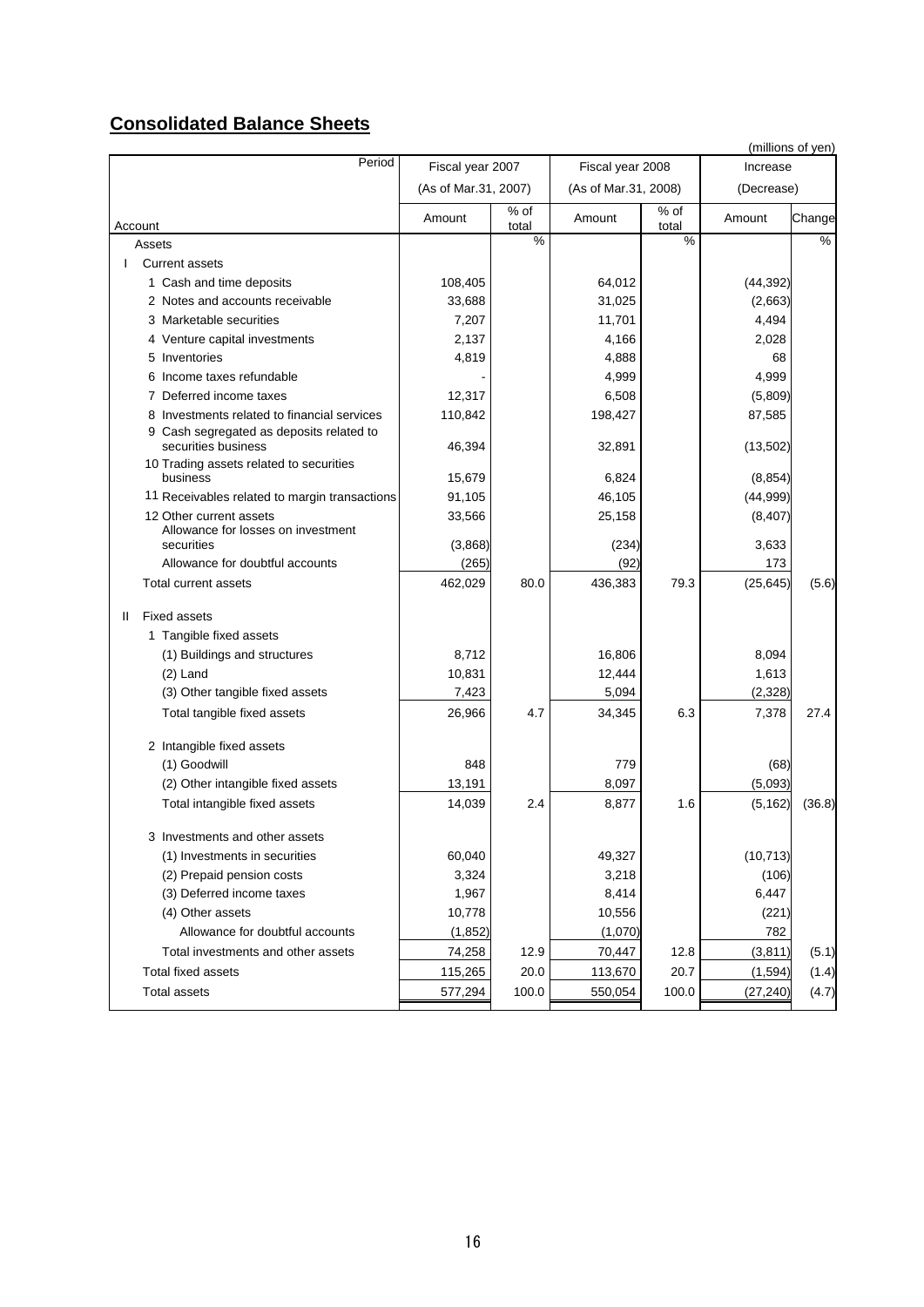|                                                                                   |                      |               |                      |               |            | (millions of yen) |
|-----------------------------------------------------------------------------------|----------------------|---------------|----------------------|---------------|------------|-------------------|
| Period                                                                            | Fiscal year 2007     |               | Fiscal year 2008     |               | Increase   |                   |
|                                                                                   | (As of Mar.31, 2007) |               | (As of Mar.31, 2008) |               | (Decrease) |                   |
| Account                                                                           | Amount               | % of<br>total | Amount               | % of<br>total | Amount     | Change            |
| Liabilities                                                                       |                      | $\frac{0}{0}$ |                      | %             |            | $\frac{0}{0}$     |
| <b>Current liabilities</b>                                                        |                      |               |                      |               |            |                   |
| 1 Accounts payable                                                                | 11,292               |               | 11,584               |               | 292        |                   |
| 2 Short-term bank loans payable                                                   | 28,052               |               | 69,511               |               | 41,458     |                   |
| 3 Current portion of corporate bonds payable                                      | 20,000               |               |                      |               | (20,000)   |                   |
| 4 Accrued income taxes                                                            | 8,624                |               | 3,112                |               | (5, 511)   |                   |
| 5 Deposits received of prepaid cards                                              | 42,859               |               | 46,564               |               | 3,705      |                   |
| 6 Accrued bonuses to employees                                                    | 6,419                |               | 7,026                |               | 606        |                   |
| 7 Accrued bonuses to directors and statutory<br>auditors                          | 62                   |               | 4                    |               | (57)       |                   |
| 8 Reserve for anticipated losses on contracts                                     | 898                  |               | 369                  |               | (529)      |                   |
| 9 Liabilities related to financial services                                       | 15,137               |               | 44,370               |               | 29,233     |                   |
| 10 Trading liabilities related to securities<br>business                          | 9,180                |               | 2,602                |               | (6, 577)   |                   |
| 11 Payable related to margin transactions                                         | 55,841               |               | 19,323               |               | (36, 517)  |                   |
| 12 Deposits received and guarantee deposits<br>received from customers related to |                      |               |                      |               |            |                   |
| securities business                                                               | 56,002               |               | 44,128               |               | (11, 874)  |                   |
| 13 Other current liabilities                                                      | 25,700               |               | 35,434               |               | 9,734      |                   |
| Total current liabilities                                                         | 280,070              | 48.5          | 284,033              | 51.6          | 3,963      | 1.4               |
| Long-term liabilities<br>Ш                                                        |                      |               |                      |               |            |                   |
| 1 Corporate bonds payable                                                         | 20,000               |               | 20,000               |               |            |                   |
| 2 Convertible bonds payable                                                       | 58,000               |               | 56,792               |               | (1, 208)   |                   |
| 3 Long-term bank loans payable                                                    | 5,000                |               | 84                   |               | (4,916)    |                   |
| 4 Accrued employees' retirement benefits                                          | 586                  |               | 341                  |               | (245)      |                   |
| 5 Accrued directors' retirement benefits                                          | 205                  |               | 158                  |               | (46)       |                   |
| 6 Other long-term liabilities                                                     | 3,307                |               | 1,565                |               | (1,742)    |                   |
| Total long-term liabilities                                                       | 87,099               | 15.1          | 78,940               | 14.4          | (8, 158)   | (9.4)             |
| <b>Statutory reserve</b><br>Ш                                                     |                      |               |                      |               |            |                   |
| 1 Reserve for securities trading liabilities                                      | 1,347                |               | 1,579                |               | 232        |                   |
| 2 Reserve for financial futures trading                                           |                      |               |                      |               |            |                   |
| liabilities                                                                       | 2                    |               | 4                    |               | 2          |                   |
| Total statutory reserve                                                           | 1,349                | 0.2           | 1,584                | 0.3           | 234        | 17.4              |
| <b>Total liabilities</b>                                                          | 368,519              | 63.8          | 364,558              | 66.3          | (3,960)    | (1.1)             |
| Net assets                                                                        |                      |               |                      |               |            |                   |
| Shareholders' equity                                                              |                      |               |                      |               |            |                   |
| 1 Common stock                                                                    | 72,790               | 12.6          | 73,225               | 13.3          | 435        | 0.6               |
| 2 Capital surplus                                                                 | 37,404               | 6.5           | 37,791               | 6.9           | 387        | 1.0               |
| 3 Retained earnings                                                               | 84,691               | 14.7          | 83,007               | 15.1          | (1,684)    | (2.0)             |
| 4 Treasury stock, at cost                                                         | (19, 649)            | (3.4)         | (31, 614)            | (5.8)         | (11, 965)  |                   |
| Total shareholders' equity                                                        | 175,236              | 30.4          | 162,410              | 29.5          | (12, 826)  | (7.3)             |
| Valuation, translation adjustments and other<br>$\mathbf{H}$                      |                      |               |                      |               |            |                   |
| 1 Net unrealized gains on securities                                              | 8,949                | 1.5           | 1,696                | 0.3           | (7, 252)   | (81.0)            |
| 2 Net unrealized gains (losses) on hedging<br>derivatives                         | 0                    | 0.0           | (7)                  | (0.0)         | (7)        |                   |
| 3 Foreign currency translation adjustments                                        |                      |               | (625)                | (0.1)         | (625)      |                   |
| Total valuation, translation adjustments and                                      |                      |               |                      |               |            |                   |
| other                                                                             | 8,949                | 1.5           | 1,063                | 0.2           | (7, 885)   | (88.1)            |
| III Minority interests                                                            | 24,589               | 4.3           | 22,021               | 4.0           | (2, 567)   | (10.4)            |
| Total net assets                                                                  | 208,775              | 36.2          | 185,495              | 33.7          | (23, 279)  | (11.2)            |
| Total liabilities and net assets                                                  | 577,294              | 100.0         | 550,054              | 100.0         | (27, 240)  | (4.7)             |
|                                                                                   |                      |               |                      |               |            |                   |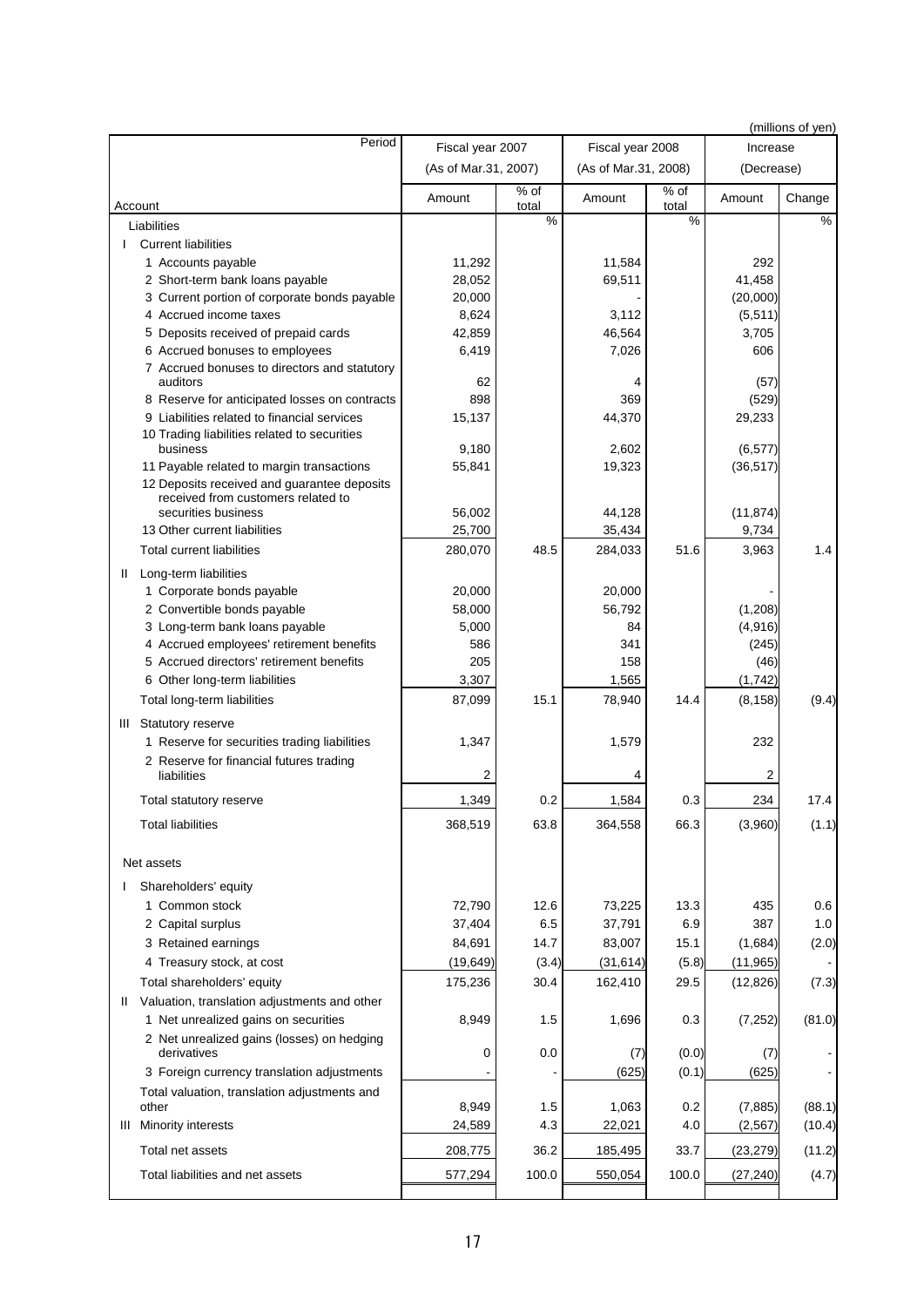## **Consolidated Statements of Income**

|                                                                               |                                     |                      |                                     |                      |                      | (millions of yen) |
|-------------------------------------------------------------------------------|-------------------------------------|----------------------|-------------------------------------|----------------------|----------------------|-------------------|
| Period                                                                        | Fiscal year 2007                    |                      | Fiscal year 2008                    |                      | Increase             |                   |
|                                                                               | From Apr.1, 2006<br>To Mar.31, 2007 |                      | From Apr.1, 2007<br>To Mar.31, 2008 |                      | (Decrease)           |                   |
|                                                                               |                                     | Ratio to             |                                     | Ratio to             |                      |                   |
| Account                                                                       | Amount                              | operating<br>revenue | Amount                              | operating<br>revenue | Amount               | Change            |
|                                                                               |                                     | %                    |                                     | %                    |                      | %                 |
| Operating revenue                                                             | 245,981                             | 100.0                | 239,695                             | 100.0                | (6, 286)             | (2.6)             |
| II Operating costs                                                            | 157,620                             | 64.1                 | 153,712                             | 64.1                 | (3,907)              | (2.5)             |
| Gross profit                                                                  | 88,361                              | 35.9                 | 85,982                              | 35.9                 | (2,378)              | (2.7)             |
| III Selling, general and administrative expenses                              | 58,456                              | 23.7                 | 66,726                              | 27.9                 | 8,269                | 14.1              |
| Operating income                                                              | 29,904                              | 12.2                 | 19,256                              | 8.0                  | (10, 648)            | (35.6)            |
| IV Non-operating income                                                       | 2,277                               | 0.9                  | 3,209                               | 1.3                  | 932                  | 41.0              |
| 1 Interest income                                                             | 290                                 |                      | 460                                 |                      | 170                  |                   |
| 2 Dividend income                                                             | 353                                 |                      | 457                                 |                      | 103                  |                   |
| 3 Hoard profit of prepaid card                                                | 964                                 |                      | 1,031                               |                      | 66                   |                   |
| 4 Others                                                                      | 668                                 |                      | 1,260                               |                      | 591                  |                   |
| V<br>Non-operating expenses                                                   | 1,371                               | 0.6                  | 1,831                               | 0.7                  | 459                  | 33.5              |
| 1 Interest expenses                                                           | 97                                  |                      | 66                                  |                      | (31)                 |                   |
| 2 Loss on sales of investment in securities                                   |                                     |                      | 288                                 |                      | 288                  |                   |
| 3 Foreign exchange loss<br>4 Provision for accrued                            |                                     |                      | 716                                 |                      | 716                  |                   |
| employees' retirement benefits                                                | 260                                 |                      | 260                                 |                      | 0                    |                   |
| 5 Transfer of agent's commission                                              | 152                                 |                      |                                     |                      | (152)                |                   |
| 6 Loss on cancellation of leases<br>7 Transfer of one's domicile's adjustment | 265                                 |                      |                                     |                      | (265)                |                   |
| costs                                                                         | 195                                 |                      |                                     |                      | (195)                |                   |
| 8 Others                                                                      | 398                                 |                      | 499                                 |                      | 100                  |                   |
| Ordinary income                                                               | 30,810                              | 12.5                 | 20,634                              | 8.6                  | (10, 175)            | (33.0)            |
| VI Extraordinary gains                                                        | 1,254                               | 0.5                  | 1,772                               | 0.8                  | 518                  | 41.3              |
| 1 Gain on sales of fixed assets                                               | 208                                 |                      |                                     |                      | (208)                |                   |
| 2 Gain on sales of investments in securities                                  |                                     |                      | 279                                 |                      | 279                  |                   |
| 3 Gain from transfer of business                                              | 277                                 |                      |                                     |                      | (277)                |                   |
| 4 Dilution gain                                                               |                                     |                      | 366                                 |                      | 366                  |                   |
| 5 Gain from reversal of allowance for<br>anticipated losses on contracts      | 484                                 |                      |                                     |                      | (484)                |                   |
| 6 Compensation received for relocation                                        |                                     |                      | 950                                 |                      | 950                  |                   |
| 7 Others                                                                      | 285                                 |                      | 176                                 |                      | (108)                |                   |
| VII Extraordinary losses                                                      | 1,351                               | 0.5                  | 17,725                              | 7.4                  | 16,373               |                   |
| 1 Loss on disposal of fixed assets                                            | 160                                 |                      | 740                                 |                      | 579                  |                   |
| 2 Loss on impairment of fixed assets<br>3 Loss on write-down of               |                                     |                      | 13,344                              |                      | 13,344               |                   |
| investments in securities                                                     | 546                                 |                      | 1,658                               |                      | 1,111                |                   |
| 4 Provision for reserve for securities<br>trading liabilities                 | 268                                 |                      | 232                                 |                      | (35)                 |                   |
| 5 Provision for reserve for financial futures                                 |                                     |                      |                                     |                      |                      |                   |
| trading liabilities<br>6 Others                                               | 1<br>373                            |                      | 2<br>1,746                          |                      | 0<br>1,372           |                   |
| Income before income taxes                                                    |                                     |                      |                                     |                      |                      |                   |
| and minority interests                                                        | 30,712                              | 12.5                 | 4,682                               | 2.0                  | (26, 030)            | (84.8)            |
| Income taxes: Current                                                         | 18,985                              | 7.7                  | 5,864                               | 2.5                  | (13, 121)            | (69.1)            |
| Income taxes: Refund<br>Income taxes: Deferred                                | (4, 532)                            | (1.8)                | (2,763)<br>2,276                    | (1.1)<br>0.9         | (2,763)<br>6,809     |                   |
| Reversal of the prior year's income taxes                                     |                                     |                      |                                     |                      |                      |                   |
| and prior year's income taxes-deferred<br>Minority interests                  | 6,210<br>1,370                      | 2.5<br>0.6           | (1, 967)                            | (0.8)                | (6, 210)<br>(3, 337) |                   |
| Net income                                                                    | 8,679                               | 3.5                  | 1,272                               | 0.5                  | (7, 407)             | (85.3)            |
|                                                                               |                                     |                      |                                     |                      |                      |                   |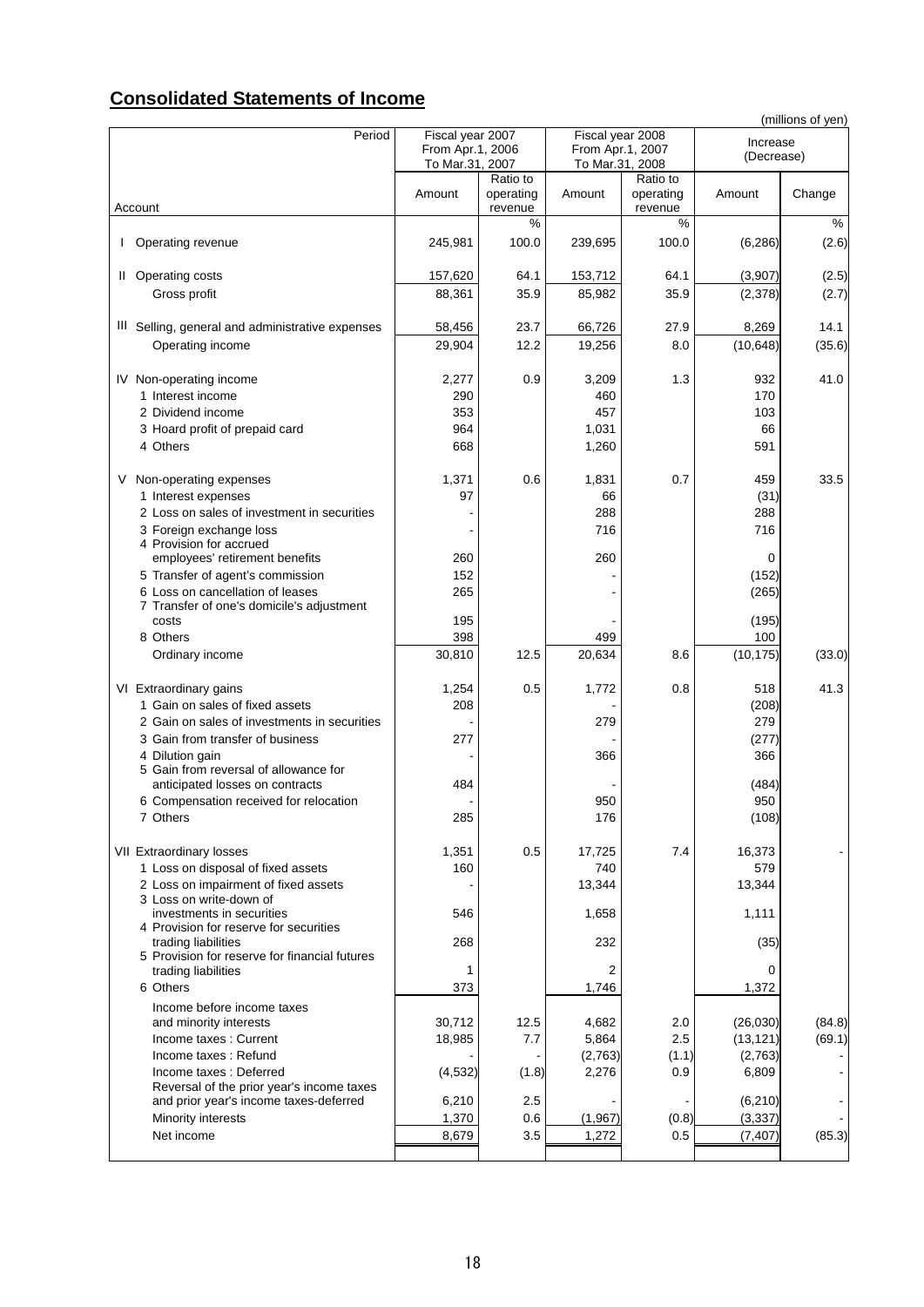## **Consolidated Statement of Changes in Net Assets**

| (millions of yen)                                                                |                 |                    |                      |                               |                                  |                                                 |                                                                |                       |                     |
|----------------------------------------------------------------------------------|-----------------|--------------------|----------------------|-------------------------------|----------------------------------|-------------------------------------------------|----------------------------------------------------------------|-----------------------|---------------------|
|                                                                                  |                 |                    | Shareholders' equity |                               |                                  | Valuation, translation<br>adjustments and other |                                                                |                       |                     |
|                                                                                  | Common<br>stock | Capital<br>surplus | Retained<br>earnings | Treasury<br>stock,<br>at cost | Total<br>shareholders'<br>equity | Net<br>unrealized<br>gains on<br>securities     | <b>Net</b><br>unrealized<br>gains on<br>hedging<br>derivatives | Minority<br>interests | Total net<br>assets |
| Balance as of Mar. 31, 2006                                                      | 71,523          | 36,137             | 80,719               | (19, 625)                     | 168,754                          | 11,069                                          |                                                                | 23,606                | 203,430             |
| Change in the fiscal year                                                        |                 |                    |                      |                               |                                  |                                                 |                                                                |                       |                     |
| Exercise of stock option                                                         | 1,266           | 1,266              |                      |                               | 2,533                            |                                                 |                                                                |                       | 2,533               |
| Cash dividends *                                                                 |                 |                    | (2,945)              |                               | (2, 945)                         |                                                 |                                                                |                       | (2, 945)            |
| Cash dividends                                                                   |                 |                    | (1, 479)             |                               | (1, 479)                         |                                                 |                                                                |                       | (1, 479)            |
| Directors' and statutory<br>auditors' bonuses *                                  |                 |                    | (281)                |                               | (281)                            |                                                 |                                                                |                       | (281)               |
| Net income                                                                       |                 |                    | 8,679                |                               | 8,679                            |                                                 |                                                                |                       | 8,679               |
| Repurchases of treasury stock                                                    |                 |                    |                      | (24)                          | (24)                             |                                                 |                                                                |                       | (24)                |
| Disposal of treasury stock                                                       |                 | 0                  |                      | 0                             | 1                                |                                                 |                                                                |                       | $\mathbf{1}$        |
| Net change in the items other<br>than shareholders' equity in the<br>fiscal year |                 | ٠                  |                      | $\overline{\phantom{a}}$      |                                  | (2, 120)                                        | $\Omega$                                                       | 982                   | (1, 136)            |
| Total of change in the fiscal year                                               | 1,266           | 1,266              | 3,972                | (23)                          | 6,482                            | (2, 120)                                        | $\mathbf 0$                                                    | 982                   | 5,345               |
| Balance as of Mar. 31, 2007                                                      | 72,790          | 37,404             | 84,691               | (19, 649)                     | 175,236                          | 8,949                                           | $\Omega$                                                       | 24,589                | 208,775             |

Fiscal year 2007 for the year ended Mar.31, 2007

Note: \* It is appropriation of retained earnings item decided in the ordinary general meeting of shareholders' on June 2006.

## Fiscal year 2008 for the year ended Mar.31, 2008

|                                                                                  |                 |                      |                      |                               |                                  |                                                 |                                                                  |                                                   |                          | (millions of yen)   |
|----------------------------------------------------------------------------------|-----------------|----------------------|----------------------|-------------------------------|----------------------------------|-------------------------------------------------|------------------------------------------------------------------|---------------------------------------------------|--------------------------|---------------------|
|                                                                                  |                 | Shareholders' equity |                      |                               |                                  | Valuation, translation adjustments<br>and other |                                                                  |                                                   |                          |                     |
|                                                                                  | Common<br>stock | Capital<br>surplus   | Retained<br>earnings | Treasury<br>stock,<br>at cost | Total<br>shareholders'<br>equity | Net<br>unrealized<br>gains on<br>securities     | Net<br>unrealized<br>gains (losses)<br>on hedging<br>derivatives | Foreign<br>currency<br>translation<br>adjustments | Minority<br>interests    | Total net<br>assets |
| Balance as of Mar. 31, 2007                                                      | 72,790          | 37,404               | 84,691               | (19, 649)                     | 175,236                          | 8,949                                           | $\mathbf 0$                                                      |                                                   | 24,589                   | 208,775             |
| Change in the fiscal year                                                        |                 |                      |                      |                               |                                  |                                                 |                                                                  |                                                   |                          |                     |
| Exercise of stock option                                                         | 435             | 435                  |                      |                               | 870                              |                                                 | ۰                                                                |                                                   | $\overline{\phantom{a}}$ | 870                 |
| Cash dividends *                                                                 |                 |                      | (1, 485)             |                               | (1, 485)                         |                                                 | ٠                                                                |                                                   | $\blacksquare$           | (1, 485)            |
| Cash dividends                                                                   |                 |                      | (1, 470)             |                               | (1, 470)                         |                                                 | -                                                                |                                                   | $\overline{\phantom{a}}$ | (1,470)             |
| Net income                                                                       |                 |                      | 1,272                |                               | 1,272                            |                                                 | $\overline{a}$                                                   |                                                   |                          | 1,272               |
| Repurchases of treasury stock                                                    |                 |                      |                      | (12,099)                      | (12,099)                         |                                                 | $\overline{a}$                                                   |                                                   | $\blacksquare$           | (12,099)            |
| Disposal of treasury stock                                                       |                 | (47)                 |                      | 134                           | 86                               |                                                 | $\overline{a}$                                                   |                                                   |                          | 86                  |
| Net change in the items other<br>than shareholders' equity in the<br>fiscal year |                 |                      |                      |                               |                                  | (7, 252)                                        | (7)                                                              | (625)                                             | (2, 567)                 | (10, 453)           |
| Total of change in the fiscal year                                               | 435             | 387                  | (1,684)              | (11, 965)                     | (12, 826)                        | (7, 252)                                        | (7)                                                              | (625)                                             | (2, 567)                 | (23, 279)           |
| Balance as of Mar. 31, 2008                                                      | 73,225          | 37,791               | 83,007               | (31, 614)                     | 162,410                          | 1,696                                           | (7)                                                              | (625)                                             | 22,021                   | 185,495             |

Note: \* It is appropriation of cash dividends in the ordinary general meeting of shareholders' on June 2007.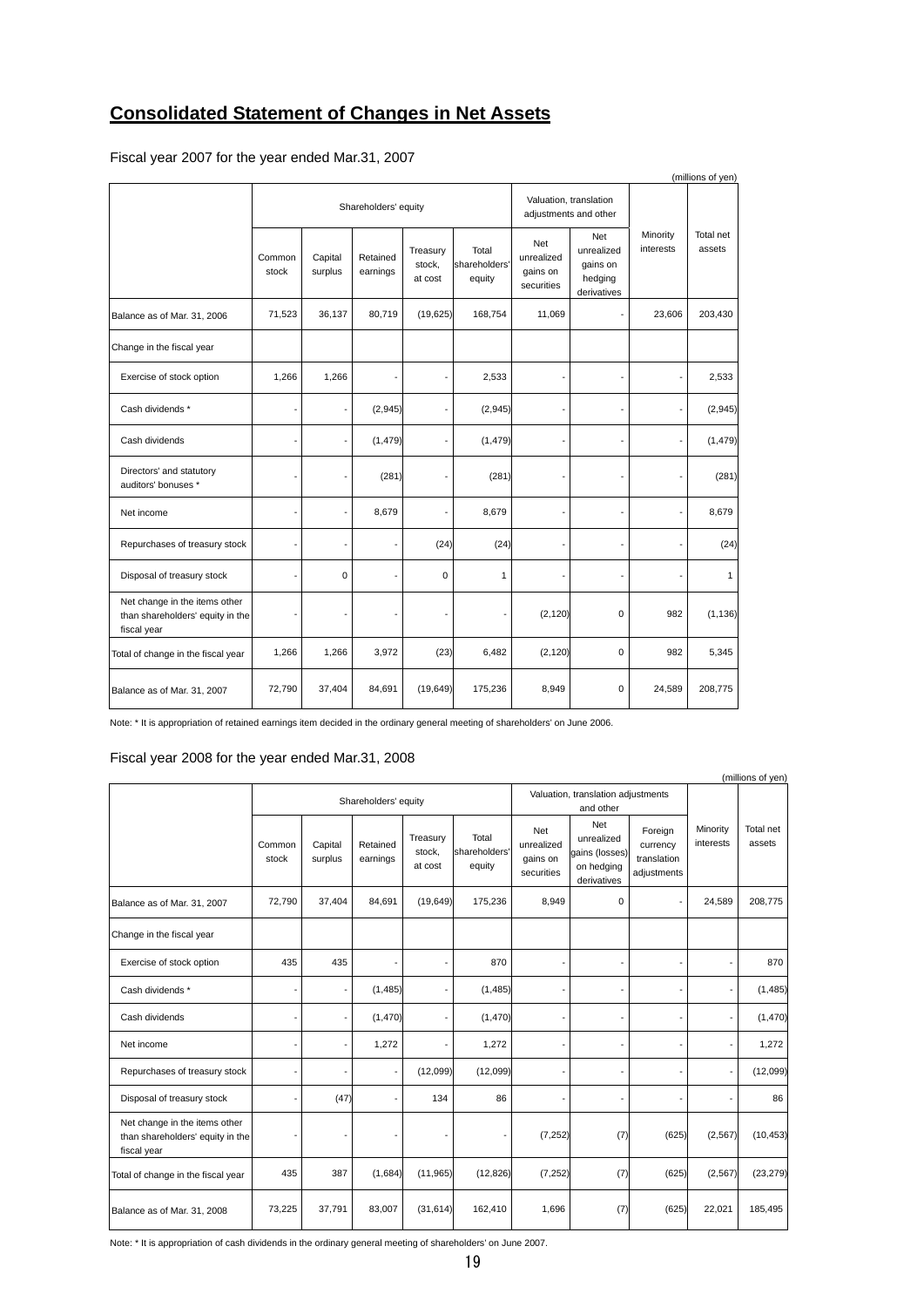# **Consolidated Statements of Cash Flows**

|                                                                                               |                                     |                                     | (millions of yen) |
|-----------------------------------------------------------------------------------------------|-------------------------------------|-------------------------------------|-------------------|
| Period                                                                                        | Fiscal year 2007                    | Fiscal year 2008                    | Increase          |
|                                                                                               | From Apr.1, 2006<br>To Mar.31, 2007 | From Apr.1, 2007<br>To Mar.31, 2008 | (Decrease)        |
| Account                                                                                       | Amount                              | Amount                              | Amount            |
|                                                                                               |                                     |                                     |                   |
| I Cash flows from operating activities                                                        |                                     |                                     |                   |
| 1 Income before income taxes and minority interests                                           | 30,712                              | 4,682                               | (26, 030)         |
| 2 Depreciation                                                                                | 4,108                               | 5,904                               | 1,795             |
| 3 Loss on impairment of fixed assets                                                          |                                     | 13,344                              | 13,344            |
| 4 Amortization of goodwill                                                                    | 417                                 | 315                                 | (102)             |
| 5 Increase (Decrease) in allowances and decrease<br>(increase) in prepaid pension costs       | 1,608                               | (4, 429)                            | (6,037)           |
| 6 Interest and dividend income                                                                | (2,940)                             | (3,244)                             | (304)             |
| 7 Interest expenses                                                                           | 1,295                               | 1,588                               | 293               |
| 8 Loss on write-down of investments in securities                                             |                                     | 1,658                               | 1,658             |
| Decrease (Increase) in accounts receivable<br>9                                               | 2,459                               | 2,663                               | 204               |
| 10 Decrease (Increase) in inventories                                                         | 1,030                               | (68)                                | (1,098)           |
| 11 Increase (Decrease) in accounts payable                                                    | (2, 723)                            | 292                                 | 3,016             |
| 12 Increase (Decrease) in deposits received of                                                |                                     |                                     |                   |
| prepaid cards                                                                                 | 3,882                               | 3,705                               | (177)             |
| 13 Decrease (Increase) in venture capital investments                                         |                                     | (2, 476)                            | (2, 476)          |
| 14 Decrease (Increase) in investments related to<br>financial services                        | (16, 959)                           | (95,688)                            | (78, 728)         |
| 15 Decrease (Increase) in liabilities related to financial<br>services                        | 12,057                              | 29,233                              | 17,176            |
| 16 Decrease (Increase) in cash segregated as                                                  |                                     |                                     |                   |
| deposits related to securities business                                                       | 11,301                              | 13,502                              | 2,201             |
| 17 Decrease (Increase) in trading assets related to<br>securities business                    | (4, 815)                            | 8,854                               | 13,670            |
| 18 Decrease (Increase) in receivables related to                                              |                                     |                                     |                   |
| margin transactions                                                                           | 21,015                              | 44,999                              | 23,983            |
| 19 Decrease (Increase) in loan secured by securities                                          | (3, 173)                            | 6,913                               | 10,087            |
| 20 Increase (Decrease) in trading liabilities related to<br>securities business               | 4,423                               | (6, 577)                            | (11,001)          |
| 21 Increase (Decrease) in payables related to margin<br>transactions                          | (21, 500)                           | (36, 517)                           | (15, 017)         |
| 22 Increase (Decrease) in deposits received and<br>guarantee deposits received from customers |                                     |                                     |                   |
| related to securities business                                                                | (9,981)                             | (11, 874)                           | (1,892)           |
| 23 Others net                                                                                 | (5,876)                             | 4,921                               | 10,798            |
| Subtotal                                                                                      | 26,339                              | (18, 296)                           | (44, 636)         |
| 24 Interest and dividends income received                                                     | 3,046                               | 3,251                               | 205               |
| 25 Interest expenses paid                                                                     | (1, 152)                            | (1,578)                             | (426)             |
| 26 Income taxes paid                                                                          | (21, 164)                           | (16, 503)                           | 4,661             |
| 27 Proceeds from refund of income taxes                                                       |                                     | 2,763                               | 2,763             |
| Net cash provided by (used in) operating activities                                           | 7,069                               | (30, 363)                           | (37, 432)         |
| II Cash flows from investing activities                                                       |                                     |                                     |                   |
| 1 Increase (Decrease) in time deposit, net                                                    | (465)                               | (2,966)                             | (2,501)           |
| 2 Net proceeds from sales and purchases of                                                    |                                     |                                     |                   |
| marketable securities                                                                         | 3,717                               | 1,094                               | (2,622)           |
| 3 Purchase of property and equipment                                                          | (7, 195)                            | (11, 916)                           | (4, 721)          |
| 4 Proceeds from sales of property and equipment                                               | 4,956                               |                                     | (4,956)           |
| Purchases of intangible assets<br>5                                                           | (8, 396)                            | (10, 647)                           | (2, 251)          |
| Purchases of investments in securities<br>6                                                   | (9,746)                             | (7, 245)                            | 2,501             |
| 7 Proceeds from sales of investments in securities                                            | 1,863                               | 3,616                               | 1,752             |
| Expenditure for acquisition of subsidiaries' stocks<br>8                                      | (997)                               | (197)                               | 799               |
| Others net<br>9                                                                               | (283)                               | 308                                 | 591               |
| Net cash provided by (used in) investing activities                                           | (16, 546)                           | (27, 954)                           | (11, 408)         |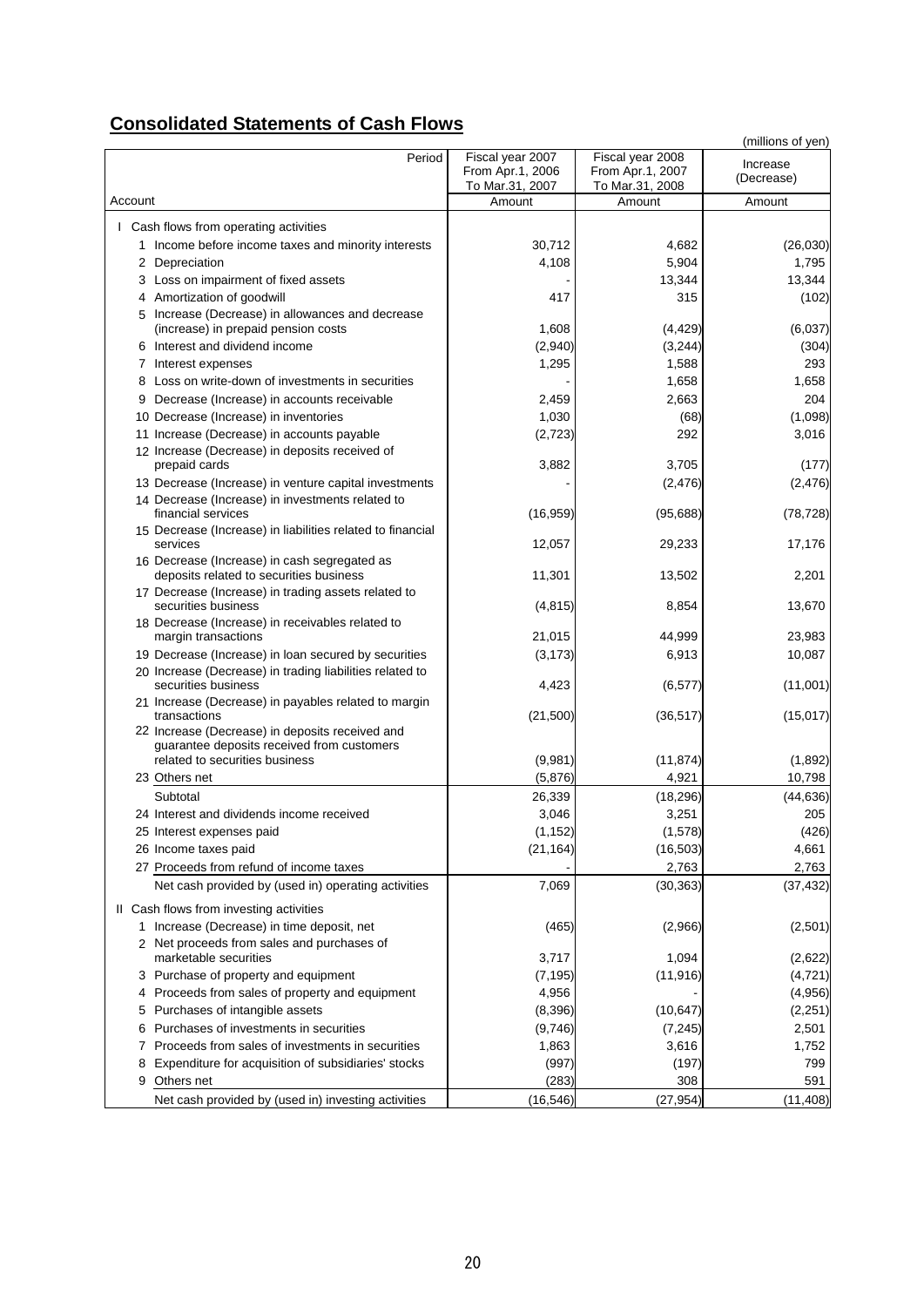|                                                                                       |                                                         |                                                         | (millions of yen)      |
|---------------------------------------------------------------------------------------|---------------------------------------------------------|---------------------------------------------------------|------------------------|
| Period                                                                                | Fiscal year 2007<br>From Apr.1, 2006<br>To Mar.31, 2007 | Fiscal year 2008<br>From Apr.1, 2007<br>To Mar.31, 2008 | Increase<br>(Decrease) |
| Account                                                                               | Amount                                                  | Amount                                                  | Amount                 |
| III Cash flows from financing activities                                              |                                                         |                                                         |                        |
| Increase (Decrease) in short-term bank loans, net                                     | 11,698                                                  | 47,437                                                  | 35,739                 |
| Repayment of long-term debt                                                           | (4,500)                                                 |                                                         | 4,500                  |
| Proceeds from issuance of bonds                                                       | 35,000                                                  |                                                         | (35,000)               |
| Redemption of corporate bonds                                                         |                                                         | (21, 208)                                               | (21, 208)              |
| Issuance of common stock<br>5                                                         | 2,533                                                   | 870                                                     | (1,663)                |
| Purchases of treasury stock<br>6                                                      | (37)                                                    | (12, 238)                                               | (12, 201)              |
| Cash dividends paid                                                                   | (4, 414)                                                | (2,949)                                                 | 1,464                  |
| Other net<br>8                                                                        | (747)                                                   | 289                                                     | 1,036                  |
| Net cash provided by (used in) financing activities                                   | 39,532                                                  | 12,200                                                  | (27, 331)              |
| IV Effect of exchange rate changes on cash and cash                                   |                                                         |                                                         |                        |
| equivalents                                                                           | 50                                                      | (130)                                                   | (181)                  |
| Net increase (decrease) in cash and cash equivalents                                  | 30,106                                                  | (46, 247)                                               | (76,354)               |
| VI Cash and cash equivalents, at beginning                                            | 74,747                                                  | 105,447                                                 | 30,700                 |
| VII Cash and cash equivalents of initially consolidated<br>subsidiaries, at beginning | 593                                                     |                                                         | (593)                  |
| VIII Cash and cash equivalents, at end                                                | 105,447                                                 | 59,200                                                  | (46, 247)              |
|                                                                                       |                                                         |                                                         |                        |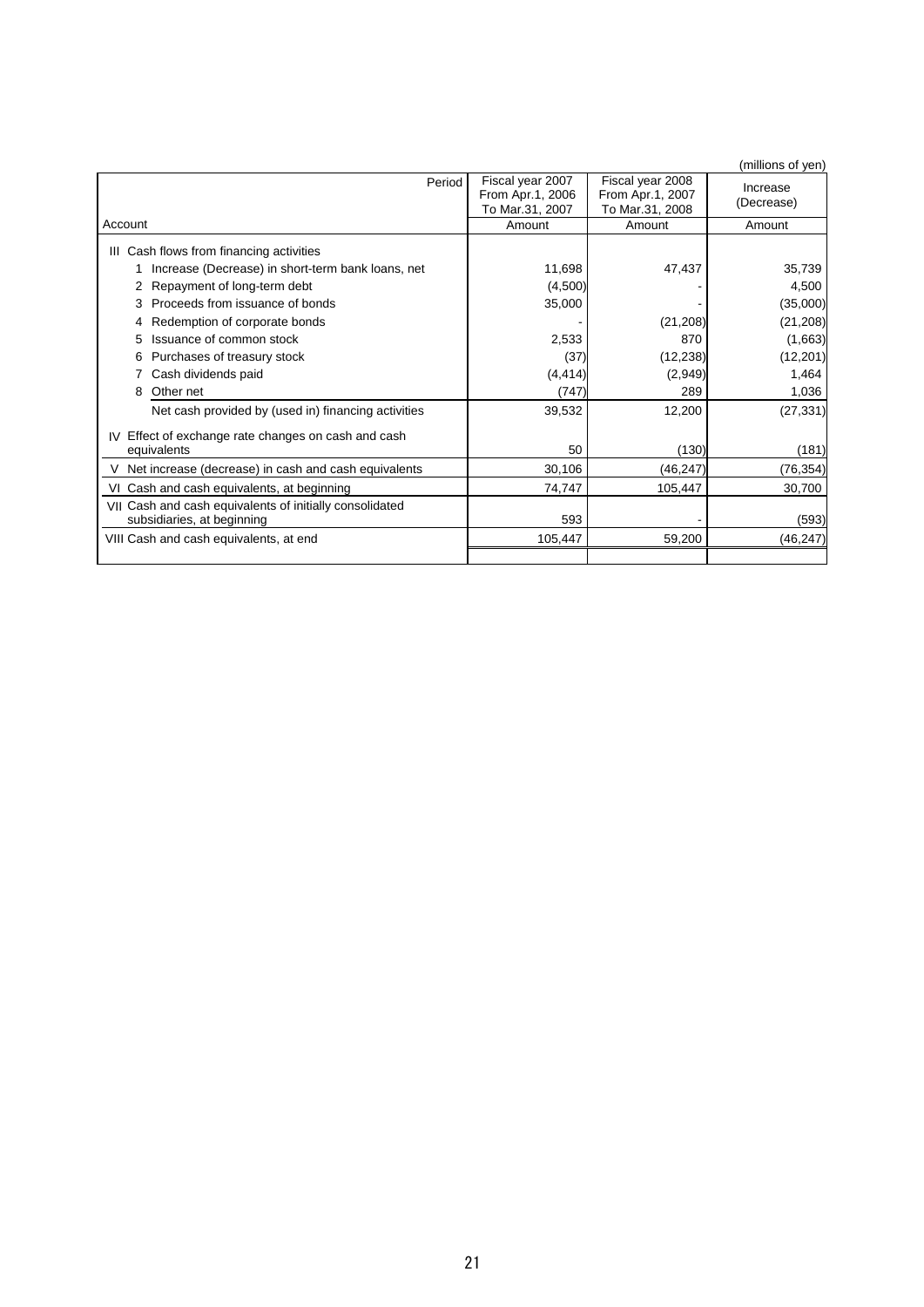## **Significant Accounting Policies of Consolidated Financial Statements**

### **1. Range of consolidation**

- (1) Consolidated subsidiaries: 93
	- JIEC Co., Ltd., VeriServe Corporation, Cosmo Securities Co., Ltd. and other 90 companies

30 anonymous associations, 2 investment partnerships and other 5 companies are newly consolidated from this fiscal year. 1 anonymous association is excluded from consolidation this fiscal year.

(2) Major non-consolidated subsidiaries: Tokyo Green Systems Corporation

Non-consolidated subsidiaries were excluded from consolidation because they are all small-sized companies, and their total assets, sales, net income and retained earnings are immaterial to the consolidated financial statements.

### **2. Application of equity method**

Affiliate accounted for under the equity method: None

Non-consolidated subsidiaries (such as Tokyo Green Systems Corporation) and affiliates (such as M&C Business Systems Corporation) to which the equity method is not applied are excluded from application of equity method because their net income and retained earnings on an equity basis are immaterial to the consolidated financial statements as a whole.

### **3. Fiscal year ends of consolidated subsidiaries**

Of the consolidated subsidiaries of the Group, 1 anonymous association has fiscal year-ended of February 29, 2 anonymous associations have fiscal year-ended January 31, 33 anonymous associations and 2 investment partnerships and other 3 companies have fiscal year-ended December 31.

Furthermore, 5 anonymous associations have fiscal year-ended November 30. Consequently, these subsidiaries conduct trial settlement date of February 29, for the purpose of preparing the consolidated fiscal year-ends. 7 anonymous associations have fiscal year-ended September 30. Consequently, these subsidiary conduct trial settlement date of December 31, for the purpose of preparing the consolidated fiscal year-ended. The remaining consolidated subsidiaries have fiscal year-ended of December 31, the consolidated fiscal year-ends. The required adjustment for consolidated accounting purposes is carried out for important transactions that occur in the period between the consolidated fiscal year-ends and the fiscal year-ends of a subsidiary.

### **4. Accounting standards**

- (1) Valuation basis and valuation method for significant assets
	- 1) Marketable securities and investments in securities
		- ・Valuation of trading securities by securities business :

Securities, asset or liabilities in trading account are recorded at fair value.

- ・Held-to-maturity bonds: Amortized cost method
- ・Investments in unconsolidated subsidiaries and affiliates :
	- Cost method based on the moving-average method
- ・Available-for-sale securities(includes Investments related to financial services and Venture capital investments):
	- With market value: Market value method
	- (Unrealized gains and losses are reported in the net assets section of the consolidated balance sheets. Sales cost is mainly calculated using the moving-average method.)
	- Without market value: Mainly cost method based on the moving-average method
- 2) Derivative instruments
- Market value method
- 3) Inventories
	- Mainly, cost method based on the specific identification method or moving-average method
- (2) Depreciation method for fixed assets
	- 1) Tangible fixed assets
		- Declining balance method

For the depreciation of buildings (excluding structures attached to the buildings), which were acquired since April 1, 1998, the straight-line method is applied.

- Main useful lives are as follows:
- Buildings and structures: 2 50 years
- (Change in accounting policy)

From the fiscal year depreciation of tangible fixed assets acquired since April 1, 2007 has been calculated in accordance with the revised Corporation Tax Law.

Following these changes, the increases of operating expenses for the fiscal year were ¥243 million, while "Operating income", "Ordinary income", and "Income before income taxes and minority interests" decreased by the same amounts.

The influence on the segment information is described in "Segment Information".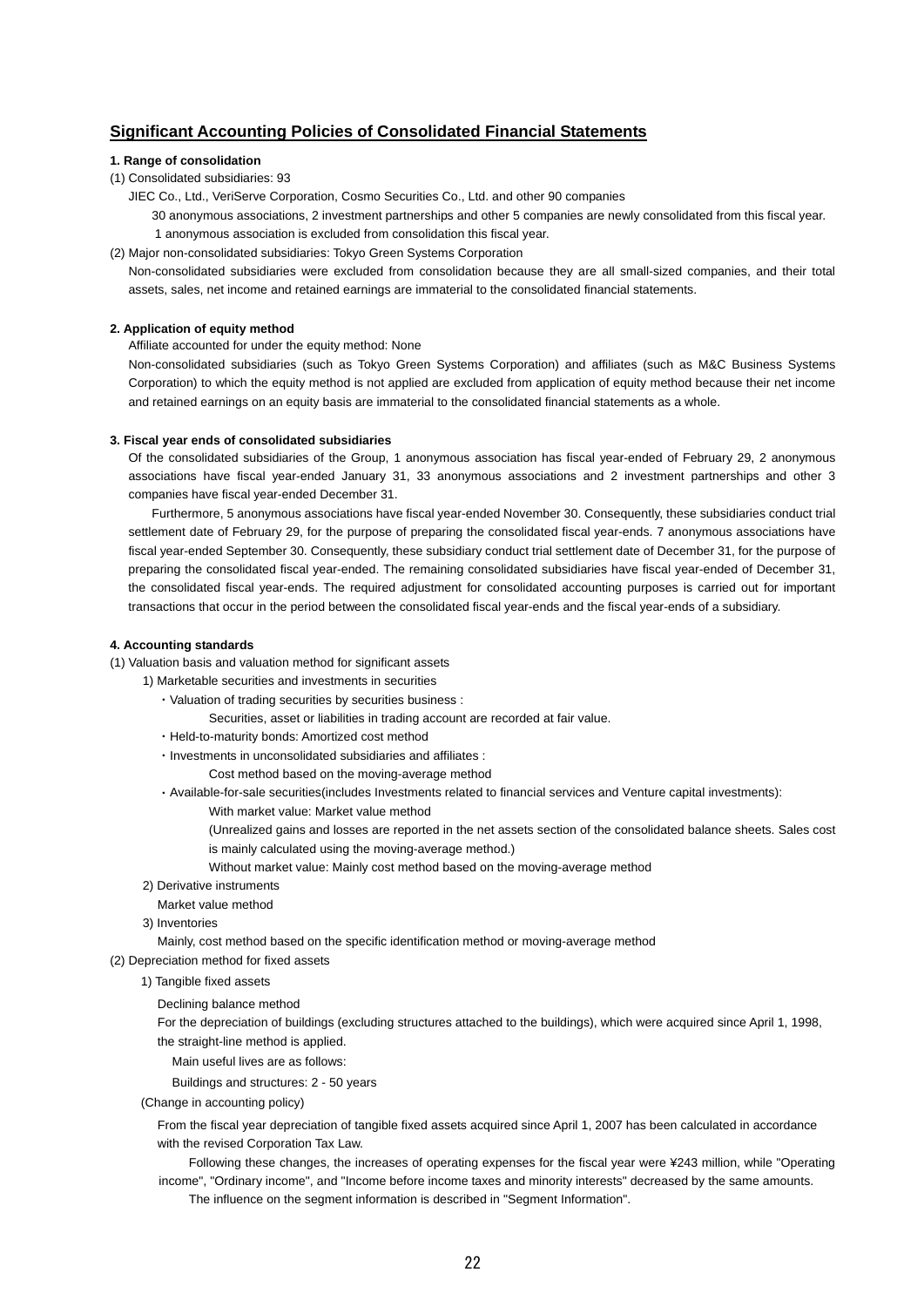### (Additional Information)

From the fiscal year depreciation of tangible fixed assets acquired before March 31, 2007, and depreciated to their respective allowable limits has been calculated by a method which depreciates residual value equally for five years.

The application of the revised Corporation Tax Law had an insignificant impact on net income for the fiscal year.

2) Intangible fixed assets

Straight-line method

Capitalized costs for software for internal use are amortized using the straight-line method over the estimated useful life of the software in the Company.

Capitalized costs for software for sale are amortized using the larger method in the following way, the straight-line method over the estimated sales period in which the software can be sold or the straight-line method over the estimated base on contract period.

### (3) Deferred assets

Equity costs is expensed as incurred.

(4) Allowances

1) Allowance for losses on investment securities

Allowance for losses on investment securities reflects the Group's share of losses of the investee about the investments included in "Investments related to financial services".

2) Allowance for doubtful accounts

Allowance for doubtful accounts is maintained for the amounts deemed uncollectible based on solvency analyses and for estimated delinquency based on collection rates projected from historical credit loss experiences, and for the amounts to cover specific accounts that are estimated to be uncollectible.

3) Accrued bonuses to employees

Accrued bonuses to employees represents bonuses to employees expected to be paid for their services rendered prior to the balance sheets date.

4) Accrued bonuses to directors and statutory auditors

In order to provide for payments of bonuses to directors and statutory auditors, a forecast payment amount is recorded in consolidated results for the end of the year under review in respect of certain consolidated subsidiaries.

5) Reserve for anticipated losses on contracts

Allowance for anticipated losses on contracts represents anticipated entire losses to be incurred related to software development and facilities management when the contract revenue and cost indicate a loss.

### 6) Accrued employees' retirement benefits

Accrued employees' retirement benefits are calculated based on the estimated retirement obligations less estimated plan assets at the balance sheets date.

At the Company and some of its consolidated subsidiaries, when "Plan assets" exceed an amount of "Projected benefit obligations" minus both "Unrecognized net translation" and "Unrecognized actuarial net loss", the amount in excess is accounted for as "Prepaid pension costs" included in "Investments and other assets".

Net transition amount at adoption of new accounting standard for the retirement benefits is amortized mainly over 15 years using the straight-line method.

Unrecognized actuarial net loss will be amortized using the straight-line method over the average remaining service period and amortization will be started from the next fiscal year.

Unrecognized prior service cost is amortized using the straight-line method over the average remaining service period and amortization is started from this fiscal year when it occurs.

### 7) Accrued directors' retirement benefits

The Company and some of its consolidated subsidiaries recognize "Accrued directors' retirement benefits" in amounts equivalent to the liability the companies would have been required to pay upon directors' retirement at the balance sheets date in accordance with internal rules.

However the Company is not increasing the required amounts after the general meeting of shareholders of June 26, 2003 holding, due to revise internal rules.

(5) Translation of foreign currency balances

Short-term and long-term receivables and payables denominated in foreign currencies were translated at the current rates at the balance sheets date. The differences of the prevailing rate between the transaction date and balance sheets date are involved in or charged to income accordingly.

(6) Lease transactions

Finance leases, other than those which involve transferring of ownership of the leased assets to the lessee, are accounted for in a manner similar to operating leases.

- (7) Hedge accounting
	- 1) Accounting method for hedge transaction

Deferred hedge accounting is adopted. Monetary liabilities denominated in foreign currencies with forward exchange contracts are translated at the contract rates to the extent contracts cover. To those interest rate swaps that meet the requirements for exceptional treatment, exceptional treatment is applied.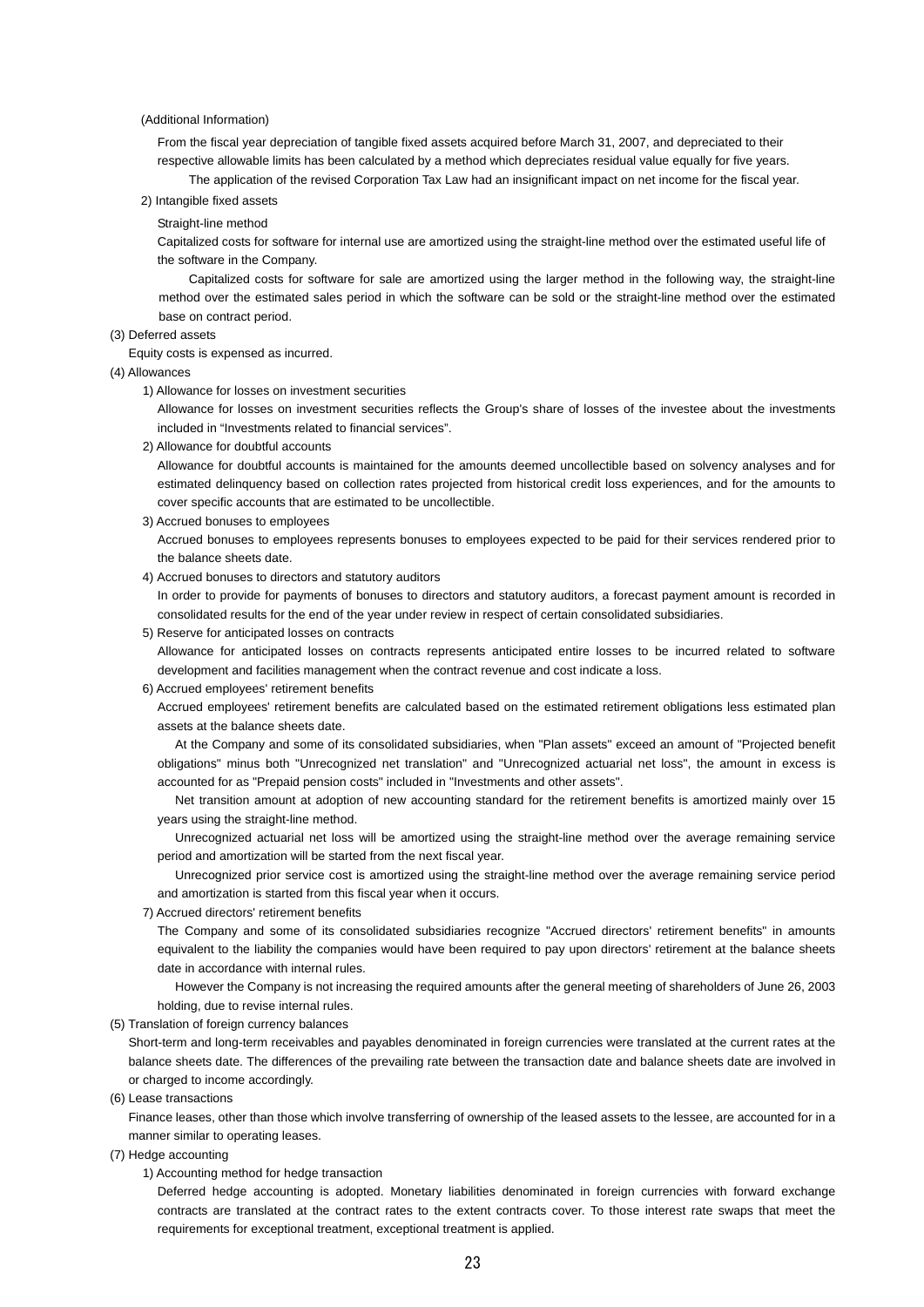### 2) Hedge method and hedged transaction

Derivatives are used in hedging operations, including forward exchange contracts, interest swap transactions.

Monetary liabilities denominated in foreign currencies, scheduled transactions, and bank loans are hedged transactions. 3) Hedging policy

The risk in fluctuations in interest rates for regular business is hedged based on the company regulations. The Company however, does not actively engage in derivative transactions for speculative purposes or for obtaining short-term capital gains.

4) Evaluation of effectiveness of hedge accounting

The Company verifies the correlation by mainly comparing means for hedging with fluctuation of rates. To those interest rate swaps that meet the requirements for exceptional treatment, efficacy assessment is omitted.

### (8) Accounting for financial services business

- 1) Investments related to financial services
	- Investments in anonymous associations

With regard to transactions resulting from investment in anonymous associations, allocations received from the anonymous association are recorded under sales.

Shares and real estate

With regard to transactions in shares and real estate, any profit or loss from the sales of shares is recorded under sales or cost of sales respectively. And shares are included in securities with market values.

Investment in partnerships or similar

With regard to transactions resulting from investment in partnerships or similar, any profit or loss from such partnerships is recorded at a net amount as sales or cost of sales respectively on an equity basis, based on the most recent final accounts of the partnerships. In the event that a partnership holds other investment securities and appraisal differences are recorded in its financial statements, appraisal difference is recorded on an equity basis under "Unrealized gains on securities" —other available-for-sale securities.

2) Venture capital investments

With regard to investment partnerships in which our group is an executive member, the assets, liabilities, income and expenses of the partnership are recorded on an equity basis, based on the most recent final accounts of the partnership. "Venture capital investments" is recorded as securities on an equity basis. Securities which investment partnerships of the consolidated subsidiaries had are recorded as "Venture capital investments".

(9) Accounting for prepaid card business

The face value of cards when issued is recorded as "Deposits received of prepaid cards", with subsequent deductions from that amount as cards are used.

Also any remaining card value, based on the actual usage of cards, that is considered unlikely to be used is recorded as "Hoard profit of prepaid card" under "Non-operating income" with subsequent deductions from "Deposits received of prepaid cards" in conforming with Corporation Tax Law requiring that the year in which cards were sold be taken into consideration.

#### (10) Other accounting standards

1) Consumption tax accounting

Consumption taxes are not included in the amounts in the consolidated statements of operations, but recorded in other current liabilities as offset amounts.

2) Consolidated tax system

Consolidated tax system is adopted.

### **5. Valuation of Assets and Liabilities of Consolidated Subsidiaries**

The assets and liabilities of a consolidated subsidiary are marked to fair value at the time the Company is deemed to have gained control.

### **6. Amortization of Goodwill**

Goodwill is amortized over 5 years by the straight-line method. Small amount is amortized in a lump.

### **7. Cash and Cash Equivalents**

For the purpose of the consolidated statement of cash flows, "Cash and cash equivalent" consists of cash on hands, demand deposits, and certain investments with original maturity of three months or less with virtually no risk of loss of values.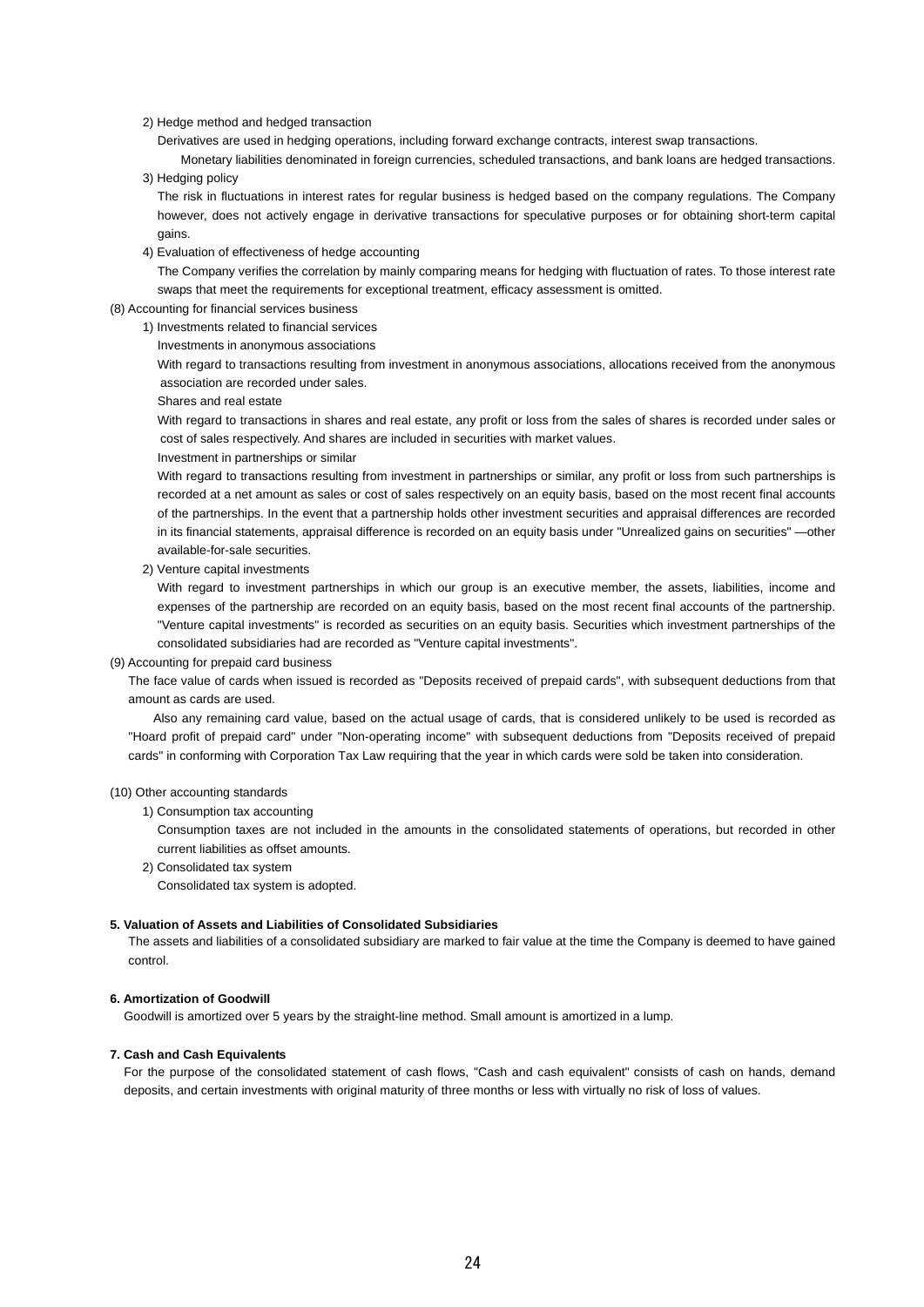## **Changes in Method of Presentation**

### **Consolidated Balance Sheets**

1. "Income taxes refundable", which has been included in "Others" under "Current assets", ¥6 million, in previous fiscal year is expressed independently because it is material to the consolidated balance sheets as a whole.

### **Consolidated statements of income**

- 1. "Transfer of agent's commission", ¥137 million, which has been expressed independently under "Non-operating expenses" in previous fiscal year is included in "Others" under "Non-operating expenses" because it is immaterial to the consolidated statements of income as a whole.
- 2. "Loss on cancellation of leases", ¥1 million, which has been expressed independently under "Non-operating expenses" in previous fiscal year is included in "Others" under "Non-operating expenses" because it is immaterial to the consolidated statements of income as a whole.
- 3. "Transfer of one's domicile's adjustment costs", ¥140 million, which has been expressed independently under "Non-operating expenses" in previous fiscal year is included in "Others" under "Non-operating expenses" because it is immaterial to the consolidated statements of income as a whole.
- 4. "Gain on sales of fixed assets", ¥1 million, which has been expressed independently under "Extraordinary gains" in previous fiscal year is included in "Others" under "Extraordinary gains" because it is immaterial to the consolidated statements of income as a whole.
- 5. "Gain on sales of investments in securities", which has been included in "Others" under "Extraordinary gains", ¥69 million, in previous fiscal year is expressed independently because it is material to the consolidated statements of income as a whole.
- 6. "Loss on impairment of fixed assets", which has been included in "Others" under "Extraordinary losses", ¥0 million, in previous fiscal year is expressed independently because it is material to the consolidated statements of income as a whole.

### **Consolidated statements of cash flows**

- 1." Loss on impairment of fixed assets ", which has been included in "Others net" under "Cash flows from operating activities", ¥0 million, in previous fiscal year is expressed independently because it is material to the consolidated statements of cash flows as a whole.
- 2." Loss on write-down of investments in securities ", which has been included in "Others net" under "Cash flows from operating activities", ¥556 million, in previous fiscal year is expressed independently because it is material to the consolidated statements of cash flows as a whole.
- 3." Decrease (Increase) in venture capital investments ", which has been included in "Others net" under "Cash flows from operating activities", ¥(113) million, in previous fiscal year is expressed independently because it is material to the consolidated statements of cash flows as a whole.
- 4." Proceeds from sales of property and equipment ", which has been accounted independently as an item of "Cash flows from investing activities" in previous fiscal year, is ¥192 million and included in "Others net" of "Cash flows from investing activities" in this fiscal year, because it is immaterial to the consolidated statements of cash flows as a whole.

## **Notes to Consolidated Financial Statements**

### **1. Consolidated balance sheets**

|                                                       |               | (millions of yen) |
|-------------------------------------------------------|---------------|-------------------|
|                                                       | As of Mar. 31 |                   |
|                                                       | 2007          | 2008              |
| (1) Accumulated depreciation of tangible fixed assets | 14.475        | 15.721            |

(2) Investments related to financial services

As of Mar. 31, 2007

"Investments related to financial services" mainly consists of investments in anonymous associations, ¥30,163 million , shares, ¥26,980 million and estates, ¥30,726 million.

In shares, shares with the current price, ¥11,986 million, are involved.

Main of Liabilities related to financial services is non-recourse loans ¥11,132 million.

Liabilities related to financial services are the liability of anonymous associations that are consolidated subsidiaries, and mainly consist of non-recourse loans.

As of Mar. 31, 2008

"Investments related to financial services" mainly consists of investments in anonymous associations, ¥34,863 million , shares, ¥20,190 million and estates, ¥94,118 million.

In shares, shares with the current price, ¥9,170 million, are involved.

Main of Liabilities related to financial services is short-term bank loans payable ¥24,977 million and non-recourse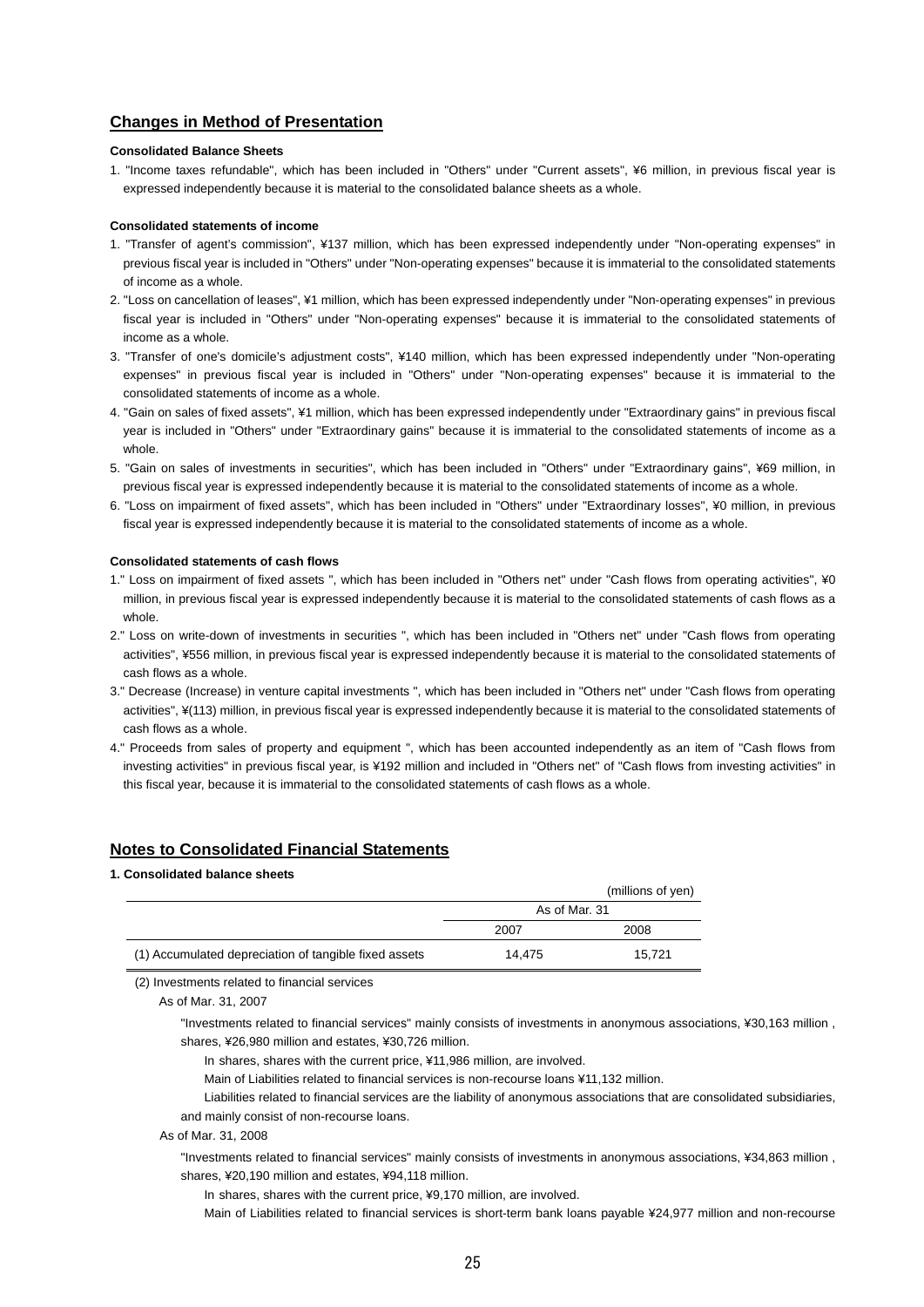loans ¥13,706 million.

Liabilities related to financial services are the liability of anonymous associations that are consolidated subsidiaries, short-term bank loans payable, and mainly consist of non-recourse loans.

### (3) Loan commitment agreements

Lender

The Group adopts the CSK Group Cash Management System (CMS) to ensure agile and efficient cash arrangements for group companies. The Company concluded master agreements for CMS that have set out the availability granted among 32 companies as of Mar. 31, 2008, 30 companies as of Mar. 31, 2007.

The remaining portion of credit line which has not been loaned to the group companies under these agreements are as follows:

|                                   | (millions of yen) |      |  |
|-----------------------------------|-------------------|------|--|
|                                   | As of Mar. 31     |      |  |
|                                   | 2007              | 2008 |  |
| Total availability granted by CMS | 240               | 280  |  |
| Used portion of credit line       | 90                | 230  |  |
| Remaining portion of credit line  | 150               | 50   |  |

Borrower

The Company has concluded loan commitment agreements with four banks to provide circulating funds efficiently.

The remaining portion of credit line which has not been loaned to the Company under these agreements are as follows:

|                                  |                          | (millions of yen) |  |
|----------------------------------|--------------------------|-------------------|--|
|                                  | As of Mar. 31            |                   |  |
|                                  | 2007                     | 2008              |  |
| Total availability granted       | 30,000                   | 30,000            |  |
| Used portion of credit line      | $\overline{\phantom{a}}$ | 21,000            |  |
| Remaining portion of credit line | 30,000                   | 9,000             |  |

(4) Statutory reserve

As of Mar. 31, 2008

The law that declines to account for "Reserve for securities trading liabilities" under "Statutory reserve" is "Securities Exchange Law No. 51" and the law that declines to account for "Reserve for financial futures trading liabilities" under "Statutory reserve" is "Financial Futures Trading Law No. 81".

Statutory reserve is omitted as of Mar 31, 2008 because it is the same contents of Mar 31, 2007.

### **2. Consolidated statements of income**

For the year ended March 31, 2007

Reversal of the prior year's income taxes and prior year's taxes-deferred has been recorded for the following reasons.

On August 1, 2005, the Tokyo Regional Taxation Bureau notified the Company and its consolidated subsidiary CSK FINANCE CO., LTD ("the consolidated subsidiary") of a corporate tax adjustment relating to the appraisal value of subsidiary companies involved in Group reorganization for the fiscal year ended March 31, 2004.

The Company and its consolidated subsidiary do not accept the basis for this adjustment, and on August 9, 2005 lodged an objection with the Tokyo Regional Taxation Bureau.

However, a considerable period of time has passed since the filing of this application, and in light of the amendment to "Accounting Practices, Disclosure and Audit Treatment for Various Taxes" published by the Japanese Institute of Certified Public Accountants (JICPA) in March 2007, the Company concluded that a more conservative accounting treatment was advisable with respect to this matter, and decided to incorporate it in the consolidated statements of income at the end of this financial year, from the perspective of further improving the soundness of our financial position and ensuring management transparency.

### (Subsequent events)

On June 6, 2007, the Tokyo Regional Taxation Bureau admitted a part of the objection of the Company and the consolidated subsidiary. And at the Board on June 12, 2007, the Company have decided to provide the application for review for tax appeals court for the objection that wasn't admitted main part of the corporate tax adjustment relating to the appraisal value of subsidiary companies.

The impact of the application for review is corresponding to approximately income tax ¥1 billion for the Company, and approximately income tax ¥1 billion for the consolidated subsidiary.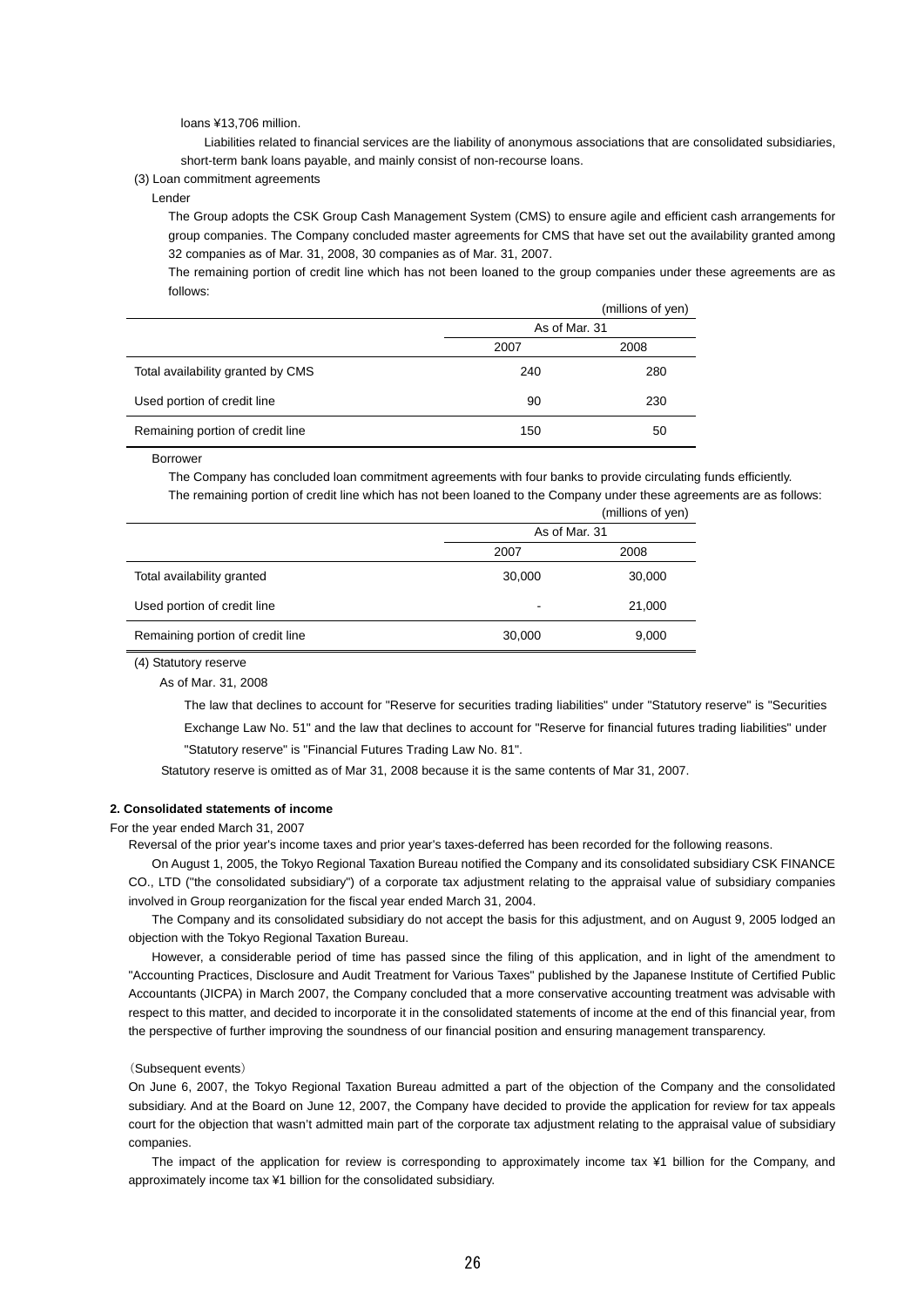### For the year ended March 31, 2008

(1) A breakdown of impairment losses in Extraordinary losses is as follows.

1) The company declares the following impairment losses.

| Location          | Use                      | Classification                   |
|-------------------|--------------------------|----------------------------------|
|                   |                          | Software                         |
| Nihombashi Honcho |                          | Software in progress             |
| Tokyu Bldg.       | <b>Business property</b> | Lease asset                      |
| (Chuo-ku, Tokyo)  |                          | Equipment and fixtures           |
|                   |                          | Buildings and annexed facilities |

### 2) Asset grouping method.

Idle assets and assets scheduled for sale are on an individual case unit, and business assets are handled as managerial accounting classification.

3) Background to recognition as impairment losses and calculation methods.

In cases mainly where the potential for an operating asset to produce revenue has dropped markedly, the impairment loss is recorded as the difference between its book value and its recoverable value, taking into account potential future cash flow from the non-performing item.

For the fiscal period under review, an impairment loss of ¥13,344 million was recorded, mainly comprising losses of ¥12,571 million on software and ¥386 million on lease asset.

(2) A refund of taxation (corporate tax of ¥2,129 and regional tax of ¥634 million) has been recorded for the following reasons. 1) Notice of tax adjustment and filing of objection

On August 1, 2005, the Tokyo Regional Taxation Bureau notified the Company and its consolidated subsidiary CSK FINANCE CO., LTD. of a corporate tax adjustment related to the appraisal value of subsidiary companies involved in Group reorganization for the fiscal year ended March 31, 2004.

The Company and its consolidated subsidiary did not accept the basis for this adjustment, and on August 9, 2005 lodged an objection with the Tokyo Regional Taxation Bureau.

2) Recording of reversal of the prior year's income taxes and prior year's income taxes-deferred

As of March 31,2007, a considerable period of time had passed since the filing of the application, and in light of the amendment to "Accounting Practices, Disclosure and Audit Treatment for Various Taxes" published by the Japanese Institute of Certified Public Accountants (JICPA) in March 2007, the Company and its consolidated subsidiary concluded that a more conservative accounting treatment was advisable with respect to this matter, and determined to incorporate it in the consolidated statement of income at the end of that financial year, from the perspective of further improving the soundness of the financial position and ensuring management transparency. A reversal of the prior year's income taxes and corporate income tax amounting to ¥6,210 million was therefore recorded in the consolidated balance sheets as of March 31, 2007.

3) Announcement of determination by taxation authority and recording of tax refund

On June 6, 2007, during the interim period under review, the Tokyo Regional Taxation Bureau announced its determination on the objection the Company and its consolidated subsidiary had lodged, and upheld part of our objection. A reversal of the corporate tax relating to this part has therefore been recorded.

Following the announcement of the determination by the Tokyo Regional Taxation Bureau, on July 2, 2007 the Company and its consolidated subsidiary lodged an appeal with the National Tax Tribunal regarding the main part of our objection that was not accepted.

4) Initiation of lawsuit seeking cancellation of original disposition and withdrawal of request for administrative review

As three months had passed following our request for administrative review without a decision by the Tokyo Regional Taxation Bureau, we submitted a complaint on December 14, 2007 requesting a cancellation of the original disposition from the Tokyo District Court.

On December 27, 2007, we withdrew our request for administrative review made to Tokyo Regional Taxation Bureau.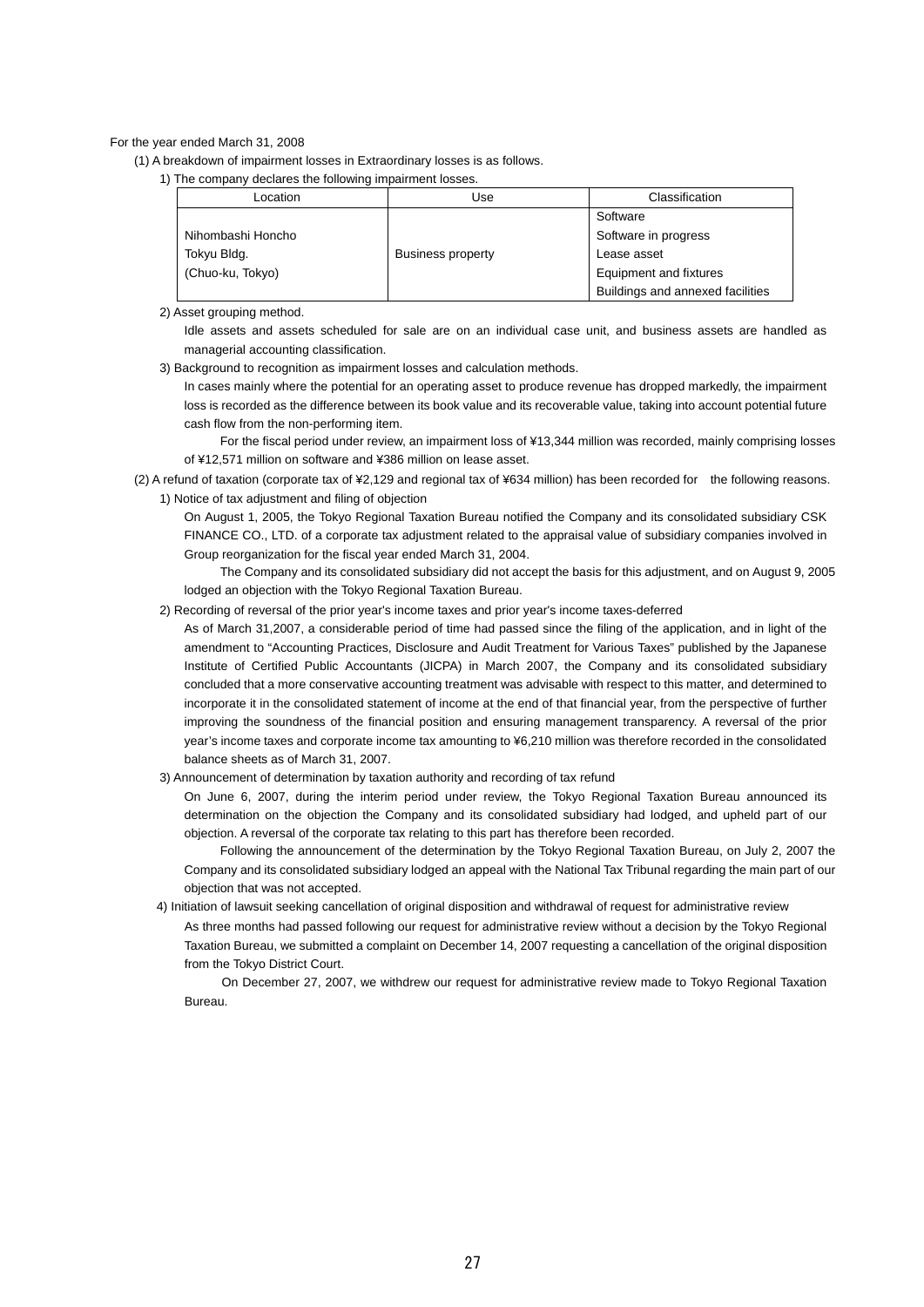### **3. Consolidated statements of changes in net assets**

For the year ended March 31, 2007

(1)Types and numbers of outstanding shares

|              |                     |          |          | (shares)            |
|--------------|---------------------|----------|----------|---------------------|
|              | As of Mar. 31, 2006 | Increase | Decrease | As of Mar. 31, 2007 |
| Common stock | 77.791.992          | 645,132  |          | 78.437.124          |

Note: Increase of 645,132 common stocks was due to the exercise of stock options.

(2)Types and numbers of treasury stock

|              |                     |          |          | (shares)            |
|--------------|---------------------|----------|----------|---------------------|
|              | As of Mar. 31, 2006 | Increase | Decrease | As of Mar. 31, 2007 |
| Common stock | 4.143.833           | 4.730    | 207      | 4,148,356           |

Notes: 1. Increase of 4,730 common stocks was due to purchase of stocks less than a trading unit.

2. Decrease of 207 common stocks stock was due to disposal of stocks less than a trading unit.

(3) Items concerning new share warrants, etc.

There were no such items.

Note that in July 2006 the Company issued No.7 unsecured convertible-bond-type-bonds with stocks acquisition rights. No.7 unsecured convertible-bond-type-bonds with stocks acquisition rights

| Issue resolution's day                  | July 11, 2006                          |
|-----------------------------------------|----------------------------------------|
| Issue date                              | July 27, 2006                          |
| Number of new share warrants            | 35,000 individuals                     |
| Types and numbers of new share warrants | 5,940,257 common stocks                |
| Conversion price per share              | ¥5.892                                 |
| Exercise period of new share warrants   | September 1, 2006 - September 27, 2013 |
| Balance of new share warrants           | 35,000 million yen                     |

### (4) Dividends

1. Dividends payments

| Approvals                                         | Type of shares | Total amount of dividends<br>(million yen) | Dividends per share<br>(ven) | Record date                 | <b>Effective date</b> |
|---------------------------------------------------|----------------|--------------------------------------------|------------------------------|-----------------------------|-----------------------|
| General shareholders'<br>meeting on June 28, 2006 | Common stock   | 2.945                                      | 40                           | Mar. 31, 2006 June 29, 2006 |                       |
| Board meeting on<br>Nov.7, 2006                   | lCommon stock  | 1.479                                      |                              | 20   Sept. 30, 2006         | Dec.11, 2006          |

2. Of the dividends with record date during this period, those with effective date after this period

| Approvals                                         | Type of shares | Funds for<br>dividends | Total amount of<br>dividends<br>(million ven) | Dividends per<br>share<br>(ven) | Record date   | Effective date |
|---------------------------------------------------|----------------|------------------------|-----------------------------------------------|---------------------------------|---------------|----------------|
| General shareholders'<br>meeting on June 27, 2007 | Common stock   | Retained<br>earnings   | .485                                          | 20                              | Mar. 31, 2007 | June 28, 2007  |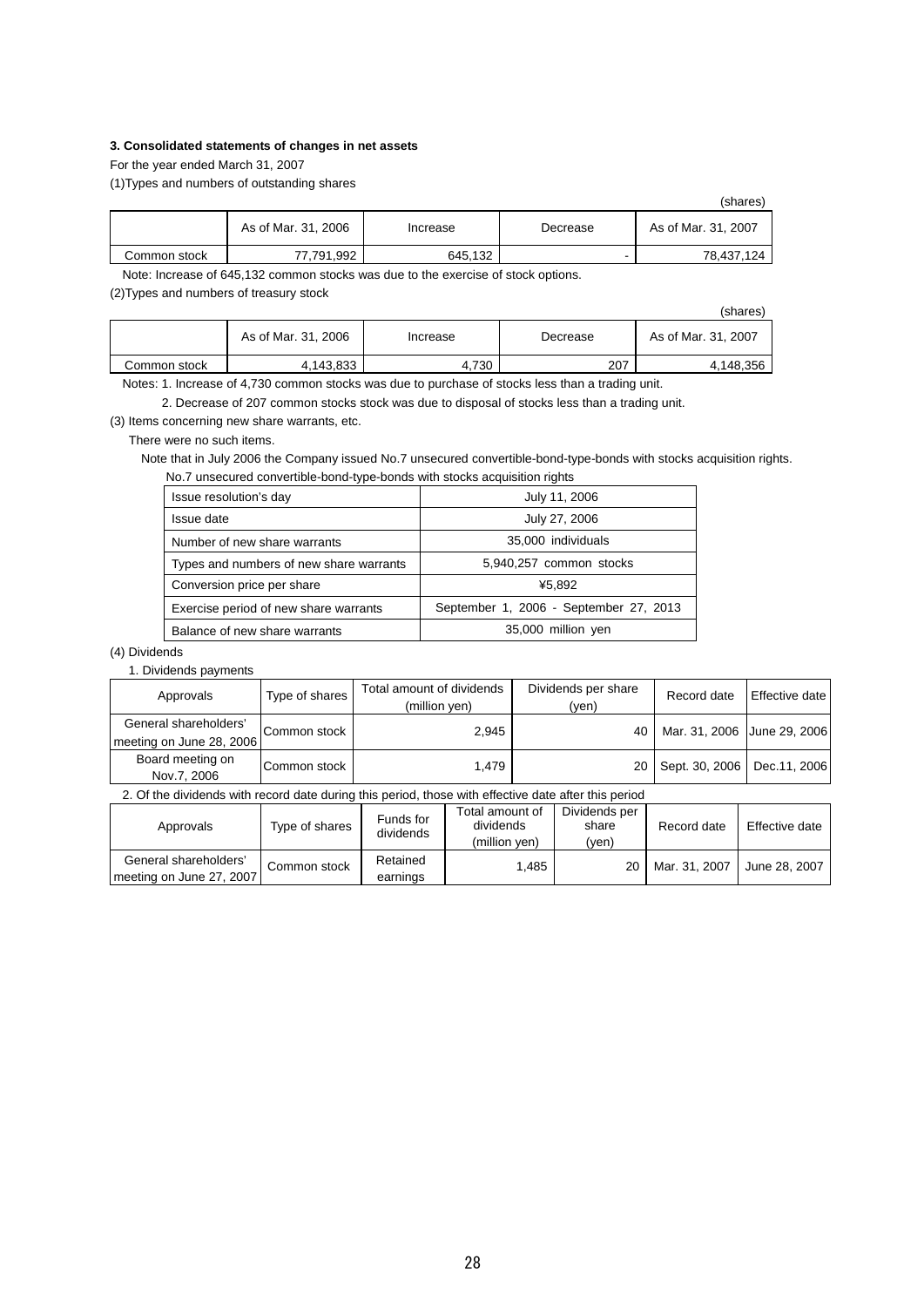### For the year ended March 31, 2008

(1)Types and numbers of outstanding shares

|              |                     |          |          | (shares)            |
|--------------|---------------------|----------|----------|---------------------|
|              | As of Mar. 31, 2007 | Increase | Decrease | As of Mar. 31, 2008 |
| Common stock | 78.437.124          | 233,400  | -        | 78,670,524          |

Note: Increase of 233,400 common stocks was due to the exercise of stock options.

(2)Types and numbers of treasury stock

|              |                     |           |          | (shares)            |
|--------------|---------------------|-----------|----------|---------------------|
|              | As of Mar. 31, 2007 | Increase  | Decrease | As of Mar. 31, 2008 |
| Common stock | 4,148,356           | 4.002.181 | 28.645   | 8.121.892           |

Notes: 1. Increase of 2,181 common stocks was due to purchase of stocks less than a trading unit.

2. Increase of 4,000,000 common stocks was due to purchase of common stocks for treasury.

- 3. Decrease of 9,378 common stocks was due to a share for share exchange to make ISAO CORPORATION the Company's wholly owned subsidiary.
- 4. Decrease of 19,204 common stocks was due to a share for share exchange to make SUPERSOFTWARE COMPANY LTD. the Company's wholly owned subsidiary.
- 5. Decrease of 63 common stocks was due to disposal of common stocks for treasury.

(3) Items concerning new share warrants, etc.

There were no such items.

(4) Dividends

1. Dividends payments

| Approvals                                         | Type of shares | Total amount of dividends<br>(million yen) | Dividends per share<br>(ven) | Record date                 | Effective date |
|---------------------------------------------------|----------------|--------------------------------------------|------------------------------|-----------------------------|----------------|
| General shareholders'<br>meeting on June 27, 2007 | Common stock   | 1.485                                      | 20                           | Mar. 31, 2007 June 28, 2007 |                |
| Board meeting on<br>Nov. 7, 2007                  | Common stock   | 1.470                                      | 20                           | Sept. 30, 2007              | Dec.11, 2007   |

2. Of the dividends with record date during this period, those with effective date after this period

| Approvals                | Type of shares | Funds for<br>dividends | Total amount of<br>dividends<br>(million ven) | Dividends per<br>share<br>(yen) | Record date   | Effective date |
|--------------------------|----------------|------------------------|-----------------------------------------------|---------------------------------|---------------|----------------|
| General shareholders'    | Common stock   | Retained               | 1.410                                         | 20                              | Mar. 31, 2008 | June 27, 2008  |
| meeting on June 26, 2008 |                | earnings               |                                               |                                 |               |                |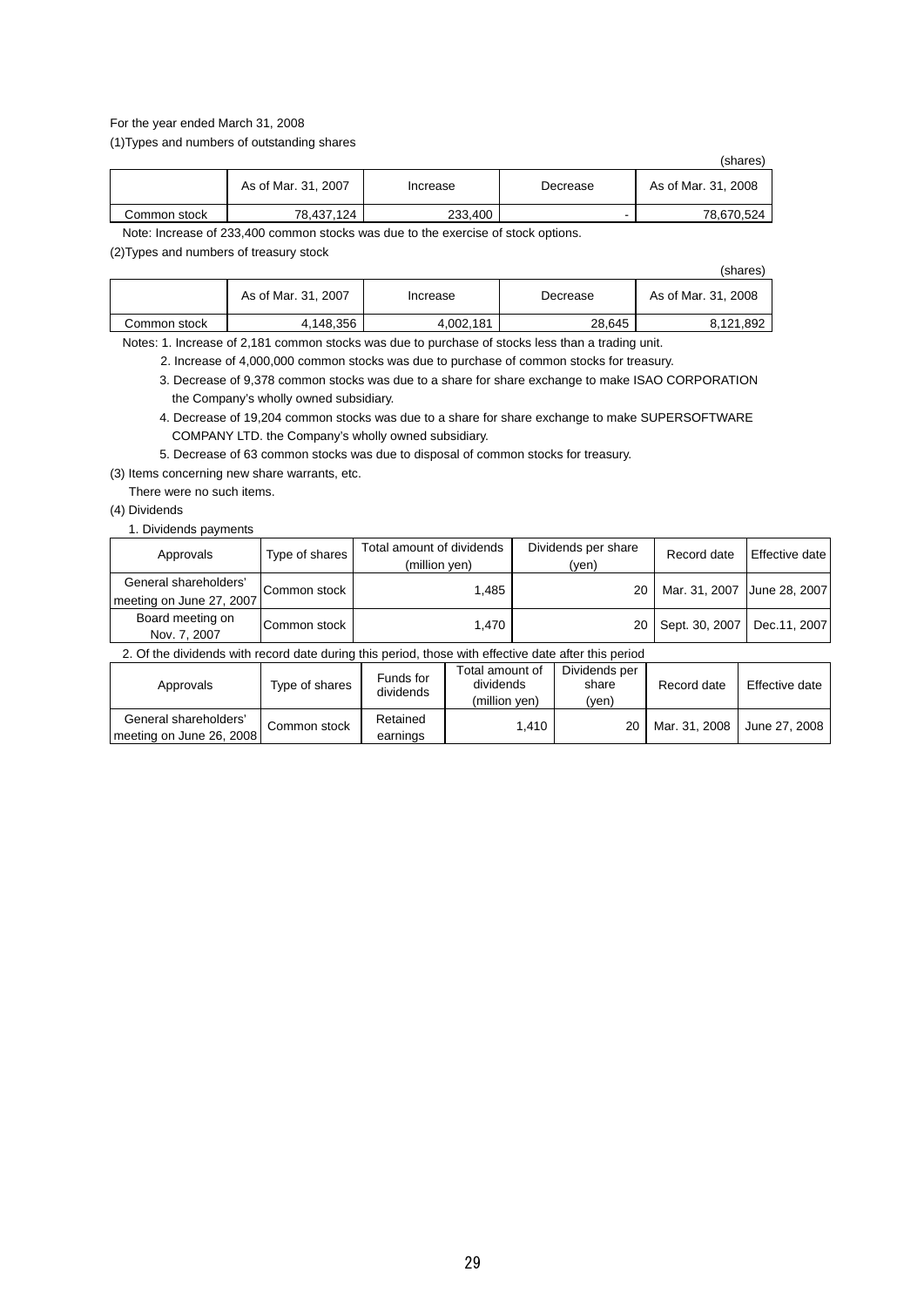### **5. Consolidated statements of cash flows**

(1) "Cash and time deposits" on the consolidated balance sheet and "Cash and cash equivalents" on the consolidated statement of cash flows are reconciled as follows:

|                                                                                     |              | (millions of yen) |
|-------------------------------------------------------------------------------------|--------------|-------------------|
|                                                                                     | As of Mar.31 |                   |
|                                                                                     | 2007         | 2008              |
| Cash and time deposits                                                              | 108,405      | 64,012            |
| Marketable securities                                                               | 7,207        | 11,701            |
| Total                                                                               | 115,612      | 75,714            |
| Less: Time deposits with original maturities of more than three months or those     |              |                   |
| submitted as collateral for loans                                                   | (3, 354)     | (5,896)           |
| Less: Equity securities and other marketable securities with original maturities of |              |                   |
| more than three months                                                              | (6, 810)     | (10, 617)         |
| Cash and cash equivalents                                                           | 105.447      | 59.200            |

(2) Expenditure for acquisition of treasury stock by consolidated subsidiaries is included in "Purchase of treasury stock".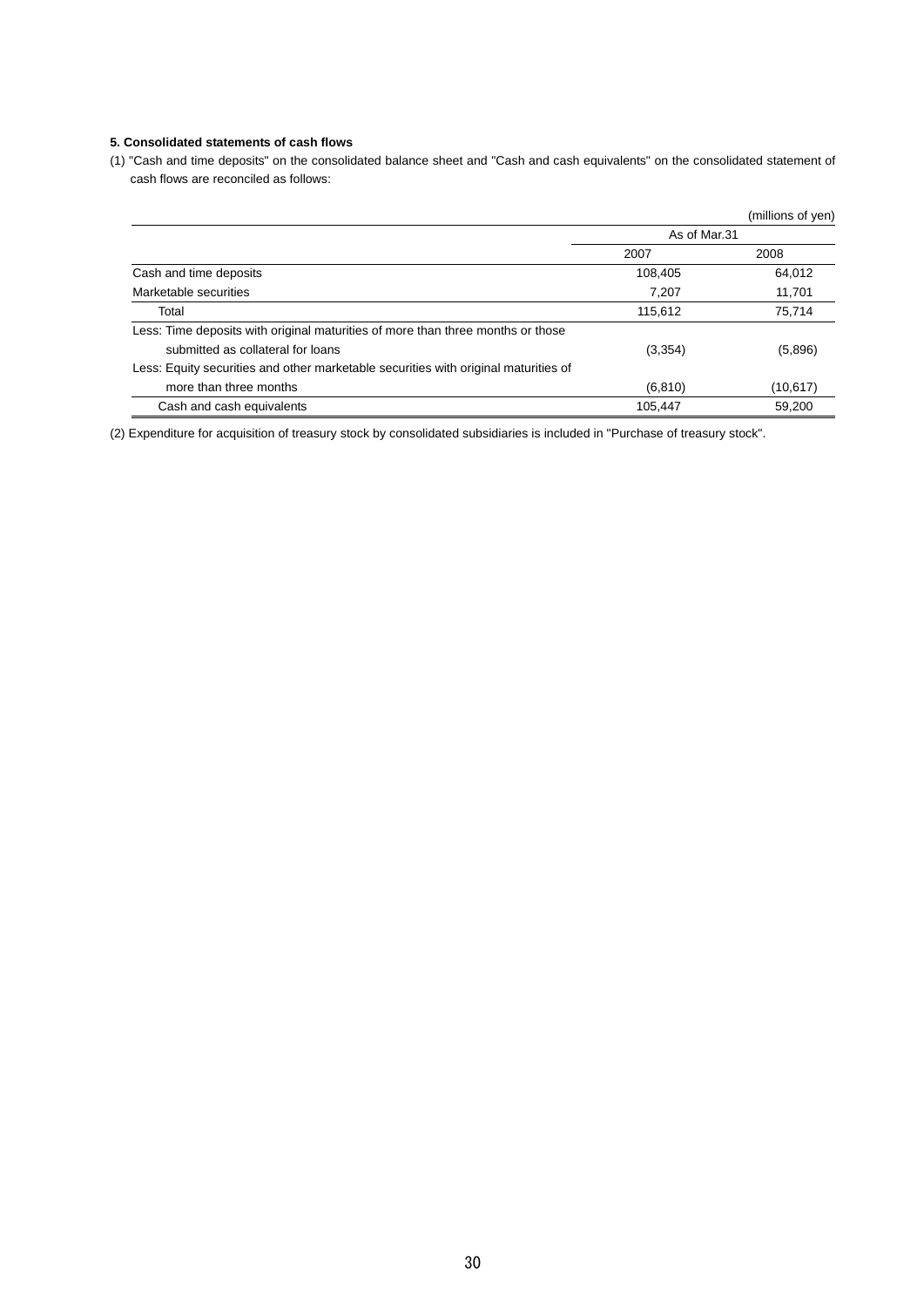## **Segment Information (Consolidated)**

### **1. Information by business segment**

|                                                                                                                                            | (millions of yen)                |                                   |                               |                                  |         |                                 |                       |
|--------------------------------------------------------------------------------------------------------------------------------------------|----------------------------------|-----------------------------------|-------------------------------|----------------------------------|---------|---------------------------------|-----------------------|
|                                                                                                                                            |                                  |                                   |                               | For the year ended Mar. 31, 2007 |         |                                 |                       |
|                                                                                                                                            | <b>IT</b> services<br>business   | Financial<br>services<br>business | <b>Securities</b><br>business | Prepaid card<br>business         | Total   | Elimination<br>and<br>corporate | Consolidated<br>Total |
| Operating revenue:                                                                                                                         |                                  |                                   |                               |                                  |         |                                 |                       |
| Outside customers                                                                                                                          | 192,561                          | 24,953                            | 24,702                        | 3,763                            | 245,981 |                                 | 245,981               |
| Inter-segment<br>sales/transfers                                                                                                           | 1,719                            | 135                               | 2                             | 4                                | 1,862   | (1,862)                         |                       |
| Total                                                                                                                                      | 194,281                          | 25,089                            | 24,705                        | 3,768                            | 247,843 | (1,862)                         | 245,981               |
| Costs and expenses                                                                                                                         | 179,503                          | 9,247                             | 22,948                        | 4,020                            | 215,720 | 356                             | 216,076               |
| Operating income(loss)                                                                                                                     | 14,777                           | 15,841                            | 1,757                         | (252)                            | 32,123  | (2, 218)                        | 29,904                |
| Assets                                                                                                                                     | 88,919                           | 129,335                           | 204,553                       | 34,104                           | 456,913 | 120,381                         | 577,294               |
| Depreciation                                                                                                                               | 2,667                            | 31                                | 682                           | 157                              | 3,539   | 569                             | 4,108                 |
| Capital expenditure                                                                                                                        | 9,487                            | 12                                | 1.563                         | 52                               | 11,116  | 4,822                           | 15,939                |
|                                                                                                                                            | For the year ended Mar. 31, 2008 |                                   |                               |                                  |         |                                 |                       |
|                                                                                                                                            | <b>IT</b> services<br>business   | Financial<br>services<br>business | <b>Securities</b><br>business | Prepaid card<br>business         | Total   | Elimination<br>and<br>corporate | Consolidated<br>Total |
| Operating revenue:                                                                                                                         |                                  |                                   |                               |                                  |         |                                 |                       |
| Outside customers                                                                                                                          | 194,693                          | 20,389                            | 22,179                        | 2,433                            | 239,695 |                                 | 239,695               |
| Inter-segment<br>sales/transfers                                                                                                           | 3,943                            | 3                                 | 3                             | 7                                | 3,957   | (3,957)                         |                       |
| Total                                                                                                                                      | 198,636                          | 20,392                            | 22,182                        | 2,440                            | 243,652 | (3,957)                         | 239,695               |
| Costs and expenses                                                                                                                         | 183,223                          | 7,304                             | 26,237                        | 2,548                            | 219,314 | 1,124                           | 220,438               |
| Operating income(loss)                                                                                                                     | 15,412                           | 13,088                            | (4,055)                       | (107)                            | 24,338  | (5,081)                         | 19,256                |
| Assets                                                                                                                                     | 82,979                           | 223,694                           | 139,031                       | 36,279                           | 481,985 | 68.068                          | 550,054               |
| Depreciation<br>Loss on impairment of                                                                                                      | 3,624                            | 33                                | 923                           | 138                              | 4,719   | 1,184                           | 5,904                 |
| fixed assets                                                                                                                               | 13,340                           |                                   | 4                             |                                  | 13,344  |                                 | 13,344                |
| Capital expenditure                                                                                                                        | 12,913                           | 152                               | 3,531                         | 36                               | 16,633  | 5.881                           | 22,515                |
| Notes: 1. The Group operates principally in four segments: Computer services, Financial services, Securities services, Prepaid card sales. |                                  |                                   |                               |                                  |         |                                 |                       |
| Segment                                                                                                                                    | Major products and services      |                                   |                               |                                  |         |                                 |                       |

IT services business: Software development, systems integration, facilities management, business process outsourcing and other related services

> Computer and other product sales, engineering of intelligent buildings, intelligent buildings lease

| Financial services business: | Investment in venture companies, investment in anonymous associations, real estate, equity |
|------------------------------|--------------------------------------------------------------------------------------------|
|                              | securities and others, management of investment trust                                      |
| Securities business:         | Securities business and other related services                                             |
| Prepaid card business:       | Issuance and settlement of prepaid cards, development and sales of card systems            |

2. "Elimination and corporate" column mainly consist of the Company's working funds (cash and marketable securities), long-term investment funds (investment in securities) and other assets. Among costs and expenses, unallocated operating expenses in "Eliminations and corporate" for the years ended March 31, 2007 and 2008 were expenses of ¥7,002 million and ¥10,222 million, respectively. These costs were management expenses for group companies incurred at CSK HOLDINGS CORPORATION.

### (Change in accounting policies)

As outlined in "Significant Accounting Policies of Consolidated Financial Statements, 4 (2)", in line with the revision of Japan's Corporation Tax Law, from the fiscal year under review CSK HOLDINGS CORPORATION has changed its method of depreciation, based on the revised Corporation Tax Law, for tangible fixed assets acquired on or after April 1, 2007. As a result, compared to the previous method depreciation expenses increased by ¥91 million in the IT services business, by ¥1 million in the Financial services business, by ¥8 million in the Securities business, by ¥0 million in the Prepaid card business, and by ¥141 million in "eliminations and corporate", and operating income decreased by the same amounts in each of these segments.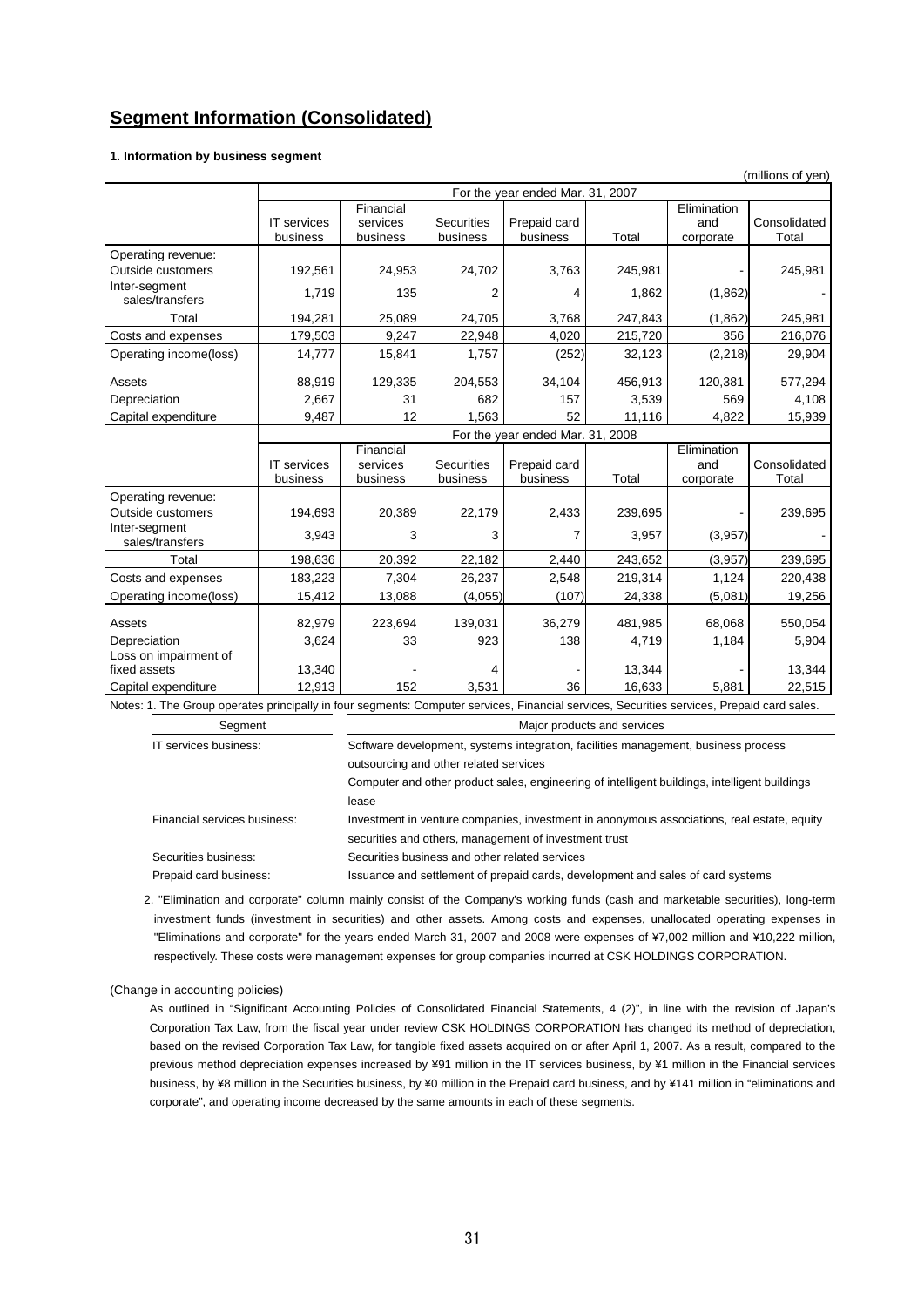### **2. Segment Information for geographic locations**

Segment information for geographic locations is omitted for the year ended March 31, 2007 and 2008 because total sales for "Japan" segment exceeded 90% of total sales in each of such period.

## **3. Overseas Sales**

Information regarding overseas sales was omitted for the year ended March 31, 2007 and 2008 because total overseas sales were less than 10% of consolidated total sales in each of such period.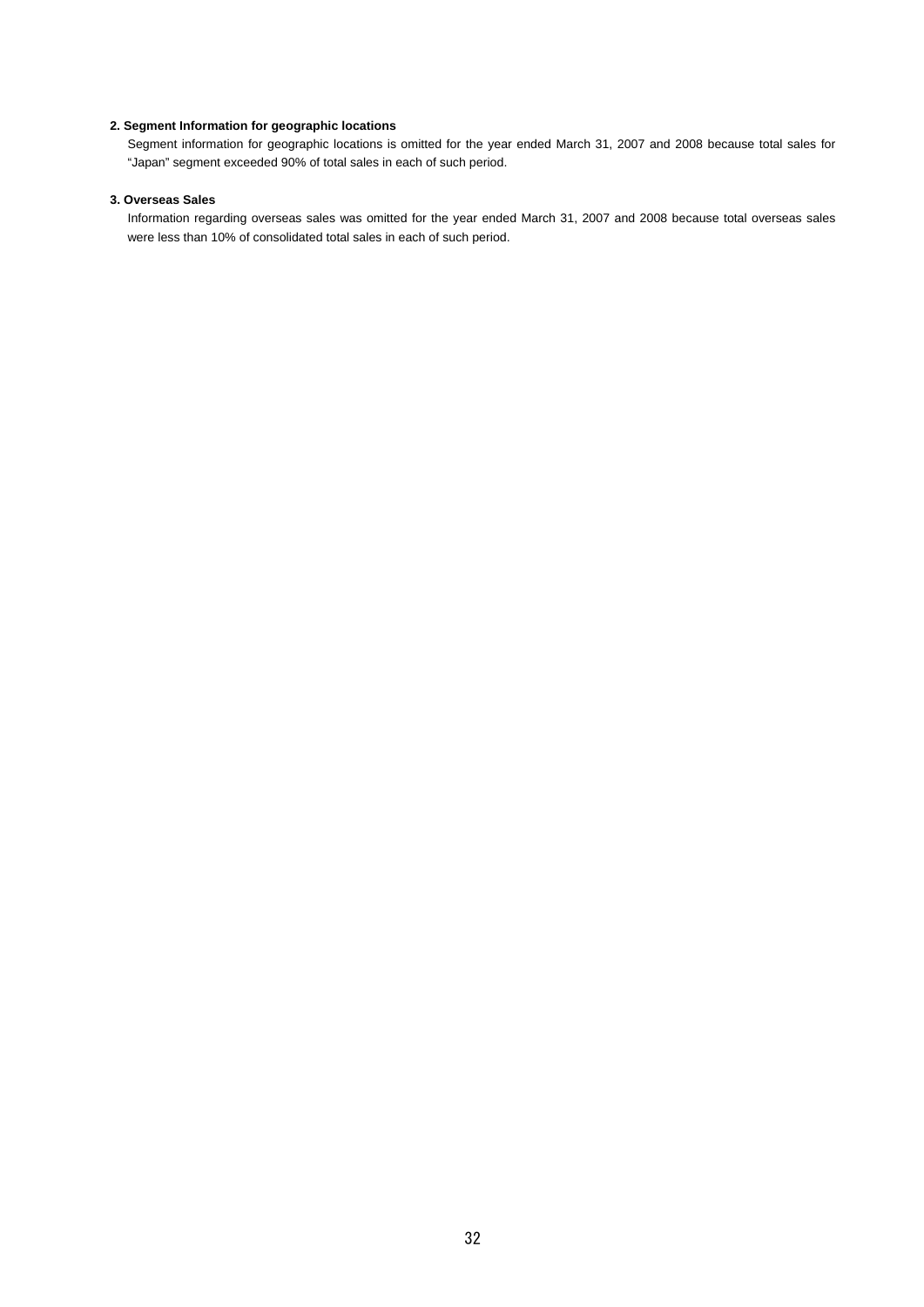## **Marketable Securities and Investments in Securities**

## **1. As of and for the year ended Mar.31, 2007**

Ⅰ Trading securities (Trading securities with market values)

|                          |        |                    | (millions of yen)         |
|--------------------------|--------|--------------------|---------------------------|
|                          |        | As of Mar.31, 2007 |                           |
|                          | Assets | Liabilities        | Unrealized gains (losses) |
| <b>Equity securities</b> | 5,561  | 2,645              | (23)                      |
| <b>Bonds</b>             | 9,953  | 6,483              | 32                        |
| Beneficiary securities   | 121    | -                  | 6                         |
| Total                    | 15,636 | 9,128              | 14                        |

### Ⅱ Held-to-maturity bonds with market values

|                                  |                                      |                 |                    | (millions of yen) |
|----------------------------------|--------------------------------------|-----------------|--------------------|-------------------|
|                                  |                                      |                 | As of Mar.31, 2007 |                   |
|                                  |                                      |                 | Fair market        |                   |
|                                  |                                      | Carrying amount | value              | <b>Difference</b> |
|                                  | Government bonds and municipal bonds | 7,080           | 7,128              | 47                |
| Fair market value                | Corporate bonds                      |                 |                    |                   |
| exceeds carrying<br>amount       | Other bonds                          |                 |                    |                   |
|                                  | Subtotal                             | 7,080           | 7,128              | 47                |
| Fair market value                | Government bonds and municipal bonds | 16,079          | 15,967             | (112)             |
| do not exceed<br>carrying amount | Corporate bonds                      |                 |                    |                   |
|                                  | Other bonds                          |                 |                    |                   |
|                                  | Subtotal                             | 16,079          | 15,967             | (112)             |
|                                  | Total                                | 23,160          | 23,095             | (64)              |

### Ⅲ Available-for-sale securities with market values

|                   |                                      |                         |                      | (millions of yen) |
|-------------------|--------------------------------------|-------------------------|----------------------|-------------------|
|                   |                                      |                         | As of Mar.31, 2007   |                   |
|                   |                                      | <b>Acquisition Cost</b> | Fair market<br>value | <b>Difference</b> |
|                   | <b>Equity securities</b>             | 15,262                  | 30,239               | 14,976            |
|                   | Bonds:                               |                         |                      |                   |
| Fair market value | Government bonds and municipal bonds |                         |                      |                   |
| exceeds           | Corporate bonds                      |                         |                      |                   |
| acquisition cost  | Other bonds                          |                         |                      |                   |
|                   | Other                                | 15,563                  | 17,610               | 2,047             |
|                   | Subtotal                             | 30,825                  | 47,850               | 17,024            |
|                   | Equity securities                    | 2,648                   | 2,170                | (478)             |
|                   | Bonds:                               |                         |                      |                   |
| Fair market value | Government bonds and municipal bonds | 15                      | 14                   | (0)               |
| do not exceed     | Corporate bonds                      | 100                     | 99                   | (0)               |
| acquisition cost  | Other bonds                          |                         |                      |                   |
|                   | Other                                | 6,369                   | 6,029                | (340)             |
|                   | Subtotal                             | 9,133                   | 8,314                | (819)             |
|                   | Total                                | 39,959                  | 56,164               | 16,204            |

Note:Investment fund and Investment in partnerships are included in "Other".

### Ⅳ Available-for-sale securities which were sold for the year ended Mar.31, 2007

|                     |                                 | (millions of yen)             |
|---------------------|---------------------------------|-------------------------------|
|                     | For the year ended Mar.31, 2007 |                               |
| Proceeds from sales | Gross gains related to sales    | Gross losses related to sales |
| 11.624              | 2.372                           | 28                            |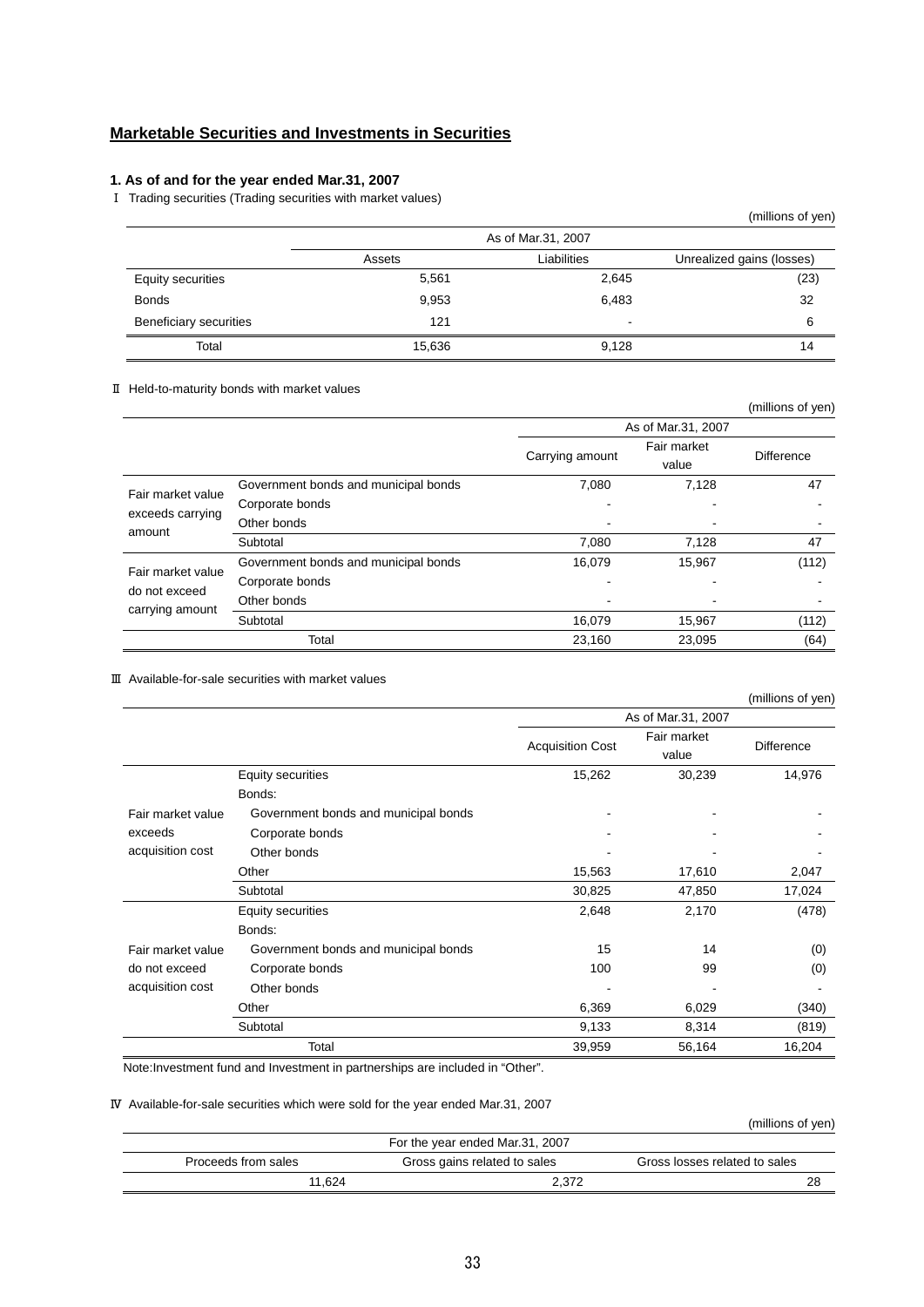Ⅴ Major components of debt and equity securities without market values

|                                                           | (millions of yen)  |  |
|-----------------------------------------------------------|--------------------|--|
|                                                           | As of Mar.31, 2007 |  |
|                                                           | Carrying amount    |  |
| Held-to-maturity Bonds                                    |                    |  |
| Available-for-sale securities:                            |                    |  |
| Money management fund                                     | 397                |  |
| Unlisted stock                                            | 18,418             |  |
| Unlisted bonds                                            | 180                |  |
| Investment in partnerships                                | 2.154              |  |
| Investment in anonymous associations                      | 30,163             |  |
| Investments in unconsolidated subsidiaries and affiliates | 917                |  |

Ⅵ Redemption schedule for held-to-maturity bonds and available-for-sale securities with maturity, as of Mar.31, 2007 is as follows: (millions of yen)

|                      |                          |                                  |                                    | $\mu$         |
|----------------------|--------------------------|----------------------------------|------------------------------------|---------------|
|                      | Within 1 year            | Over 1 year and<br>up to 5 years | Over 5 years and<br>up to 10 years | Over 10 years |
| Debt securities:     |                          |                                  |                                    |               |
| Government bonds and |                          |                                  |                                    |               |
| municipal bonds      | 6,810                    | 15,436                           | 928                                |               |
| Corporate bonds      | -                        |                                  | 99                                 |               |
| Other bonds          |                          | $\,$                             | -                                  |               |
| Others               | $\overline{\phantom{a}}$ | $\,$                             | 17,271                             | $\,$          |
| Total                | 6,810                    | 15,436                           | 18,299                             |               |

## **2. As of and for the year ended Mar.31, 2008**

Ⅰ Trading securities (Trading securities with market values)

|                          |        |                    | (millions of yen)         |
|--------------------------|--------|--------------------|---------------------------|
|                          |        | As of Mar.31, 2008 |                           |
|                          | Assets | Liabilities        | Unrealized gains (losses) |
| <b>Equity securities</b> | 122    | 61                 | (1)                       |
| <b>Bonds</b>             | 6,569  | 2,452              | 42                        |
| Beneficiary securities   | 13     | -                  | (0)                       |
| Total                    | 6,705  | 2,513              | 41                        |

### Ⅱ Held-to-maturity bonds with market values

|                                  |                                      |                 |                    | (millions of yen) |
|----------------------------------|--------------------------------------|-----------------|--------------------|-------------------|
|                                  |                                      |                 | As of Mar.31, 2008 |                   |
|                                  |                                      | Carrying amount | Fair market        | <b>Difference</b> |
|                                  |                                      |                 | value              |                   |
| Fair market value                | Government bonds and municipal bonds | 16,903          | 17,046             | 142               |
|                                  | Corporate bonds                      |                 |                    |                   |
| exceeds carrying<br>amount       | Other bonds                          |                 |                    |                   |
|                                  | Subtotal                             | 16,903          | 17,046             | 142               |
| Fair market value                | Government bonds and municipal bonds | 8,347           | 8.335              | (12)              |
| do not exceed<br>carrying amount | Corporate bonds                      |                 |                    |                   |
|                                  | Other bonds                          |                 |                    |                   |
|                                  | Subtotal                             | 8,347           | 8,335              | (12)              |
|                                  | Total                                | 25,251          | 25,381             | 129               |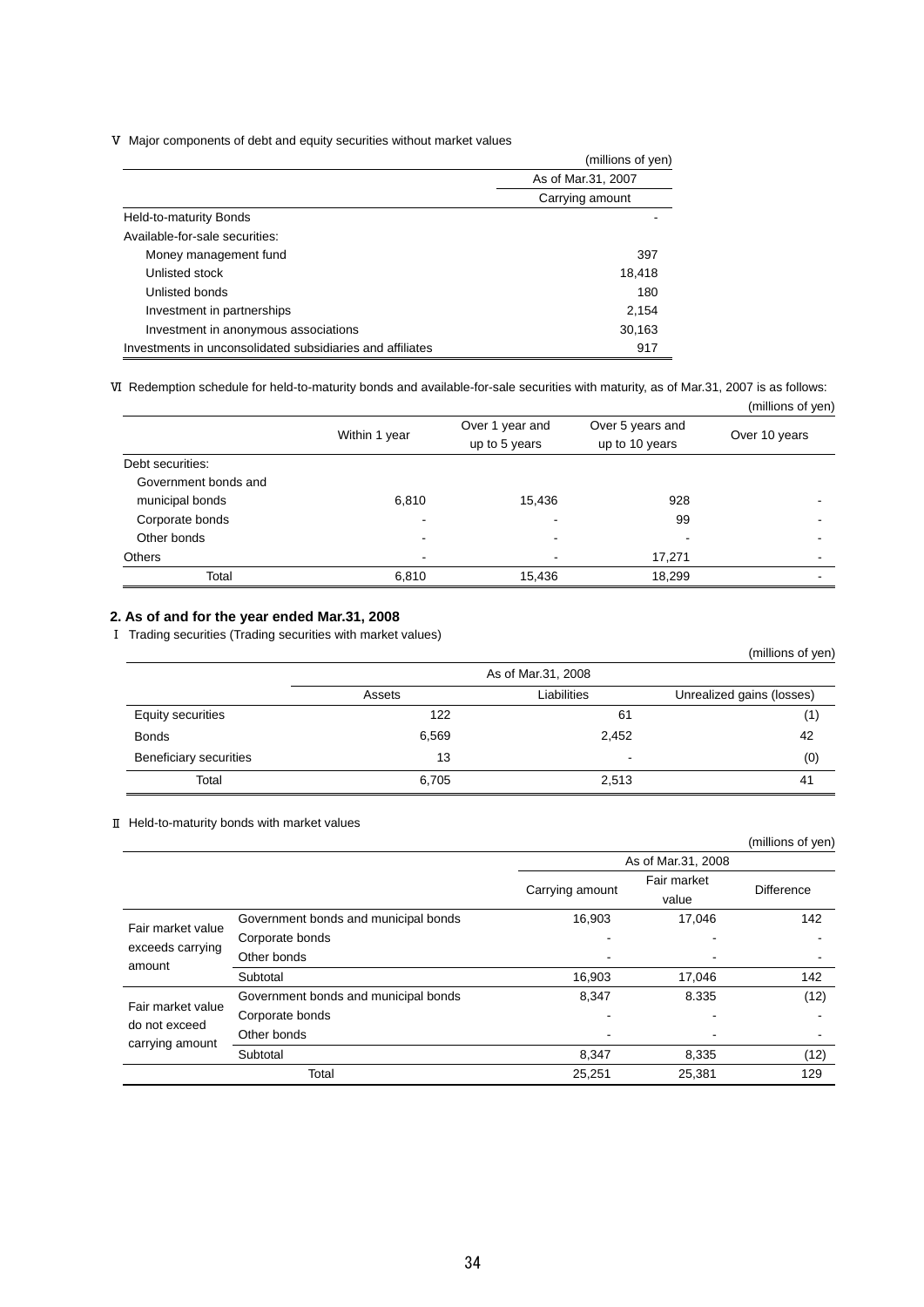### Ⅲ Available-for-sale securities with market values

| (millions of yen) |  |  |  |
|-------------------|--|--|--|
|-------------------|--|--|--|

|                   |                                      |                         | As of Mar.31, 2008   |                   |
|-------------------|--------------------------------------|-------------------------|----------------------|-------------------|
|                   |                                      | <b>Acquisition Cost</b> | Fair market<br>value | <b>Difference</b> |
|                   | Equity securities                    | 7,860                   | 13,959               | 6,098             |
|                   | Bonds:                               |                         |                      |                   |
| Fair market value | Government bonds and municipal bonds | 9                       | 10                   | 0                 |
| exceeds           | Corporate bonds                      | 100                     | 102                  | 2                 |
| acquisition cost  | Other bonds                          |                         |                      |                   |
|                   | Other                                | 2,074                   | 2,965                | 890               |
|                   | Subtotal                             | 10,045                  | 17,037               | 6,991             |
|                   | Equity securities                    | 12,188                  | 10,056               | (2, 131)          |
|                   | Bonds:                               |                         |                      |                   |
| Fair market value | Government bonds and municipal bonds |                         |                      |                   |
| do not exceed     | Corporate bonds                      |                         |                      |                   |
| acquisition cost  | Other bonds                          |                         |                      |                   |
|                   | Other                                | 14,700                  | 14,181               | (518)             |
|                   | Subtotal                             | 26,888                  | 24,238               | (2,650)           |
|                   | Total                                | 36,933                  | 41,275               | 4,341             |

Note:Investment fund and Investment in partnerships are included in "Other".

### Ⅳ Available-for-sale securities which were sold for the year ended Mar.31, 2008

(millions of yen)

| For the year ended Mar. 31, 2008 |                              |                               |  |
|----------------------------------|------------------------------|-------------------------------|--|
| Proceeds from sales              | Gross gains related to sales | Gross losses related to sales |  |
| 8.115                            | 1,599                        | 290                           |  |

### Ⅴ Major components of debt and equity securities without market values

|                                                           | (millions of yen)  |
|-----------------------------------------------------------|--------------------|
|                                                           | As of Mar.31, 2008 |
|                                                           | Carrying amount    |
| Held-to-maturity Bonds                                    |                    |
| Available-for-sale securities:                            |                    |
| Negotiable deposit                                        | 800                |
| Money management fund                                     | 284                |
| Unlisted stock                                            | 16,713             |
| Unlisted bonds                                            | 85                 |
| Investment in partnerships                                | 2,463              |
| Investment in anonymous associations                      | 34,863             |
| Investments in unconsolidated subsidiaries and affiliates | 1,354              |

Ⅵ Redemption schedule for held-to-maturity bonds and available-for-sale securities with maturity, as of Mar.31, 2008 is as follows:

|                      |               |                                  |                                    | (millions of yen) |
|----------------------|---------------|----------------------------------|------------------------------------|-------------------|
|                      | Within 1 year | Over 1 year and<br>up to 5 years | Over 5 years and<br>up to 10 years | Over 10 years     |
| Debt securities:     |               |                                  |                                    |                   |
| Government bonds and |               |                                  |                                    |                   |
| municipal bonds      | 10,617        | 13,705                           | 928                                |                   |
| Corporate bonds      | ۰             | -                                | 102                                |                   |
| Other bonds          | -             | $\,$                             | -                                  |                   |
| <b>Others</b>        |               |                                  | 13,335                             |                   |
| Total                | 10,617        | 13,705                           | 14,367                             |                   |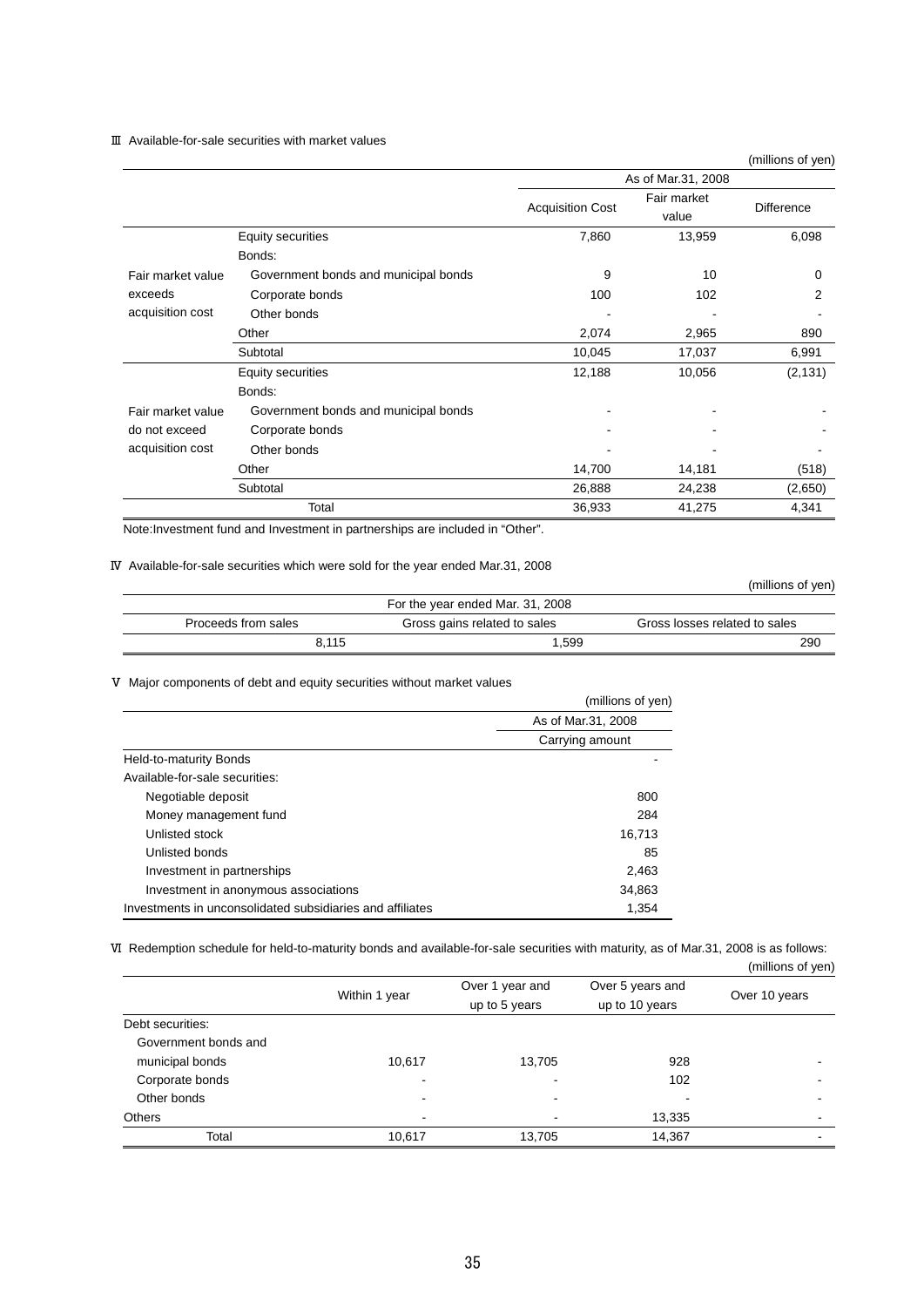## **Per Share Information**

| Fiscal Year 2007               |        | Fiscal Year 2008                          |            |
|--------------------------------|--------|-------------------------------------------|------------|
| (As of Mar, 31, 2007)          |        | (As of Mar. 31, 2008)                     |            |
| Shareholders' equity per share |        | ¥ 2,479.33 Shareholders' equity per share | ¥ 2,317.18 |
| Net income per share           |        | 117.35 Net income per share               | 17.34      |
| Diluted net income per share   | 105.60 | Diluted net income per share              | 15.46      |

(Notes) The basic facts underlying the calculation of "Shareholders' equity per share", "Net income per share" and "Diluted net income per share" are as follows:

1. Shareholders' equity per share

|                                                                                        | Fiscal Year 2007<br>(As of Mar. 31, 2007) | Fiscal Year 2008<br>(As of Mar. 31, 2008) |
|----------------------------------------------------------------------------------------|-------------------------------------------|-------------------------------------------|
| Net assets (millions of yen)                                                           | 208,775                                   | 185,495                                   |
| Net assets related to common stock (millions of yen)                                   | 184,186                                   | 163,473                                   |
| Principal factors underlying difference (millions of yen)                              |                                           |                                           |
| Minority interests                                                                     | 24,589                                    | 22,021                                    |
| Number of shares outstanding at the end of fiscal year<br>(thousands of shares)        | 78,437                                    | 78,670                                    |
| Number of treasury stock at the end of fiscal year<br>(thousands of shares)            | 4,148                                     | 8,121                                     |
| Common stock figure used for calculating net assets per<br>share (thousands of shares) | 74,288                                    | 70.548                                    |

### 2. Net income per share

|                                                                           | Fiscal Year 2007      | Fiscal Year 2008      |
|---------------------------------------------------------------------------|-----------------------|-----------------------|
|                                                                           | (As of Mar. 31, 2007) | (As of Mar. 31, 2008) |
| Net income (millions of yen)                                              | 8,679                 | 1,272                 |
| Net income related to common stock (millions of yen)                      | 8,679                 | 1,272                 |
| Amount not attributable to common shareholders<br>(millions of yen)       |                       |                       |
| Average number of shares outstanding during term<br>(thousands of shares) | 73,957                | 73,367                |

### 3. Diluted net income per share\*

|                                                                                   | Fiscal Year 2007      | Fiscal Year 2008      |
|-----------------------------------------------------------------------------------|-----------------------|-----------------------|
|                                                                                   | (As of Mar. 31, 2007) | (As of Mar. 31, 2008) |
| Net income adjustment (millions of yen)                                           | (3)                   |                       |
| (Of which, effect from dilution of affiliated company stock<br>(millions of yen)) | (41)                  | (45)                  |
| (Of which, Interest expenses (after deducting tax)<br>(millions of yen))          | 38                    | 56                    |
| Increase in common stock (thousands of shares)                                    | 8,198                 | 9,667                 |
| (Of which, warrant rights)                                                        | 86                    | 11                    |
| (Of which, share warrants)                                                        | 261                   | 16                    |
| (Of which, convertible bonds payable)                                             | 7,849                 | 9,639                 |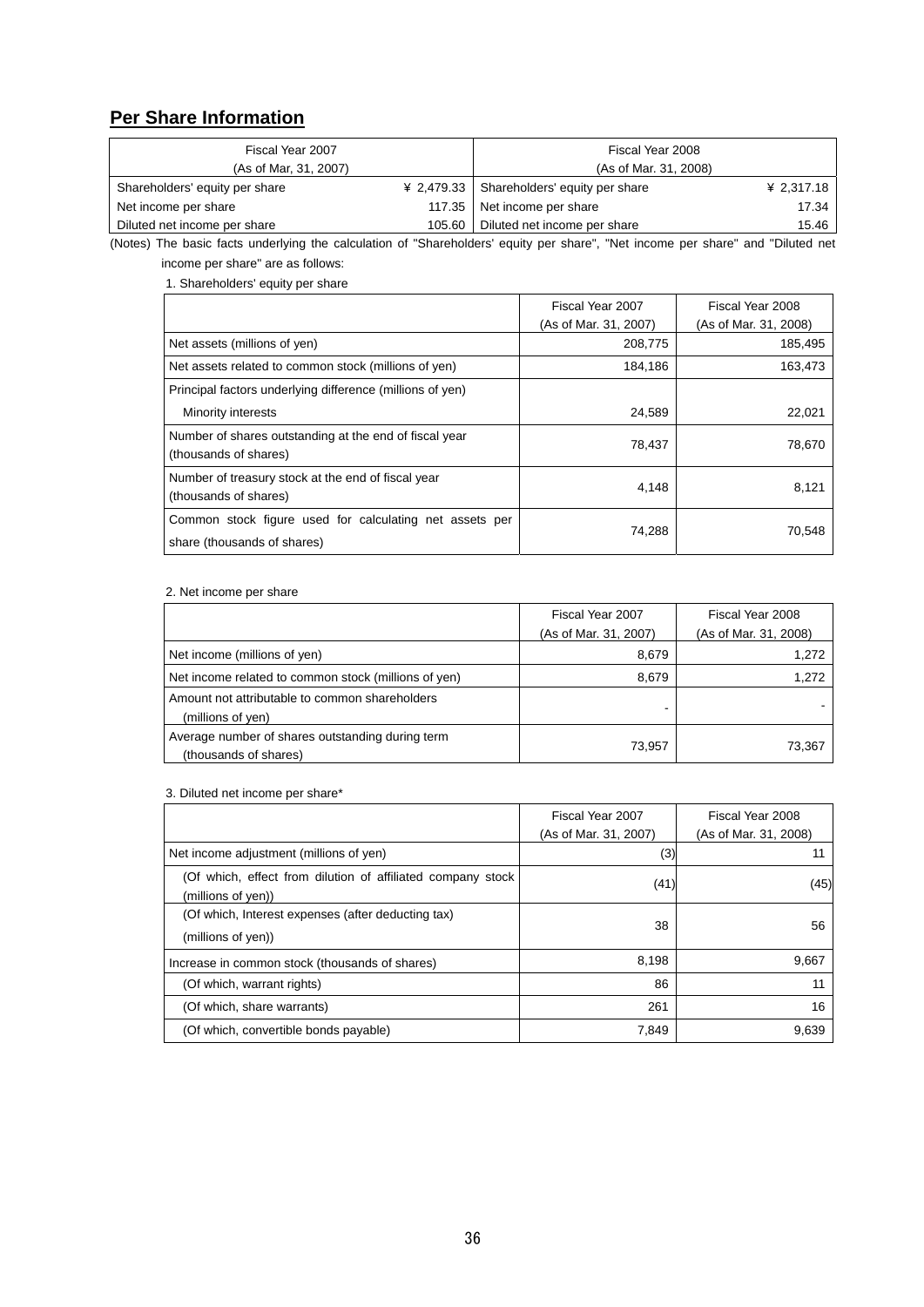\* Outline of residual stock not included in diluted net income per share due to lack of diluted effect at Mar. 31, 2007:

| Company name                              | Diluted net income per share                                                                                                              | Number of shares                                                    |
|-------------------------------------------|-------------------------------------------------------------------------------------------------------------------------------------------|---------------------------------------------------------------------|
| <b>CSK HOLDINGS</b><br><b>CORPORATION</b> | Bonds with detachable warrants<br>(Succession of contractual obligation from<br>ServiceWare Corporation because of the share<br>exchange) | The share right exercise<br>period is ended in this<br>fiscal year. |
| VeriServe Corporation                     | Bonds with detachable warrants                                                                                                            | 561                                                                 |
| Cosmo Securities Co., Ltd.                | Bonds with detachable warrants                                                                                                            | 1.642                                                               |

\* Outline of residual stock not included in diluted net income per share due to lack of diluted effect at Mar. 31, 2008:

| Company name                              | Diluted net income per share                                                                                                                                                                                | Number of shares                                                              |
|-------------------------------------------|-------------------------------------------------------------------------------------------------------------------------------------------------------------------------------------------------------------|-------------------------------------------------------------------------------|
| <b>CSK HOLDINGS</b><br><b>CORPORATION</b> | Bonds with detachable warrants<br>(Approved on June 25, 2004)<br>Bonds with detachable warrants                                                                                                             | 9,695                                                                         |
|                                           | (Approved on June 28, 2005)<br>Bonds with detachable warrants<br>(Succession of contractual obligation from<br>Japan Future Information Technology &<br>Systems Co., Ltd. because of the share<br>exchange) | 11.224<br>The share right exercise<br>period is ended in this<br>fiscal year. |
| VeriServe Corporation                     | Bonds with detachable warrants                                                                                                                                                                              | 559                                                                           |
| Cosmo Securities Co., Ltd.                | Bonds with detachable warrants                                                                                                                                                                              | 1.642                                                                         |

## **Subsequent events**

There is no relevant matters.

## **Footnotes that are omitted.**

The following footnotes are omitted from the timely disclosure of the consolidated financial results since the Campany judges the needs to include these footnotes in the timely disclosure to be less significant.

- Lease transaction
- Related party transactions
- Income taxes
- Derivative
- Retirement benefits
- Stock options
- Corporate marriage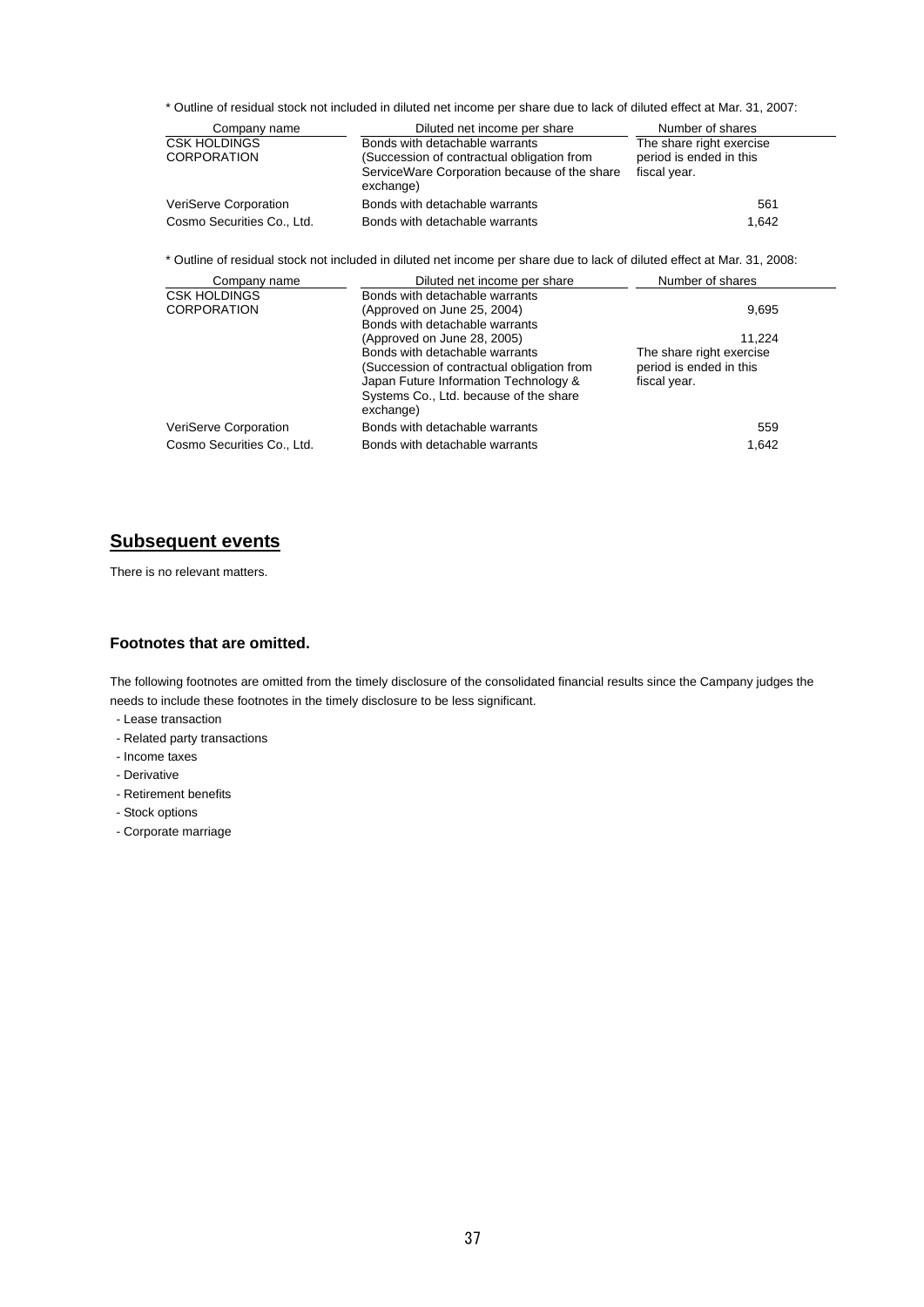## **Non-Consolidated Statements of Income**

|                                                                       |                                                           |                                  |                                                           |                                  |                        | (millions of yen) |
|-----------------------------------------------------------------------|-----------------------------------------------------------|----------------------------------|-----------------------------------------------------------|----------------------------------|------------------------|-------------------|
| Period                                                                | Fiscal year 2007<br>From Apr. 1, 2006<br>To Mar. 31, 2007 |                                  | Fiscal year 2008<br>From Apr. 1, 2007<br>To Mar. 31, 2008 |                                  | Increase<br>(Decrease) |                   |
| Account                                                               | Amount                                                    | Ratio to<br>operating<br>revenue | Amount                                                    | Ratio to<br>operating<br>revenue | Amount                 | Change            |
|                                                                       |                                                           | $\%$                             |                                                           | $\frac{0}{0}$                    |                        | %                 |
| I Operating revenue                                                   | 15,583                                                    | 100.0                            | 12,986                                                    | 100.0                            | (2,596)                | (16.7)            |
| II Operating expenses                                                 | 7,215                                                     | 46.3                             | 10,379                                                    | 79.9                             | 3,163                  | 43.8              |
| Operating income                                                      | 8,367                                                     | 53.7                             | 2,607                                                     | 20.1                             | (5,760)                | (68.8)            |
| III Non-operating income                                              | 3,391                                                     | 21.7                             | 3,999                                                     | 30.8                             | 607                    | 17.9              |
| 1 Interest income                                                     | 2,058                                                     |                                  | 2,372                                                     |                                  | 313                    |                   |
| 2 Dividend income                                                     | 223                                                       |                                  | 274                                                       |                                  | 51                     |                   |
| 3 Facilities rent income                                              | 909                                                       |                                  | 894                                                       |                                  | (14)                   |                   |
| 4 Others                                                              | 200                                                       |                                  | 456                                                       |                                  | 256                    |                   |
| IV Non-operating expenses                                             | 973                                                       | 6.2                              | 2,182                                                     | 16.8                             | 1,209                  | 124.3             |
| 1 Interest expenses                                                   | 240                                                       |                                  | 626                                                       |                                  | 386                    |                   |
| 2 Interest on corporate bonds                                         | 412                                                       |                                  | 396                                                       |                                  | (16)                   |                   |
| 3 Loss on sales of investment in securities                           |                                                           |                                  | 288                                                       |                                  | 288                    |                   |
| 4 Loss from investments in partnerships                               |                                                           |                                  | 598                                                       |                                  | 598                    |                   |
| 5 Transfer agent's commission                                         | 143                                                       |                                  |                                                           |                                  | (143)                  |                   |
| 6 Others                                                              | 176                                                       |                                  | 272                                                       |                                  | 95                     |                   |
| Ordinary income                                                       | 10,785                                                    | 69.2                             | 4,423                                                     | 34.1                             | (6, 361)               | (59.0)            |
| V Extraordinary gains                                                 | 133                                                       | 0.9                              | 404                                                       | 3.1                              | 271                    | 203.6             |
| 1 Gain on sales of fixed assets                                       | 59                                                        |                                  |                                                           |                                  | (59)                   |                   |
| 2 Gain on sales of investments in subsidiaries and<br>affiliates      |                                                           |                                  | 301                                                       |                                  | 301                    |                   |
| 3 Gain from reversal of allowance for doubtful accounts               | 35                                                        |                                  |                                                           |                                  | (35)                   |                   |
| 4 Gain from collection of written-off claims                          | 31                                                        |                                  |                                                           |                                  | (31)                   |                   |
| 5 Compensation Income                                                 |                                                           |                                  | 95                                                        |                                  | 95                     |                   |
| 6 Others                                                              | 7                                                         |                                  | 6                                                         |                                  | (0)                    |                   |
| VI Extraordinary losses                                               | 1,061                                                     | 6.8                              | 14,646                                                    | 112.8                            | 13,584                 |                   |
| 1 Loss on write-down of investments in subsidiaries and<br>affiliates | 986                                                       |                                  | 8,809                                                     |                                  | 7,823                  |                   |
| 2 Provision for allowance for doubtful accounts                       |                                                           |                                  | 5,029                                                     |                                  | 5,029                  |                   |
| 3 Others                                                              | 75                                                        |                                  | 806                                                       |                                  | 731                    |                   |
| Income (loss) before income taxes                                     | 9,857                                                     | 63.3                             | (9,818)                                                   | (75.6)                           | (19, 675)              |                   |
| Income taxes: Current                                                 | (1,022)                                                   | (6.5)                            | (1,007)                                                   | (7.8)                            | 14                     |                   |
| Income taxes: Refund                                                  |                                                           |                                  | (911)                                                     | (7.0)                            | (911)                  |                   |
| Income taxes: Deferred                                                | 1,136                                                     | 7.3                              | (474)                                                     | (3.7)                            | (1,611)                |                   |
| Reversal of the prior year's income taxes-deferred                    | 2,117                                                     | 13.6                             |                                                           |                                  | (2, 117)               | (100.0)           |
| Net income (loss)                                                     | 7,625                                                     | 48.9                             | (7, 423)                                                  | (57.1)                           | (15,048)               |                   |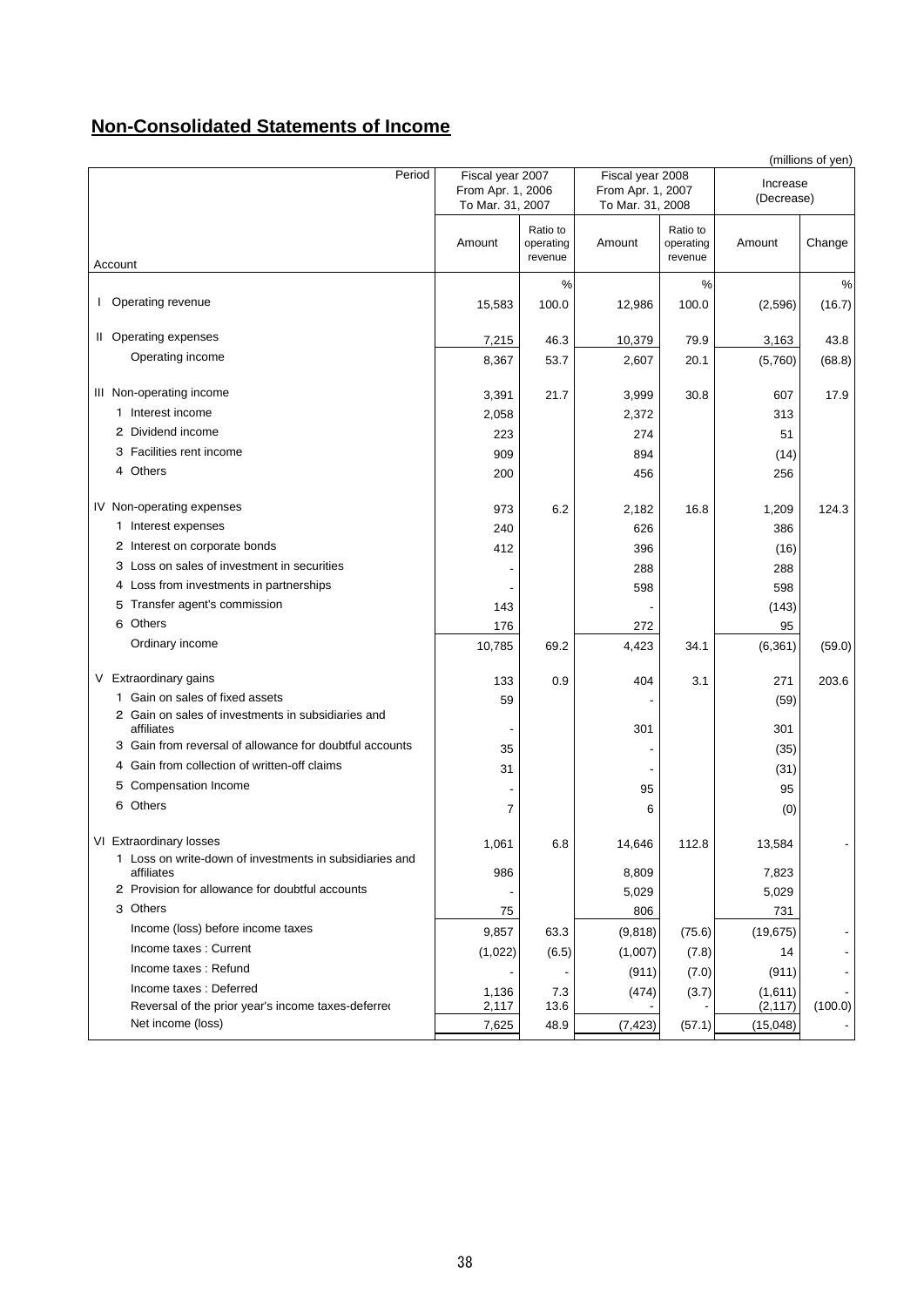## **Significant Accounting Policies of Non-Consolidated Financial Statements**

| 1. Valuation basis and valuation method for assets                           |                                                                                                                                                                                                                                                                                                                                                                                                       |
|------------------------------------------------------------------------------|-------------------------------------------------------------------------------------------------------------------------------------------------------------------------------------------------------------------------------------------------------------------------------------------------------------------------------------------------------------------------------------------------------|
| (1) Marketable securities and investments in securities                      |                                                                                                                                                                                                                                                                                                                                                                                                       |
| Held-to-maturity bonds:                                                      | Amortized cost method                                                                                                                                                                                                                                                                                                                                                                                 |
| Investments in subsidiaries and affiliates:<br>Available-for-sale securities | Cost method based on the moving-average method                                                                                                                                                                                                                                                                                                                                                        |
| With market value:                                                           | Market value method                                                                                                                                                                                                                                                                                                                                                                                   |
|                                                                              | (Unrealized gains and losses are reported in the net assets section of the                                                                                                                                                                                                                                                                                                                            |
|                                                                              | non-consolidated balance sheets. Sales cost is calculated using the moving-average<br>method.)                                                                                                                                                                                                                                                                                                        |
| Without market value:                                                        | Cost method based on the moving-average method                                                                                                                                                                                                                                                                                                                                                        |
| (2) Derivative instruments:                                                  | Market value method                                                                                                                                                                                                                                                                                                                                                                                   |
| 2. Depreciation method for fixed assets                                      |                                                                                                                                                                                                                                                                                                                                                                                                       |
| (1) Tangible fixed assets:                                                   | Declining balance method                                                                                                                                                                                                                                                                                                                                                                              |
|                                                                              | For the depreciation of buildings (excluding annexed facilities), which have been<br>acquired since April 1, 1998, the straight-line method is applied.<br>Buildings: 2-50 years<br>Computer and other equipment: 2-20 years                                                                                                                                                                          |
|                                                                              |                                                                                                                                                                                                                                                                                                                                                                                                       |
|                                                                              | (Change in accounting policy)                                                                                                                                                                                                                                                                                                                                                                         |
|                                                                              | From the fiscal year, depreciation of tangible fixed assets acquired since April 1,<br>2007, has been calculated in accordance with the revised Corporation Tax Law.<br>Following these changes, the increases of operating expenses for the fiscal<br>year were ¥139 million, while "Operating income" and "Ordinary income" decreased,<br>"Loss before income taxes" increased by the same amounts. |
|                                                                              | (Additional Information)                                                                                                                                                                                                                                                                                                                                                                              |
|                                                                              | From the fiscal year, depreciation of tangible fixed assets acquired before March 31,<br>2007, and depreciated to their respective allowable limits has been calculated by a<br>method that depreciates residual value equally for five years.                                                                                                                                                        |
|                                                                              | The application of the provisions of the revised Corporation Tax Law had an<br>insignificant impact on net income for the period ended March 31, 2008.                                                                                                                                                                                                                                                |
| (2) Intangible fixed assets                                                  |                                                                                                                                                                                                                                                                                                                                                                                                       |
| Internal use software:<br>Others:                                            | Straight-line method based on the period available (within 5 years) in the company<br>Straight-line method                                                                                                                                                                                                                                                                                            |
| 3. Deferred assets                                                           | Equity costs is expensed as incurred.                                                                                                                                                                                                                                                                                                                                                                 |
| 4. Allowances                                                                |                                                                                                                                                                                                                                                                                                                                                                                                       |
| (1) Allowance for doubtful accounts:                                         | Allowance for doubtful accounts is maintained for the amounts deemed uncollectible<br>based on solvency analyses and for estimated delinguency based on collection<br>rates projected from historical credit loss experiences, and for the amounts to cover<br>specific accounts that are estimated to be uncollectible.                                                                              |
| (2) Accrued bonuses to employees:                                            | Accrued bonuses to employees represents bonuses to employees expected to be<br>paid for their services rendered prior to the balance sheets date.                                                                                                                                                                                                                                                     |
| (3) Accrued employees' retirement benefits:                                  | Accrued employees' retirement benefits are calculated based on the estimated<br>retirement obligations less estimated plan assets at the balance sheets date.<br>When "Plan assets" exceeds an amount of "Projected benefit obligations"                                                                                                                                                              |
|                                                                              | minus both "Unrecognized net translation" the amount in excess is accounted for as<br>"Other" included in "Investments and other assets".                                                                                                                                                                                                                                                             |
|                                                                              | Net transition amount at adoption of new accounting standard for the retirement                                                                                                                                                                                                                                                                                                                       |
|                                                                              | benefits is amortized mainly over 15 years using the straight-line method.<br>Unrecognized actuarial net loss will be amortized using the straight-line                                                                                                                                                                                                                                               |
|                                                                              | method over the average remaining service period (12 years) and amortization will<br>be started from the next fiscal year.                                                                                                                                                                                                                                                                            |
| (4) Accrued directors' retirement benefits:                                  | Accrued directors' retirement benefits in amounts is equivalent to the liability the<br>Company would have been required to pay upon directors' retirement at the balance<br>sheets date in accordance with internal rules.                                                                                                                                                                           |
|                                                                              | However the Company is not increasing the required amounts after the<br>general meeting of shareholders of June 26, 2003 holding, due to revise internal<br>rules.                                                                                                                                                                                                                                    |
| 5. Lease transactions                                                        | Finance leases, other than those, which involve transferring of ownership of the<br>leased assets to the lessee, are accounted for in a manner similar to operating                                                                                                                                                                                                                                   |

leases.